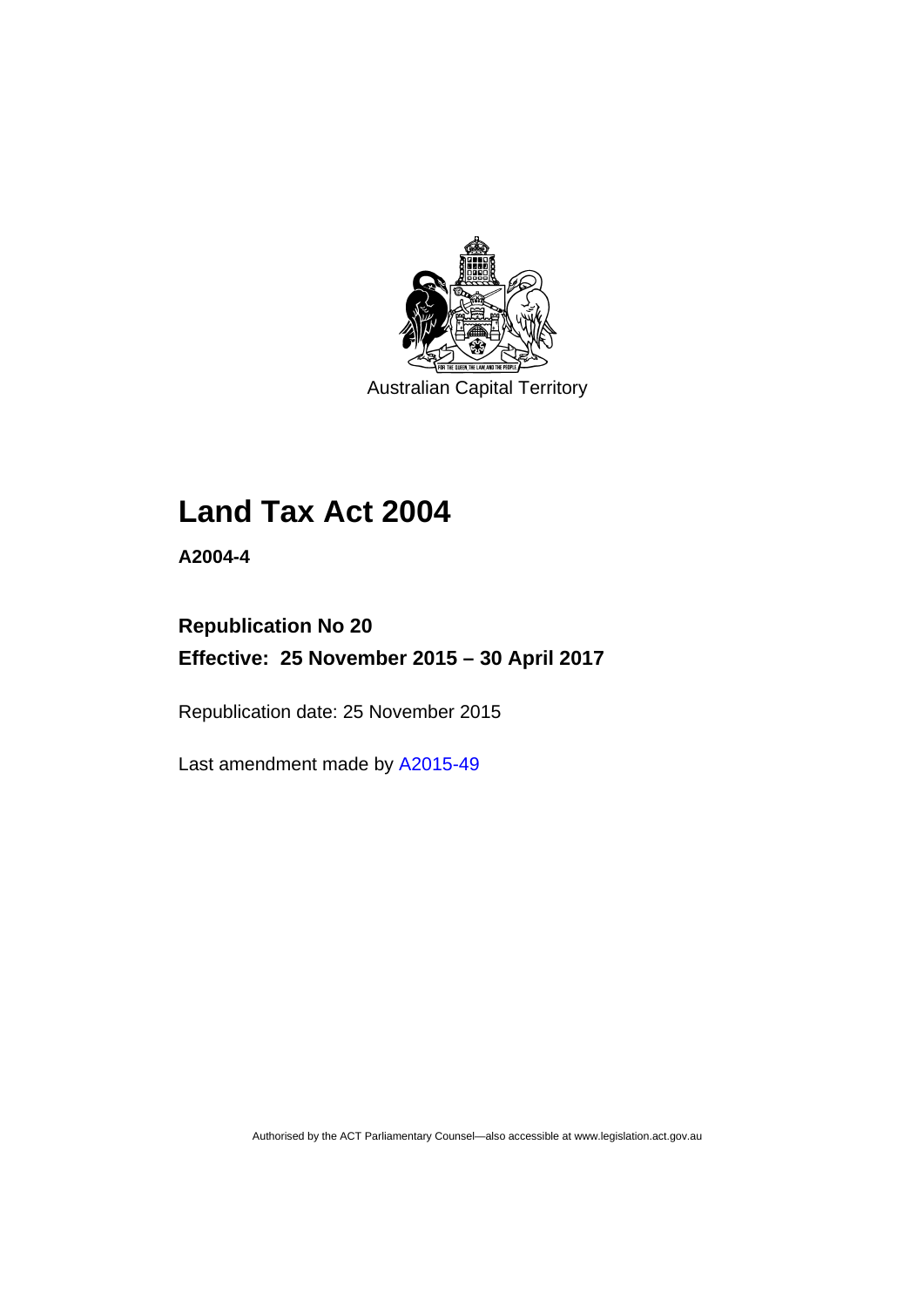## **About this republication**

#### **The republished law**

This is a republication of the *Land Tax Act 2004* (including any amendment made under the *[Legislation Act 2001](http://www.legislation.act.gov.au/a/2001-14)*, part 11.3 (Editorial changes)) as in force on 25 November 2015*.* It also includes any commencement, amendment, repeal or expiry affecting this republished law to 25 November 2015.

The legislation history and amendment history of the republished law are set out in endnotes 3 and 4.

#### **Kinds of republications**

The Parliamentary Counsel's Office prepares 2 kinds of republications of ACT laws (see the ACT legislation register at [www.legislation.act.gov.au](http://www.legislation.act.gov.au/)):

- authorised republications to which the *[Legislation Act 2001](http://www.legislation.act.gov.au/a/2001-14)* applies
- unauthorised republications.

The status of this republication appears on the bottom of each page.

#### **Editorial changes**

The *[Legislation Act 2001](http://www.legislation.act.gov.au/a/2001-14)*, part 11.3 authorises the Parliamentary Counsel to make editorial amendments and other changes of a formal nature when preparing a law for republication. Editorial changes do not change the effect of the law, but have effect as if they had been made by an Act commencing on the republication date (see *[Legislation Act 2001](http://www.legislation.act.gov.au/a/2001-14)*, s 115 and s 117). The changes are made if the Parliamentary Counsel considers they are desirable to bring the law into line, or more closely into line, with current legislative drafting practice.

This republication includes amendments made under part 11.3 (see endnote 1).

#### **Uncommenced provisions and amendments**

If a provision of the republished law has not commenced, the symbol  $\mathbf{U}$  appears immediately before the provision heading. Any uncommenced amendments that affect this republished law are accessible on the ACT legislation register [\(www.legislation.act.gov.au\)](http://www.legislation.act.gov.au/). For more information, see the home page for this law on the register.

#### **Modifications**

If a provision of the republished law is affected by a current modification, the symbol  $\mathbf{M}$ appears immediately before the provision heading. The text of the modifying provision appears in the endnotes. For the legal status of modifications, see the *[Legislation Act 2001](http://www.legislation.act.gov.au/a/2001-14)*, section 95.

#### **Penalties**

At the republication date, the value of a penalty unit for an offence against this law is \$150 for an individual and \$750 for a corporation (see *[Legislation Act 2001](http://www.legislation.act.gov.au/a/2001-14)*, s 133).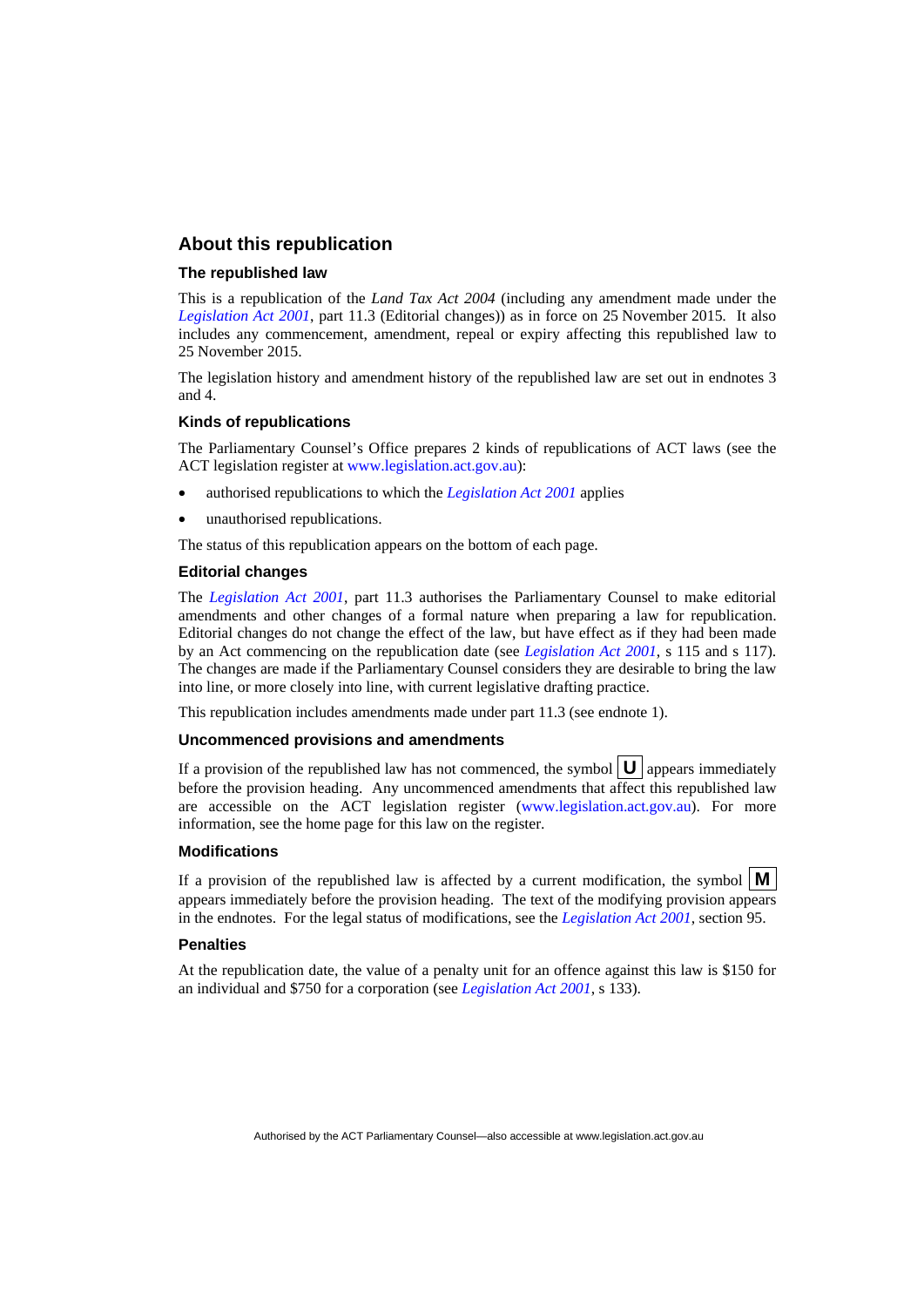

# **Land Tax Act 2004**

## **Contents**

|                 |                                                       | Page       |
|-----------------|-------------------------------------------------------|------------|
| Part 1          | <b>Preliminary</b>                                    |            |
| 1               | Name of Act                                           | 2          |
| 3               | Dictionary                                            | 2          |
| 4               | <b>Notes</b>                                          | 2          |
| 5               | Offences against Act-application of Criminal Code etc | 3          |
| Part 2          | Imposition and payment of land tax                    |            |
| 6               | Pt 2 subject to pt 4                                  | 4          |
| $\overline{7}$  | Definitions for pt 2                                  | 4          |
| 8               | When is something rented for pt 2?                    | 5          |
| 9               | Imposition of land tax                                | 6          |
| 10              | Land exempted from s 9 generally                      |            |
| 11              | Land exempted from land tax                           | 9          |
| 12 <sup>2</sup> | Application for compassionate case exemption          | 10         |
| 13              | Decision on compassionate application                 | 11         |
| R <sub>20</sub> | Land Tax Act 2004                                     | contents 1 |
| 25/11/15        | Fffective: 25/11/15-30/04/17                          |            |

Effective: 25/11/15-30/04/17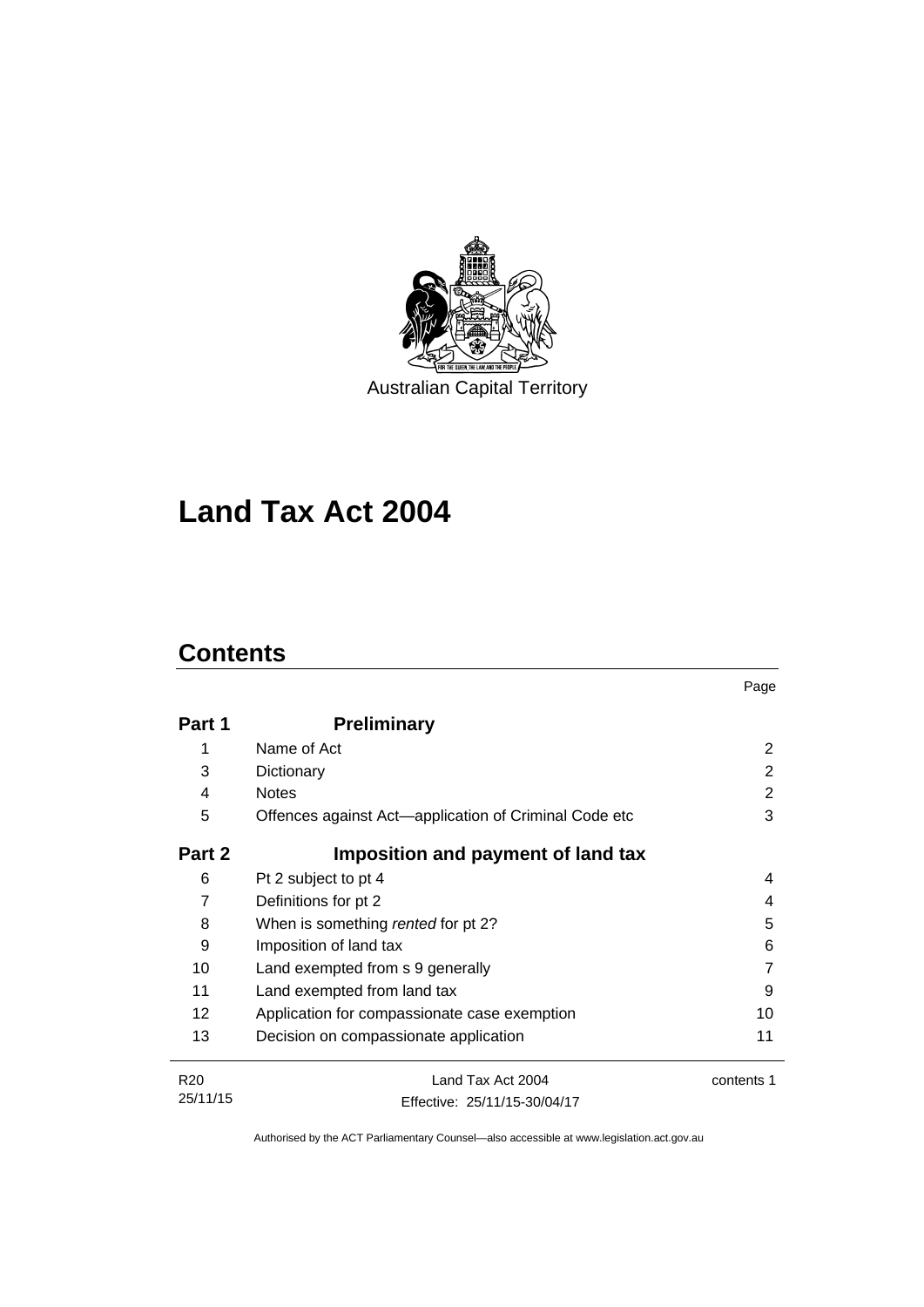| Contents |                                                                       |                 |
|----------|-----------------------------------------------------------------------|-----------------|
|          |                                                                       | Page            |
| 14       | Commissioner to be told if residential land rented                    | 12 <sup>2</sup> |
| 14A      | Commissioner to be told if residential land owned by an individual as |                 |
|          | trustee                                                               | 13              |
| 15       | Multiple dwellings                                                    | 14              |
| 16       | Land partly owned by corporation or trustee                           | 15              |
| 17       | Payment of land tax                                                   | 16              |
| 18       | Land tax for part of quarter                                          | 17              |
| Part 3   | <b>Enforcement</b>                                                    |                 |
| 19       | Interest payable on overdue land tax                                  | 18              |
| 19A      | Interest and penalty tax payable on land tax if no disclosure         | 19              |
| Part 4   | <b>Unit subdivisions</b>                                              |                 |
| 26       | Unit subdivisions                                                     | 21              |
| 27       | Unit subdivisions-land tax                                            | 21              |
| Part 5   | <b>Exemptions, remissions and certain interest</b>                    |                 |
|          | payments                                                              |                 |
| 34       | Exemption from land tax                                               | 23              |
| 35       | Remission of land tax                                                 | 23              |
| 36       | Remission of interest                                                 | 24              |
| 37       | Interest on refund                                                    | 24              |
| Part 6   | <b>Miscellaneous</b>                                                  |                 |
| 38       | Objections                                                            | 25              |
| 39       | Review of decisions by ACAT                                           | 25              |
| 40       | Working out amounts with fractions for Act                            | 26              |
| 41       | Certificate of land tax and other charges                             | 26              |
| 42       | Statement of amounts payable and payments made                        | 27              |
| 43       | Determination of fees                                                 | 27              |
| 44       | Regulation-making power                                               | 28              |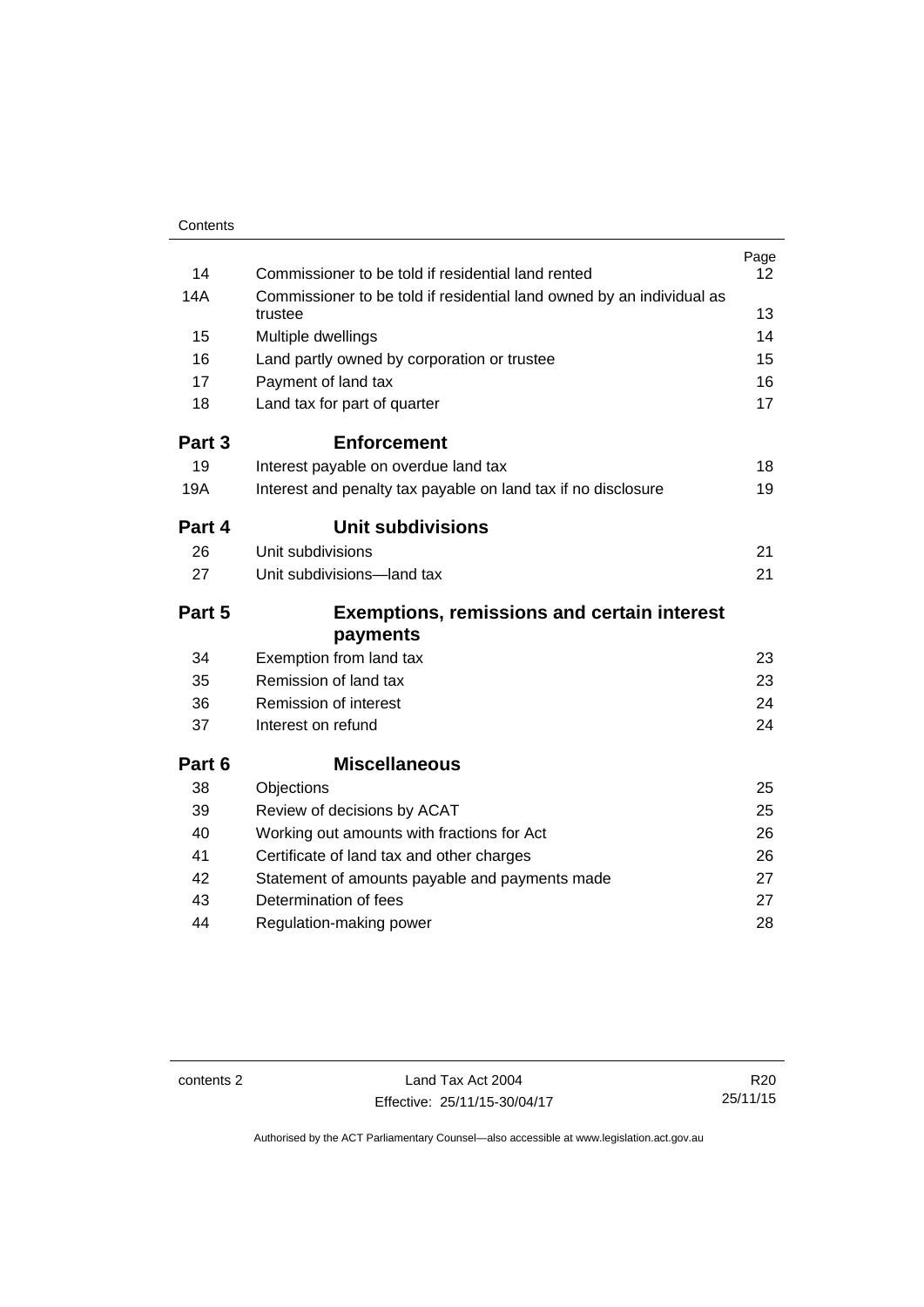|                   |                        | Contents   |
|-------------------|------------------------|------------|
| <b>Dictionary</b> |                        | Page<br>29 |
| <b>Endnotes</b>   |                        |            |
| 1                 | About the endnotes     | 33         |
| 2                 | Abbreviation key       | 33         |
| 3                 | Legislation history    | 34         |
| 4                 | Amendment history      | 37         |
| 5                 | Earlier republications | 41         |

Land Tax Act 2004 Effective: 25/11/15-30/04/17 contents 3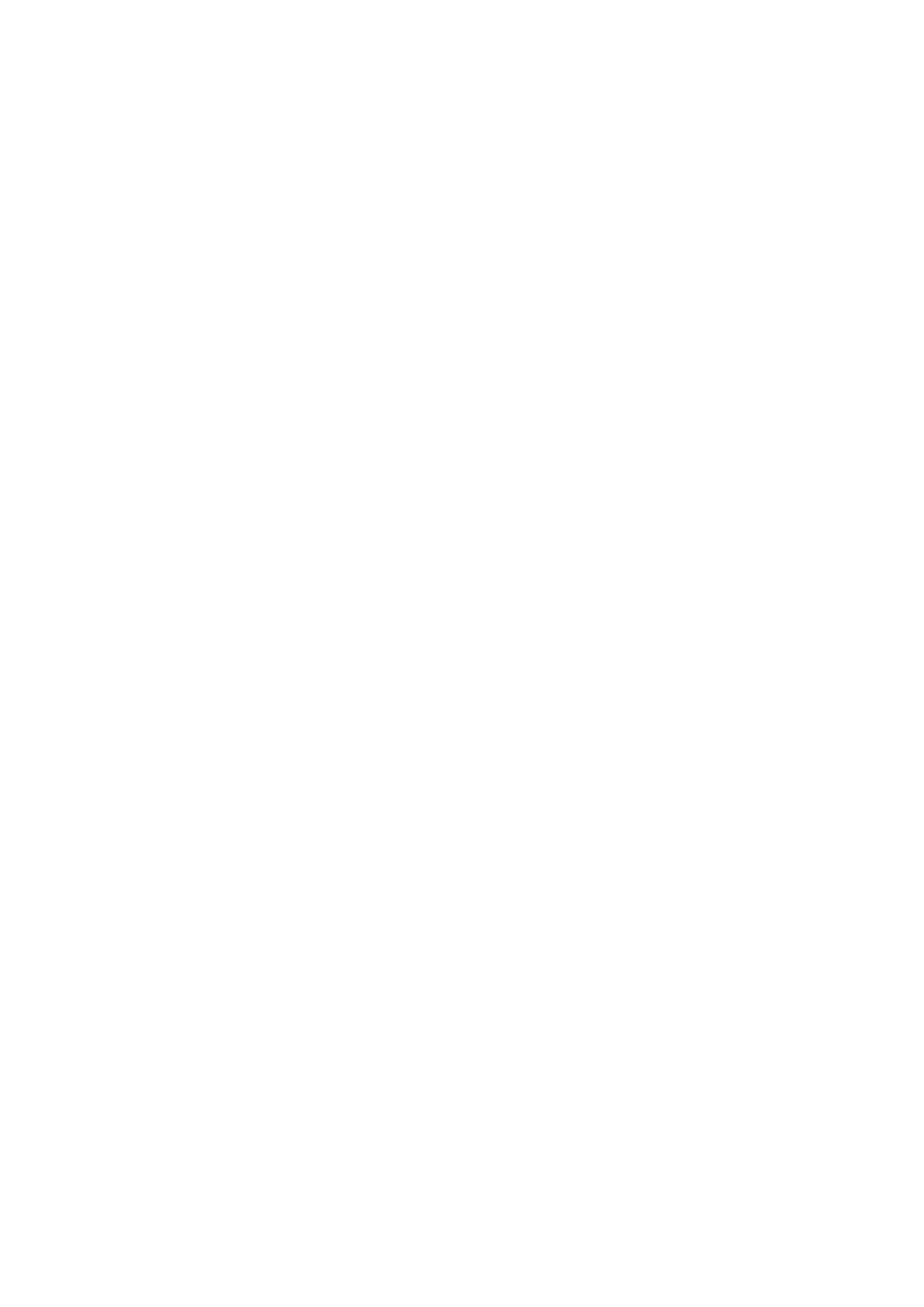

# **Land Tax Act 2004**

An Act about land tax

l

R20 25/11/15 page 1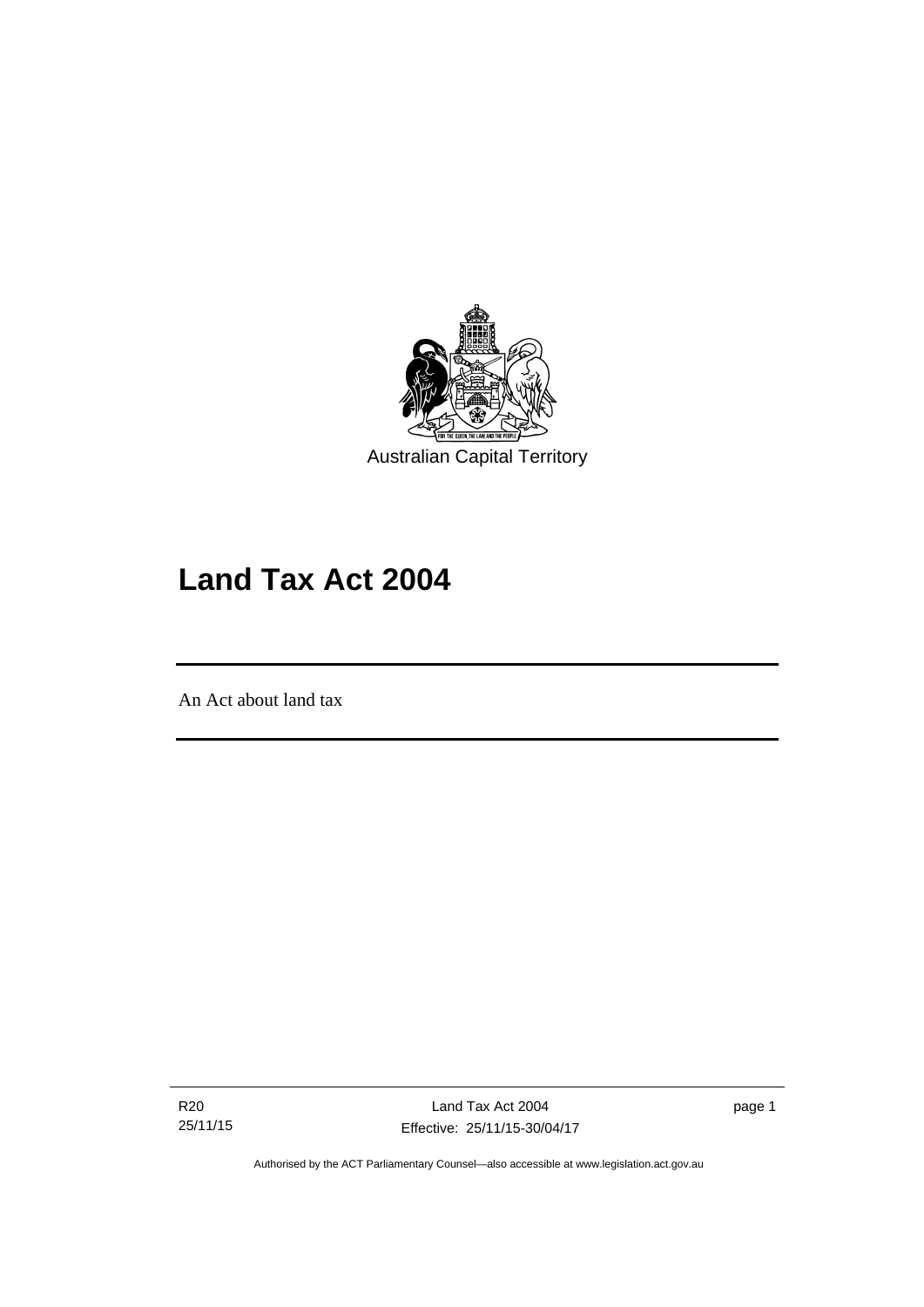#### Part 1 **Preliminary**

Section 1

## <span id="page-7-0"></span>**Part 1** Preliminary

## <span id="page-7-1"></span>**1 Name of Act**

This Act is the *Land Tax Act 2004*.

*Note* This Act is a *tax law* under the Taxation Administration Act. As a tax law, this Act is subject to provisions of the Taxation Administration Act about the administration and enforcement of tax laws generally.

## <span id="page-7-2"></span>**3 Dictionary**

The dictionary at the end of this Act is part of this Act.

*Note 1* The dictionary at the end of this Act defines certain terms used in this Act, and includes references (*signpost definitions*) to other terms defined elsewhere.

> For example, the signpost definition '*unit subdivision*—see the *[Rates](http://www.legislation.act.gov.au/a/2004-3)  [Act 2004](http://www.legislation.act.gov.au/a/2004-3)*, dictionary.' means that the term 'unit subdivision' is defined in that dictionary and the definition applies to this Act.

*Note* 2 A definition in the dictionary (including a signpost definition) applies to the entire Act unless the definition, or another provision of the Act, provides otherwise or the contrary intention otherwise appears (see [Legislation Act,](http://www.legislation.act.gov.au/a/2001-14) s 155 and s 156 (1)).

## <span id="page-7-3"></span>**4 Notes**

A note included in this Act is explanatory and is not part of this Act.

*Note* See [Legislation Act,](http://www.legislation.act.gov.au/a/2001-14) s 127 (1), (4) and (5) for the legal status of notes.

R20 25/11/15

Authorised by the ACT Parliamentary Counsel—also accessible at www.legislation.act.gov.au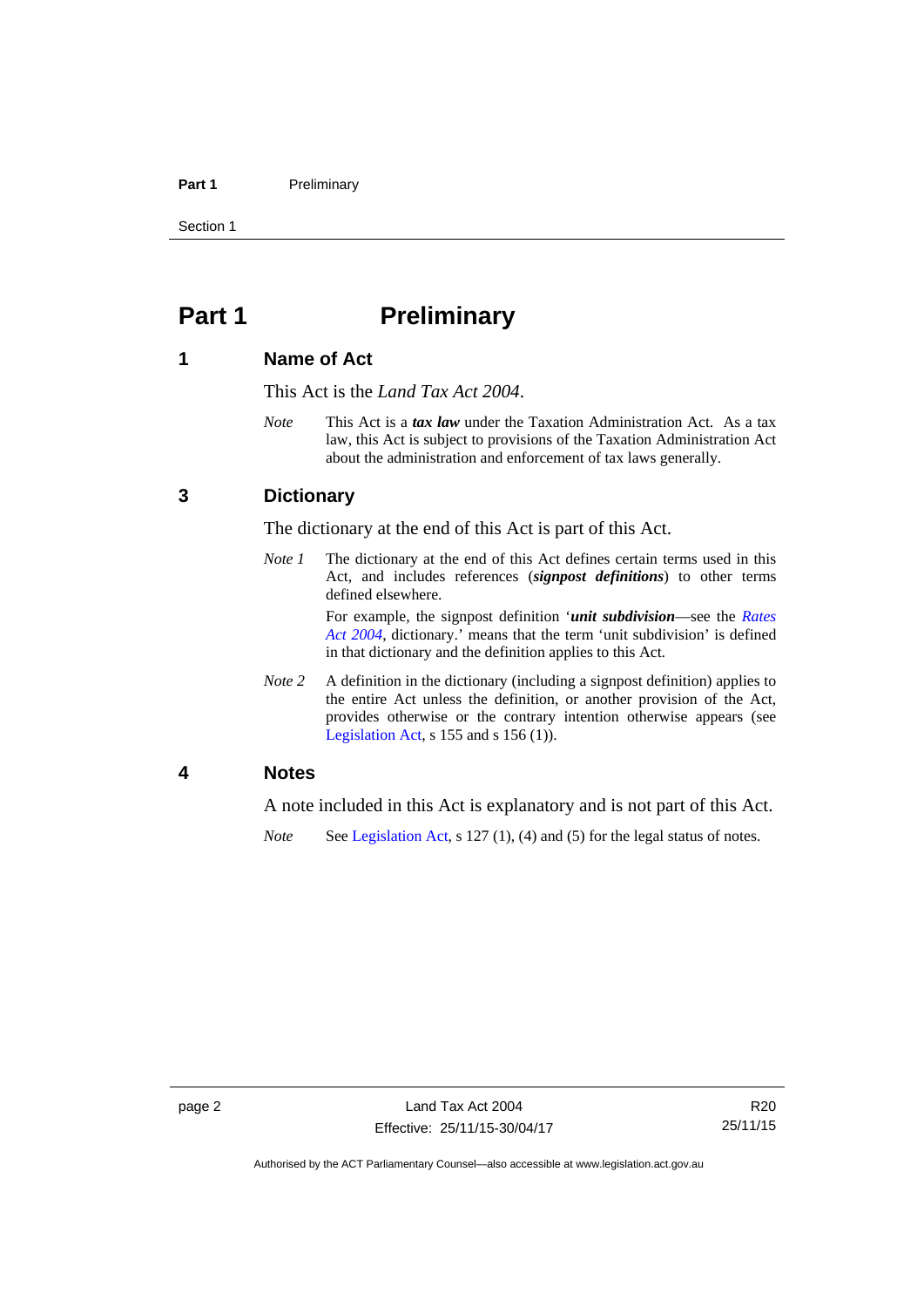## <span id="page-8-0"></span>**5 Offences against Act—application of Criminal Code etc**

Other legislation applies in relation to offences against this Act.

### *Note 1 Criminal Code* The [Criminal Code](http://www.legislation.act.gov.au/a/2002-51), ch 2 applies to all offences against this Act (see Code, pt 2.1). The chapter sets out the general principles of criminal responsibility (including burdens of proof and general defences), and defines terms used for offences to which the Code applies (eg *conduct*, *intention*, *recklessness* and *strict liability*).

*Note 2 Penalty units* 

The [Legislation Act](http://www.legislation.act.gov.au/a/2001-14), s 133 deals with the meaning of offence penalties that are expressed in penalty units.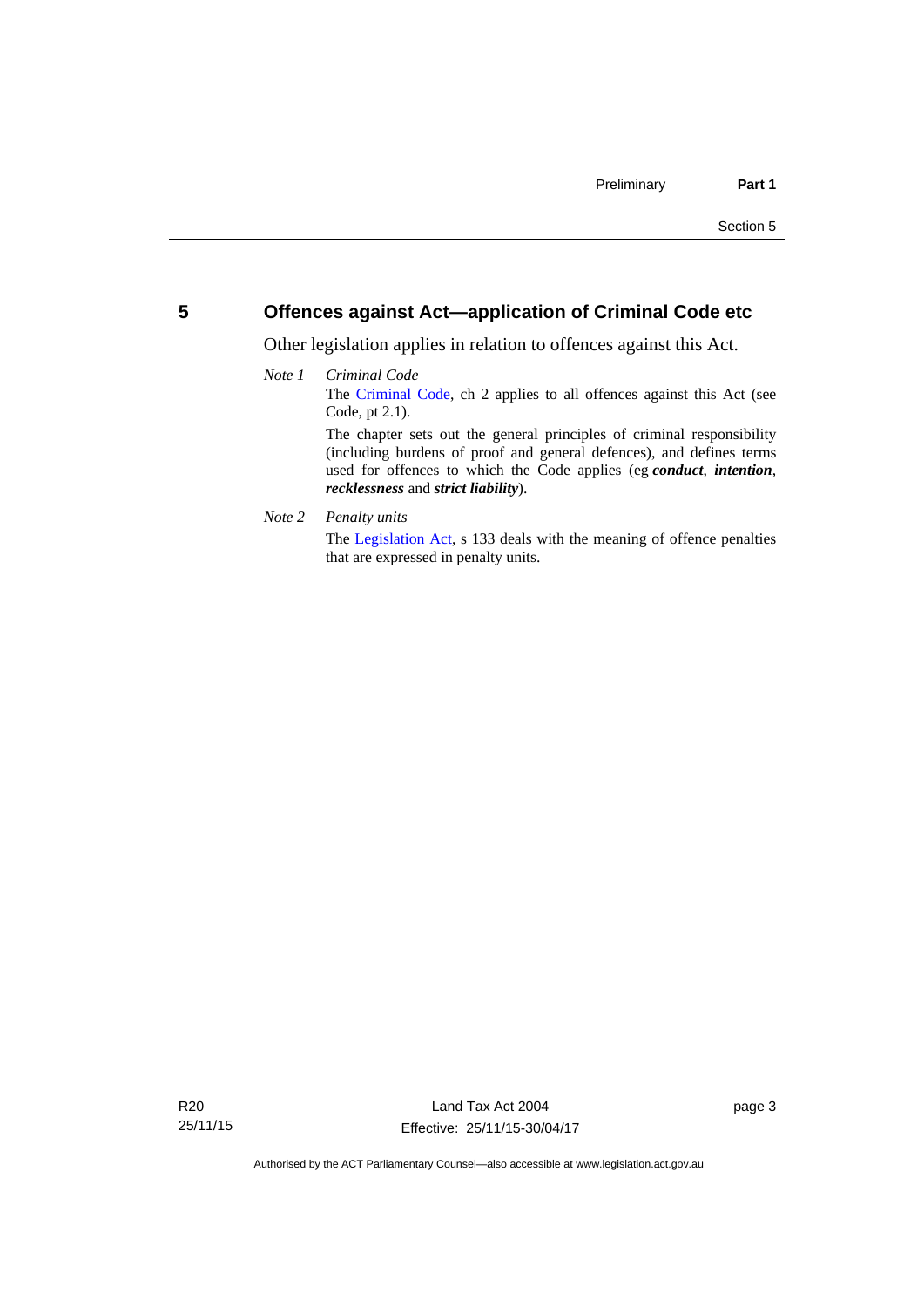## <span id="page-9-0"></span>**Part 2 Imposition and payment of land tax**

## <span id="page-9-1"></span>**6 Pt 2 subject to pt 4**

This part is subject to part 4 (Unit subdivisions).

## <span id="page-9-2"></span>**7 Definitions for pt 2**

In this part:

*rent* means valuable consideration for which a tenant is liable under a tenancy agreement in relation to the tenancy or a period of the tenancy.

#### *tenancy agreement*—

- (a) means an agreement under which a person grants to someone else for value a right of occupation of a parcel of land for use as a residence—
	- (i) whether the right of occupation is exclusive or not; and
	- (ii) whether the agreement is express or implied; and
	- (iii) whether the agreement is in writing, is oral, or is partly in writing and partly oral; but
- (b) does not include an agreement giving a right of occupation only as a boarder or lodger.

*tenant* means a person with a right of occupation under a tenancy agreement.

*trustee* does not include—

- (a) in relation to a dead person—an executor of the will, or an administrator of the estate, of the dead person; or
- (b) a guardian or manager of the property of a person with a legal disability.

R20 25/11/15

Authorised by the ACT Parliamentary Counsel—also accessible at www.legislation.act.gov.au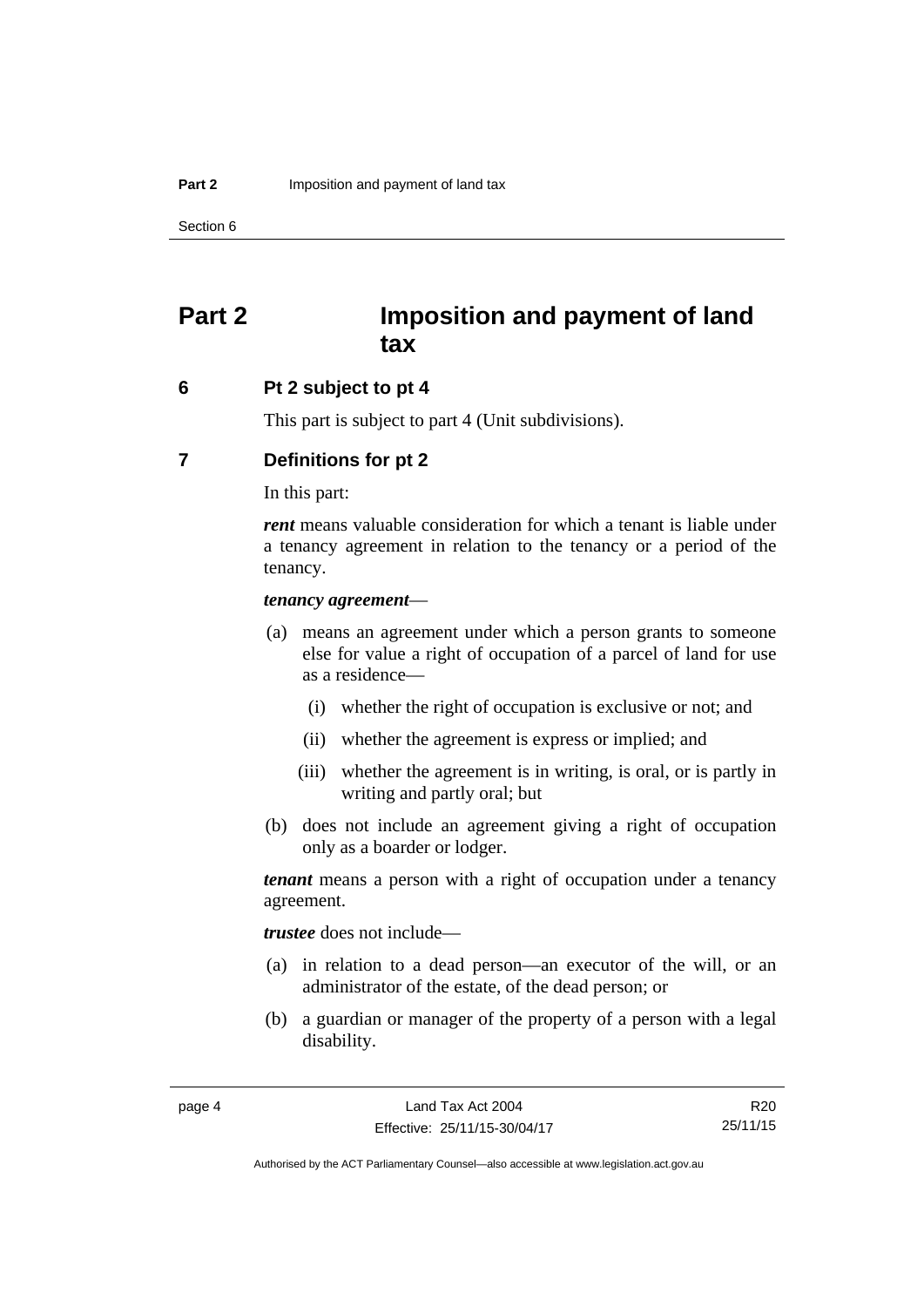## <span id="page-10-0"></span>**8 When is something** *rented* **for pt 2?**

 (1) For this part, a parcel of land or dwelling is not taken to be *rented* only because a tenant is liable to pay for rates, land tax, repairs, maintenance or insurance in relation to the parcel or dwelling.

*Note* For provision about multiple dwellings on a parcel of land, see s 15.

- (2) For this part, a parcel of land or dwelling is taken to be *rented* if it is rented on the 1st day of a quarter.
- (3) For this part, a parcel of land or dwelling is taken to be *rented* on the 1st day of a quarter if—
	- (a) it is leased for residential purposes on that day; and
	- (b) it was rented at any time in the previous quarter.
- (4) However, the parcel of land or dwelling is taken not to be *rented* on the 1st day of a quarter if—
	- (a) the owner gives written notice to the commissioner before the beginning of the quarter that the parcel or dwelling will not be rented at any time in the quarter; or
	- (b) the owner gives written notice to the commissioner during the quarter that the parcel or dwelling has not been, and will not be, rented at any time in the quarter; or
	- (c) the owner gives written notice to the commissioner after the quarter that the parcel was not rented at any time in the quarter; or
	- (d) the owner gives written notice to the commissioner that the parcel or dwelling was not rented during a continuous period of at least 91 days that—
		- (i) begins in a quarter after the 1st day of the quarter; and
		- (ii) ends in the following quarter.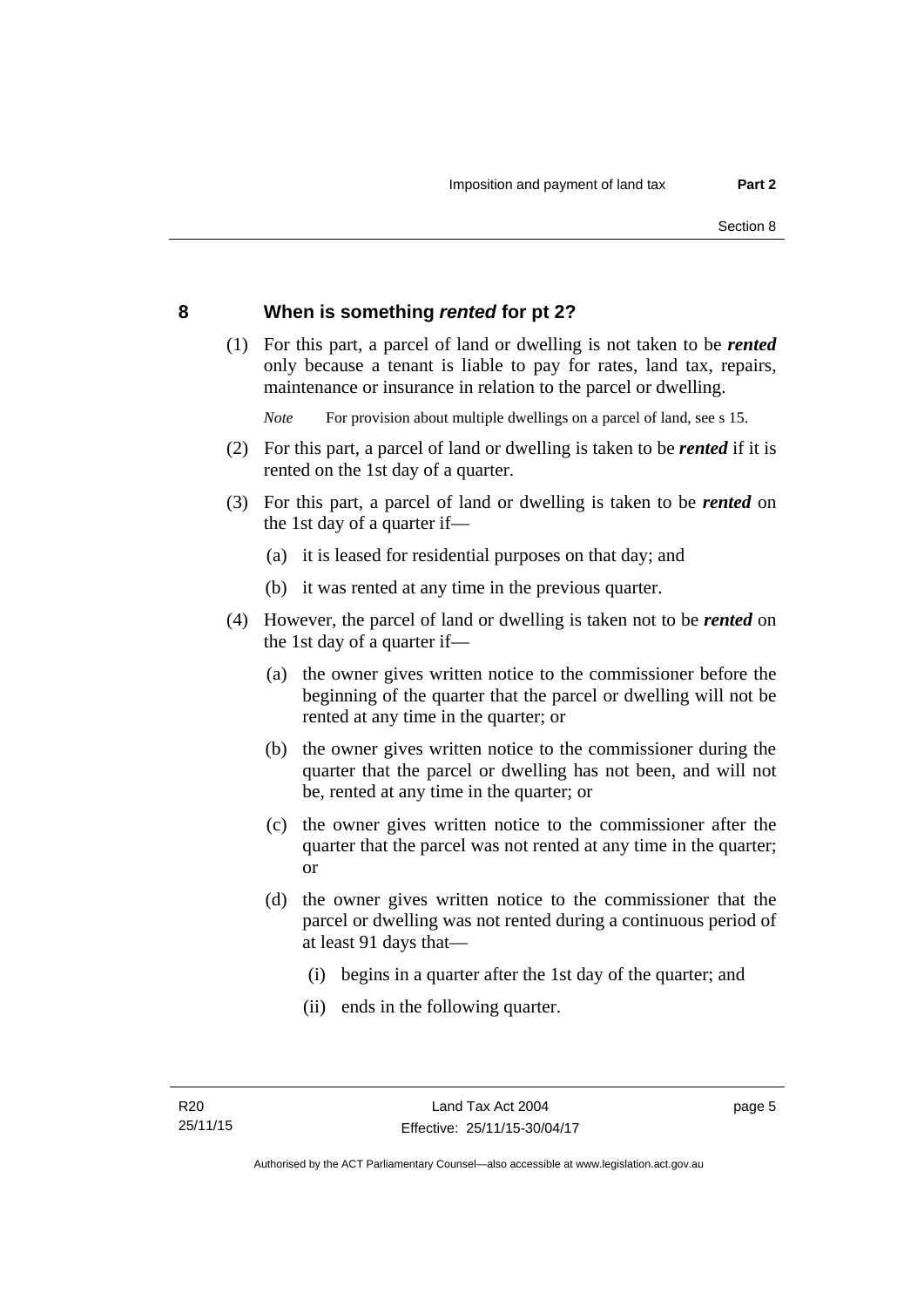- (5) Also, if the owner of a parcel of land becomes the owner on the 1st day of a quarter or during the previous quarter, the parcel is taken to be not rented on the 1st day of the quarter unless—
	- (a) the owner advises under section 14 that the parcel is rented; or
	- (b) the commissioner is otherwise satisfied that the parcel is rented.

#### <span id="page-11-0"></span>**9 Imposition of land tax**

- (1) Land tax at the appropriate rate is imposed for a quarter on each parcel of rateable land that is—
	- (a) rented residential land; or
	- (b) residential land owned by a corporation or trustee.
- (2) The *appropriate rate* of land tax for a parcel of land is the amount worked out for the parcel as follows:

 $FC + (AUV \times P)$ 

- (3) However, land tax is not imposed on a parcel of land that is exempt under section 10 or section 11.
- (4) In this section:

*AUV* means the average unimproved value of the parcel of land under the *[Rates Act 2004](http://www.legislation.act.gov.au/a/2004-3)*.

*FC* means the fixed charge determined under the [Taxation](http://www.legislation.act.gov.au/a/1999-4/default.asp)  [Administration Act](http://www.legislation.act.gov.au/a/1999-4/default.asp), section 139 for the parcel of land.

*P* means the percentage rate determined under the [Taxation](http://www.legislation.act.gov.au/a/1999-4/default.asp)  [Administration Act](http://www.legislation.act.gov.au/a/1999-4/default.asp), section 139 for the parcel of land.

*Note* Power to determine a fixed charge or percentage rate under the Taxation [Administration Act](http://www.legislation.act.gov.au/a/1999-4/default.asp) includes the power to determine a different charge or rate for different matters or classes of matter (see [Legislation Act,](http://www.legislation.act.gov.au/a/2001-14) s 48).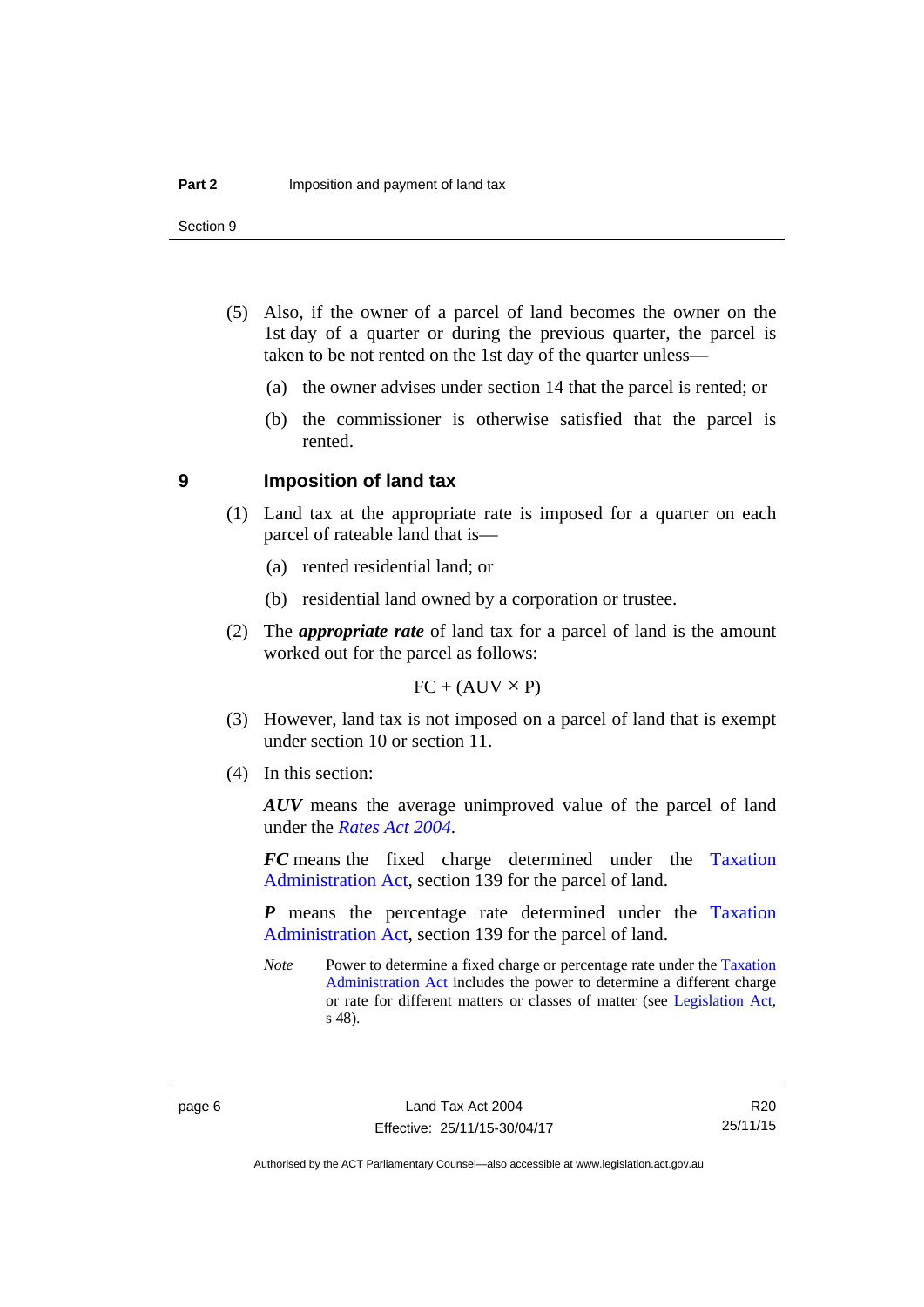## <span id="page-12-0"></span>**10 Land exempted from s 9 generally**

- (1) The following parcels of land are exempt from land tax imposed under section 9:
	- (a) a parcel of residential land owned by an individual if the parcel is exempted under section 13 (Decision on compassionate application) in relation to the parcel;
	- *Note* An exemption under s 13 is for 1 year or less.
	- (b) a parcel of rural land;
	- (c) a parcel of land owned by the housing commissioner under the *[Housing Assistance Act 2007](http://www.legislation.act.gov.au/a/2007-8)*;
	- (d) a parcel of land owned or leased by an entity declared under the *[Duties Act 1999](http://www.legislation.act.gov.au/a/1999-7)*, section 73A (Transfers etc to entities for community housing);
	- (e) a parcel of land leased for a retirement village;
	- (f) a parcel of land leased for a nursing home;
	- (g) a parcel of land leased for a nursing home and a retirement village;
	- (h) a parcel of land leased by a religious institution or order to provide residential accommodation to a member of the institution or order and allow the member to perform his or her duties as a member of the institution or order;
	- (i) a parcel of land, other than a parcel of residential land leased to a corporation or trustee, being used for a purpose prescribed under the regulations.
- (2) In this section:

*nursing home* means premises that—

 (a) are approved, or taken to be approved, as a nursing home under the *[National Health Act 1953](http://www.comlaw.gov.au/Details/C2013C00083)* (Cwlth); and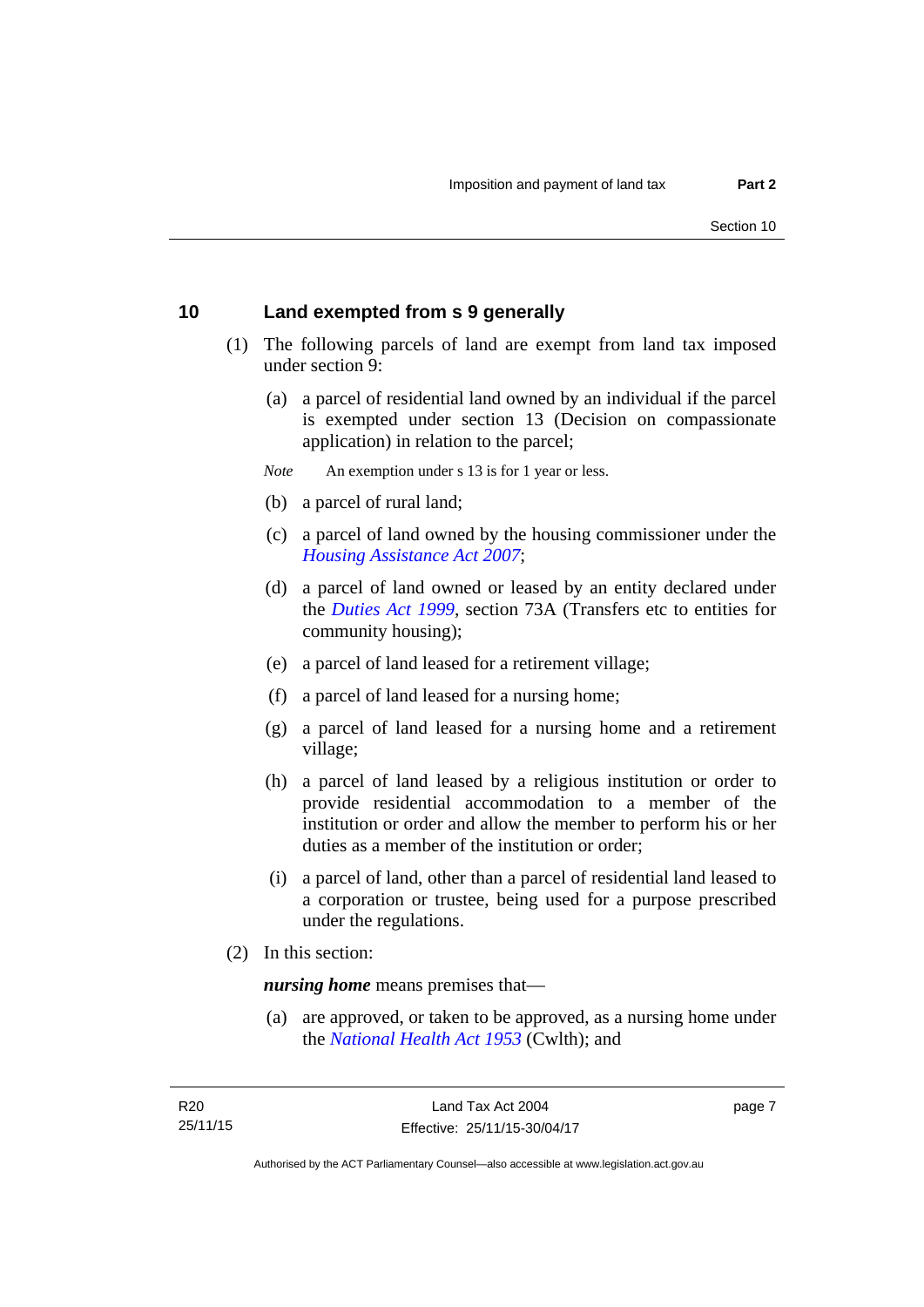- (b) are built on land under a lease that allows the use of the land—
	- (i) for residential accommodation and nursing care for patients who, because of infirmity or illness, disease, incapacity or disability have a continuing need for nursing care; and
	- (ii) if the land is also used, or to be used, as a retirement village—for residential retirement accommodation.

*retirement village* means a complex of buildings (whether or not including hostel units)—

- (a) that is intended predominantly for retired people who are at least 55 years old, or couples, at least 1 of whom is at least 55 years old; and
- (b) each of which is, or is to be, occupied or used under a sublease, licence or other arrangement (other than a lease); and
- (c) each of which is intended, and able, to be occupied as a home; and
- (d) that is built on land under a lease that allows the use of the land—
	- (i) for residential retirement accommodation; and
	- (ii) if the land is also used, or to be used, for a nursing home—for residential accommodation and nursing care for patients who, because of infirmity or illness, disease, incapacity or disability have a continuing need for nursing care; and
- (e) from which no business activity is conducted by the lessee, other than a business connected with the conduct of—
	- (i) a retirement village; or

Authorised by the ACT Parliamentary Counsel—also accessible at www.legislation.act.gov.au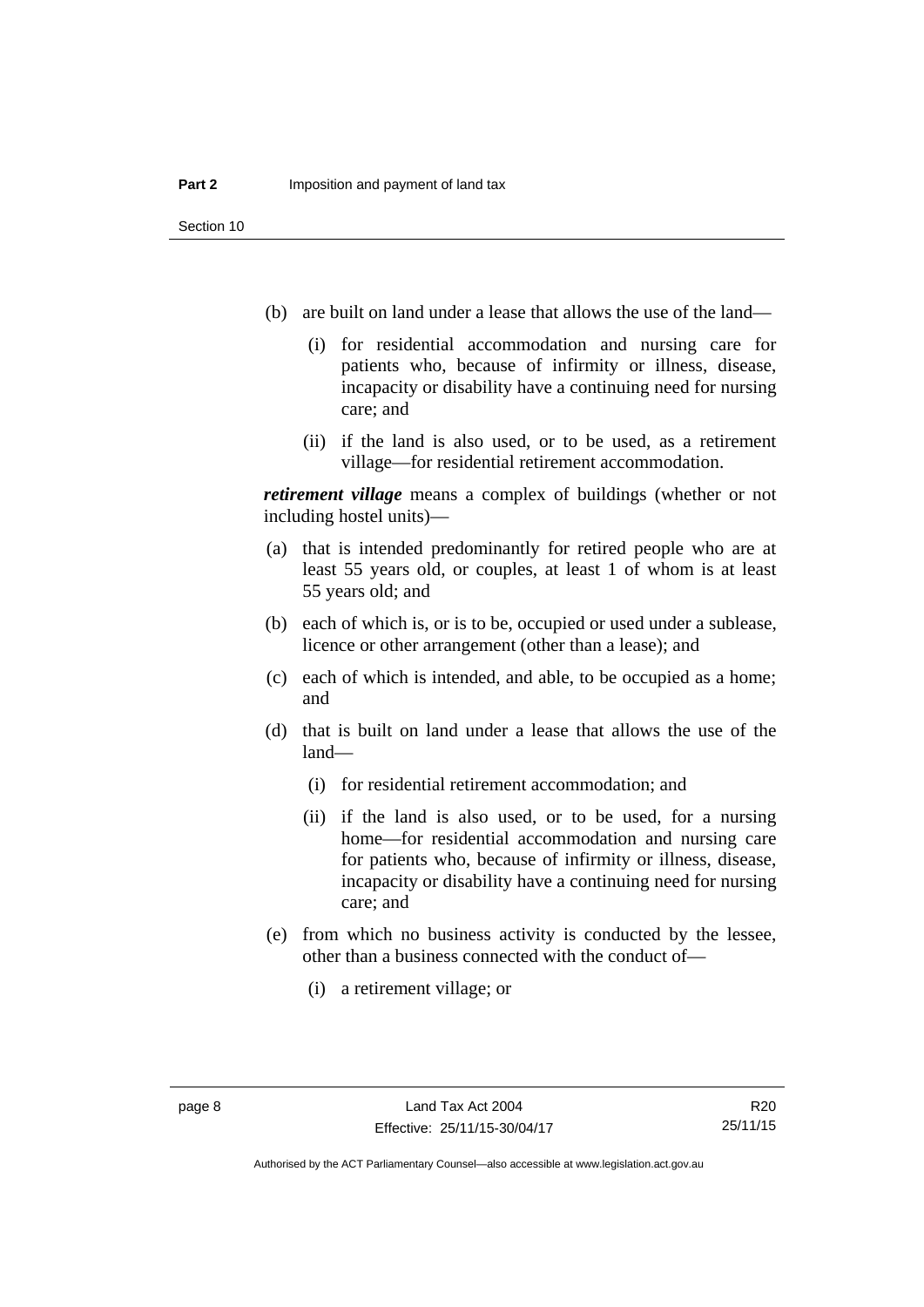(ii) if a nursing home is also conducted under the same lease—the nursing home.

## *rural land* means—

- (a) rateable land leased for the purpose of primary production only; or
- (b) rateable land leased for the purpose of primary production and other purposes but used mainly for primary production; or
- (c) a parcel of rateable land included in the common property of a community title scheme under the *[Community Title Act 2001](http://www.legislation.act.gov.au/a/2001-58)*, if no parcel of land in the scheme is—
	- (i) residential land; or
	- (ii) leased for a commercial purpose.

*Note* Section 15 (2) disapplies this section in certain circumstances.

## <span id="page-14-0"></span>**11 Land exempted from land tax**

- (1) The following parcels of land are exempted from land tax:
	- (a) a parcel of land held under a development lease by a corporation;
	- (b) a parcel of residential land owned by a not-for-profit housing corporation.
- (2) A corporation carrying on business as a builder or land developer may apply, in writing, to the commissioner for a declaration that a parcel of land owned by the corporation is exempt from land tax for 2 years beginning on the 1st day of the 1st quarter after the corporation becomes the owner of the parcel if—
	- (a) the parcel is used by the corporation only to construct new residential premises; and
	- (b) the new residential premises are to be sold by the corporation when finished.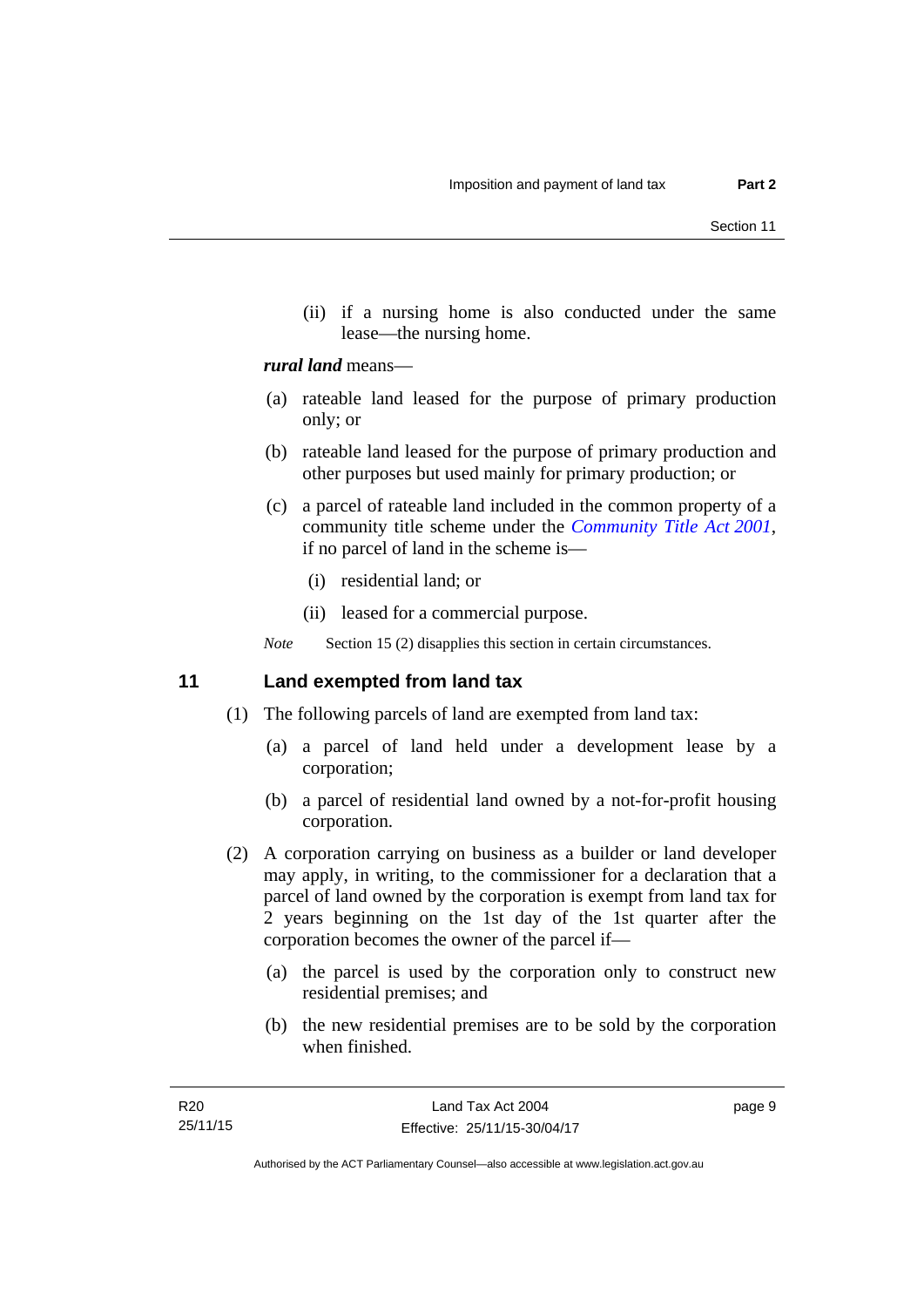Section 12

(3) In this section:

*development lease*, of land, means a lease for the development of the land by the lessee, or at the lessee's expense, by clearing, filling, grading, draining, levelling or excavating the land to make it suitable for subdivision into parcels of land to be leased.

*new residential premises* includes premises intended and able to be occupied as a home that—

- (a) have been created through substantial renovations of a building; or
- (b) have been built, or contain a building that has been built, to replace demolished premises on the same land.

*not-for-profit housing corporation* means a corporation registered under the [Corporations Act](http://www.comlaw.gov.au/Series/C2004A00818) or the *[Cooperatives Act 2002](http://www.legislation.act.gov.au/a/2002-45)* with a constitution that—

- (a) states that the main objective of the corporation is the provision of housing; and
- (b) prohibits the corporation from making a distribution (whether in money, property or another way) to its members.

*substantial renovations*, of a building, are renovations in which all, or substantially all, of the building is removed or replaced, whether or not the renovations involve removal or replacement of foundations, external walls, interior supporting walls, floors, roof or staircases.

*Note* Section 15 (2) disapplies this section in certain circumstances.

## <span id="page-15-0"></span>**12 Application for compassionate case exemption**

(1) This section applies if, on the  $1<sup>st</sup>$  day of a quarter, a parcel of residential land is owned by an individual (the *owner*) and rented by a tenant.

Authorised by the ACT Parliamentary Counsel—also accessible at www.legislation.act.gov.au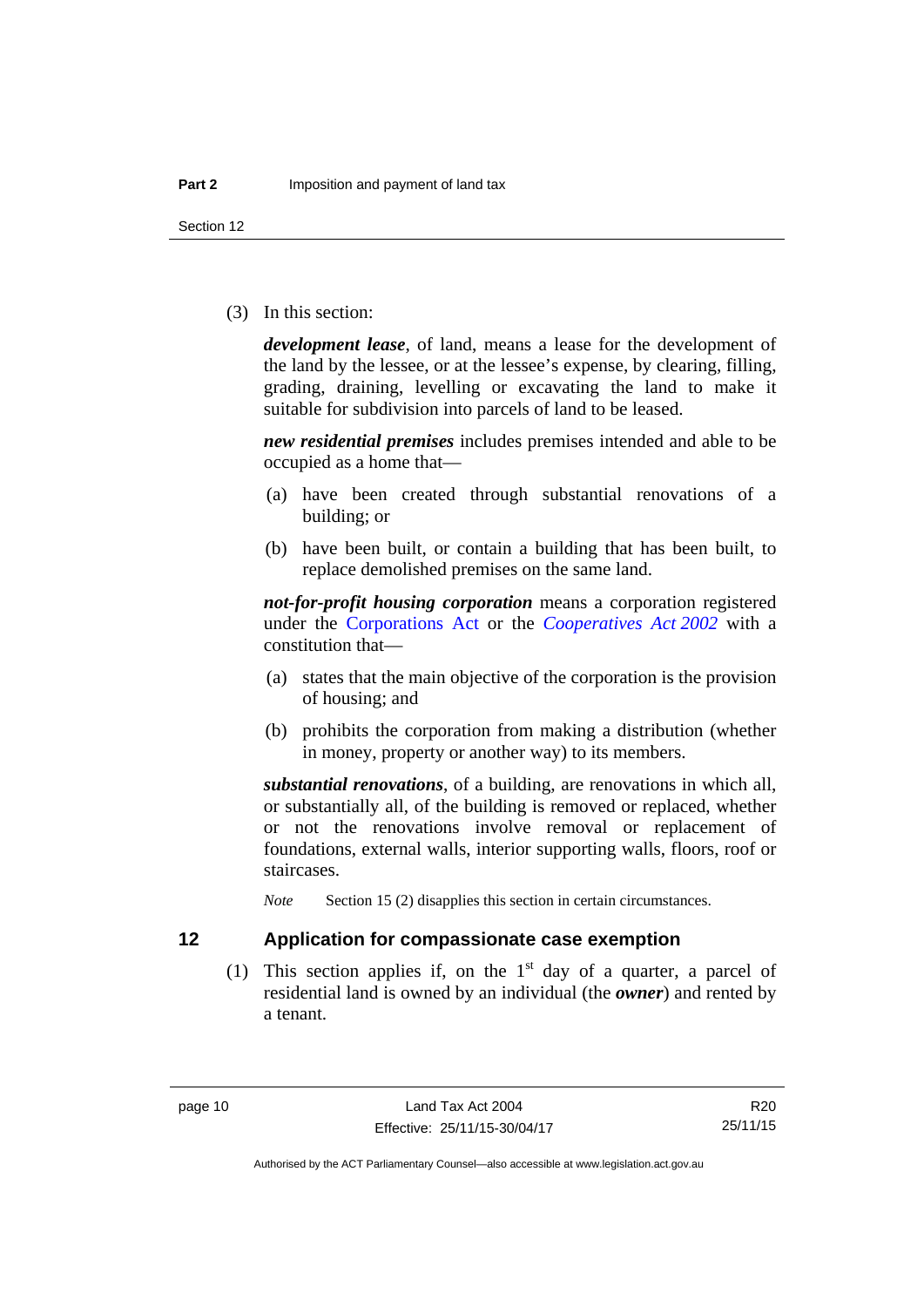- (2) The owner may apply in writing to the commissioner for a declaration that the parcel of land be treated as exempt from land tax on compelling compassionate grounds.
- (3) The application must set out the grounds on which it is made.

## <span id="page-16-0"></span>**13 Decision on compassionate application**

- (1) On receiving an application under section 12 by the owner of a parcel of land, the commissioner must—
	- (a) if satisfied that the owner is temporarily absent because of compelling compassionate reasons and the parcel is not a parcel to which subsection (2) relates—exempt the parcel from land tax; or
	- (b) in any other case—refuse to exempt the parcel from land tax.
- (2) The commissioner must not exempt a parcel of land under this section if—
	- (a) a person carries on business as the proprietor of a boarding house on the parcel; or
	- (b) the parcel is leased to a corporation or trustee.
- (3) An exemption under subsection (1) in relation to a parcel of land must state that the parcel is exempt from land tax for a stated period of 1 year or less.
- (4) A notice of refusal under subsection (1) (b) must give reasons why the commissioner is not satisfied that the parcel should be exempt from land tax under this section.
- (5) The commissioner may, by notice given to the owner of the parcel of land, revoke an exemption under this section if satisfied that the parcel should no longer be exempted.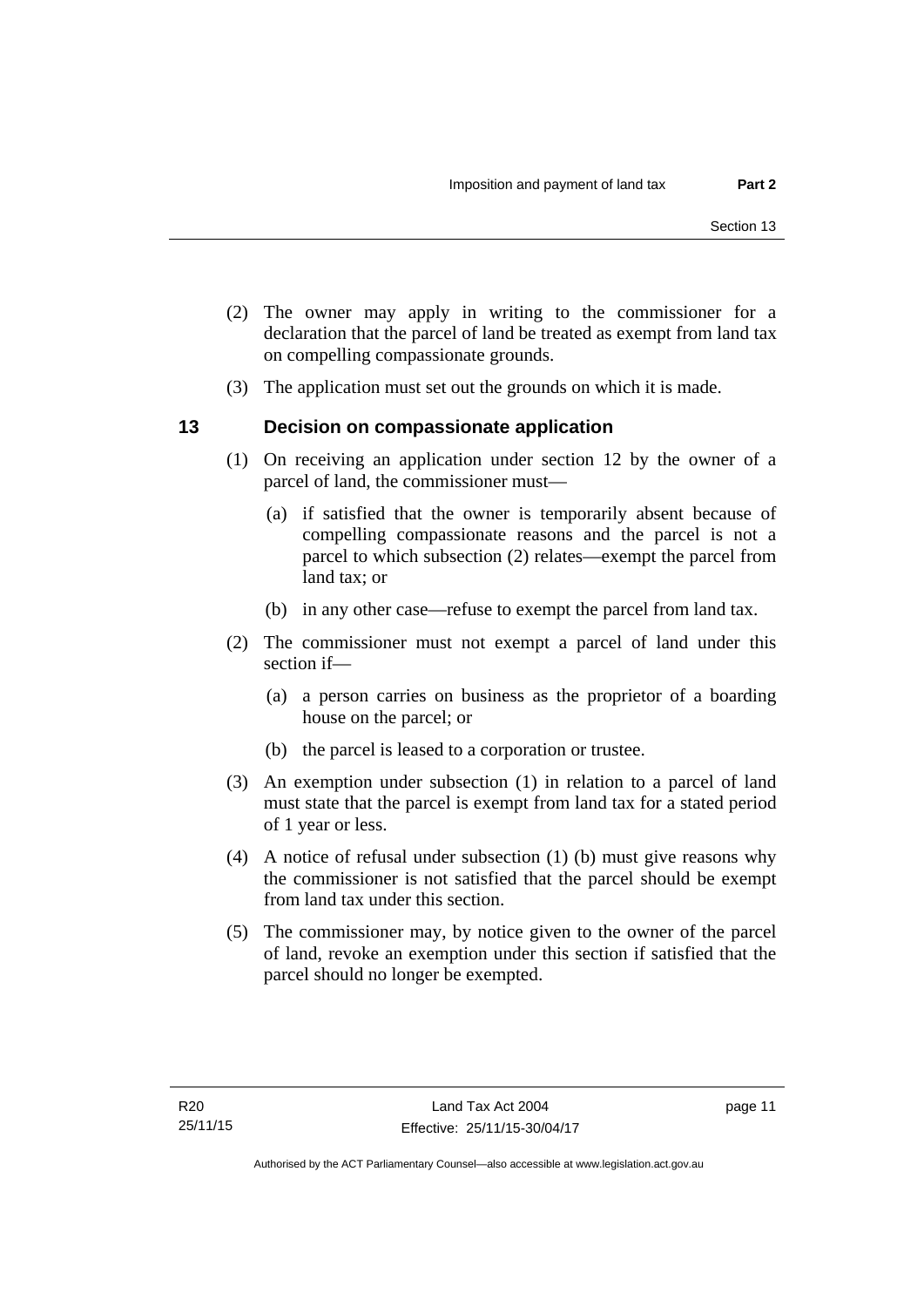Section 14

## <span id="page-17-0"></span>**14 Commissioner to be told if residential land rented**

- (1) This section applies in relation to a parcel of land that—
	- (a) is leased for residential purposes; and
	- (b) is rented by a tenant.
- (2) A relevant person must tell the commissioner, in writing—
	- (a) that the parcel is rented; and
	- (b) when the rental began.
	- *Note 1* If a form is approved under the *[Taxation Administration Act 1999](http://www.legislation.act.gov.au/a/1999-4)*, s 139C, the form must be used.
	- *Note* 2 It is an offence to fail to notify the commissioner under this section (see *[Taxation Administration Act 1999](http://www.legislation.act.gov.au/a/1999-4)*, s 67 (2)).
	- *Note 3* It is also an offence to knowingly avoid paying, or disclosing a liability to pay, part or all of an amount of tax (see *[Taxation Administration](http://www.legislation.act.gov.au/a/1999-4)  [Act 1999](http://www.legislation.act.gov.au/a/1999-4)*, s 65 (1)).
- (3) The relevant person must tell the commissioner the information mentioned in subsection (2) not later than 30 days after—
	- (a) if there is a change of ownership of the parcel—the day the ownership changes; or
	- (b) in any other case—the day the rental begins.
- (4) This section does not apply if the owner of the parcel of land is a corporation.

R20 25/11/15

Authorised by the ACT Parliamentary Counsel—also accessible at www.legislation.act.gov.au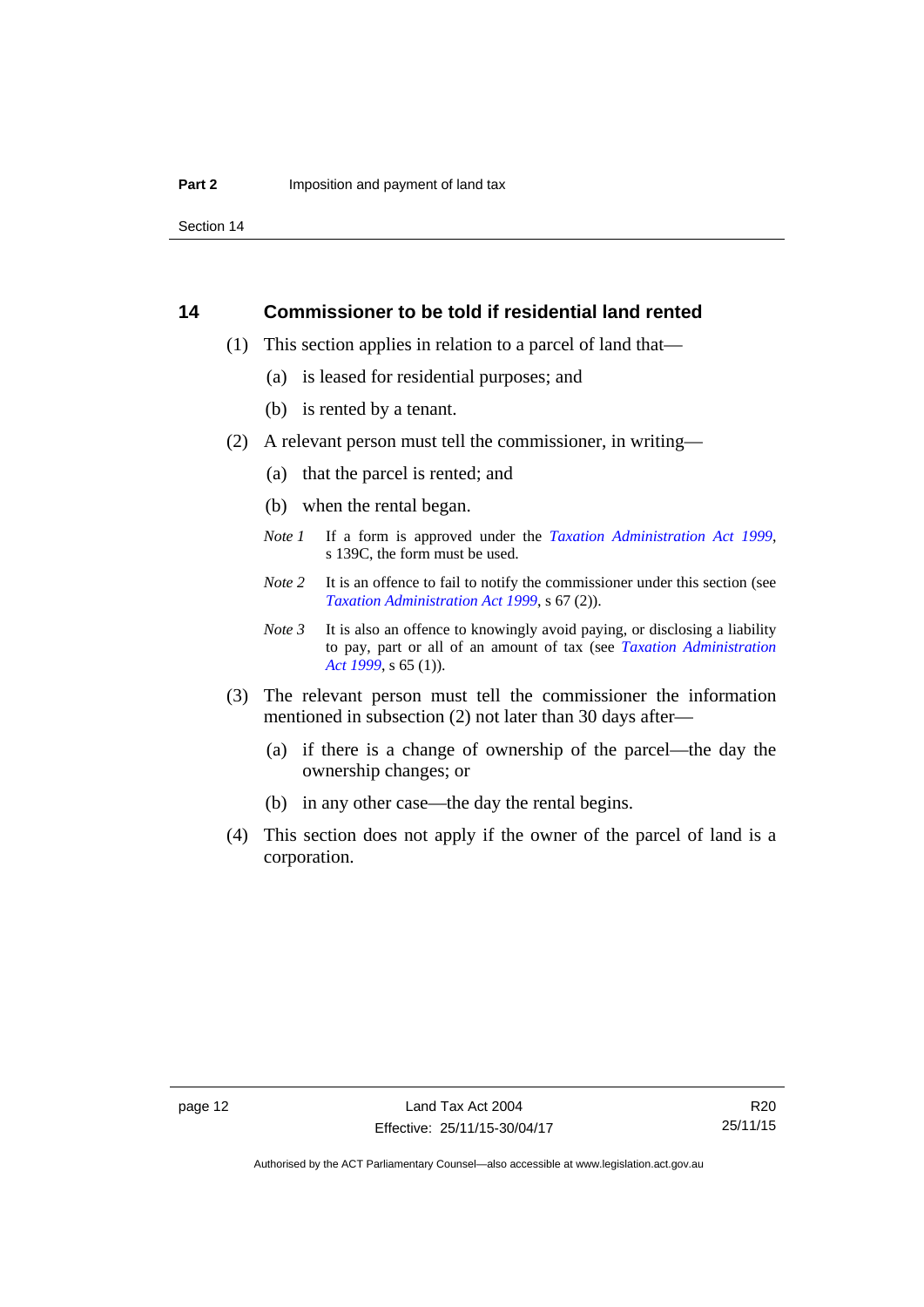(5) In this section:

*relevant person* means—

- (a) the owner of the parcel of land; or
- (b) if the owner has authorised an agent to act on the owner's behalf in relation to the rental of the parcel—the agent.

#### **Examples—agent**

accountant, real estate agent, solicitor

*Note* An example is part of the Act, is not exhaustive and may extend, but does not limit, the meaning of the provision in which it appears (see [Legislation Act,](http://www.legislation.act.gov.au/a/2001-14) s 126 and s 132).

## <span id="page-18-0"></span>**14A Commissioner to be told if residential land owned by an individual as trustee**

- (1) This section applies in relation to a parcel of residential land that is owned by an individual as trustee.
- (2) The individual must tell the commissioner, in writing—
	- (a) that the individual owns the parcel as trustee; and
	- (b) when the ownership as trustee began.
	- *Note 1* If a form is approved under the *[Taxation Administration Act 1999](http://www.legislation.act.gov.au/a/1999-4)*, s 139C, the form must be used.
	- *Note 2* It is an offence to fail to notify the commissioner under this section (see *[Taxation Administration Act 1999](http://www.legislation.act.gov.au/a/1999-4)*, s 67 (2)).
	- *Note* 3 It is also an offence to knowingly avoid paying, or disclosing a liability to pay, part or all of an amount of tax (see *[Taxation Administration](http://www.legislation.act.gov.au/a/1999-4)  [Act 1999](http://www.legislation.act.gov.au/a/1999-4)*, s 65 (1)).
- (3) The individual must tell the commissioner the information mentioned in subsection (2) not later than 30 days after—
	- (a) if there is a change of ownership of the parcel—the day the ownership changes; or
	- (b) in any other case—the day the ownership as trustee begins.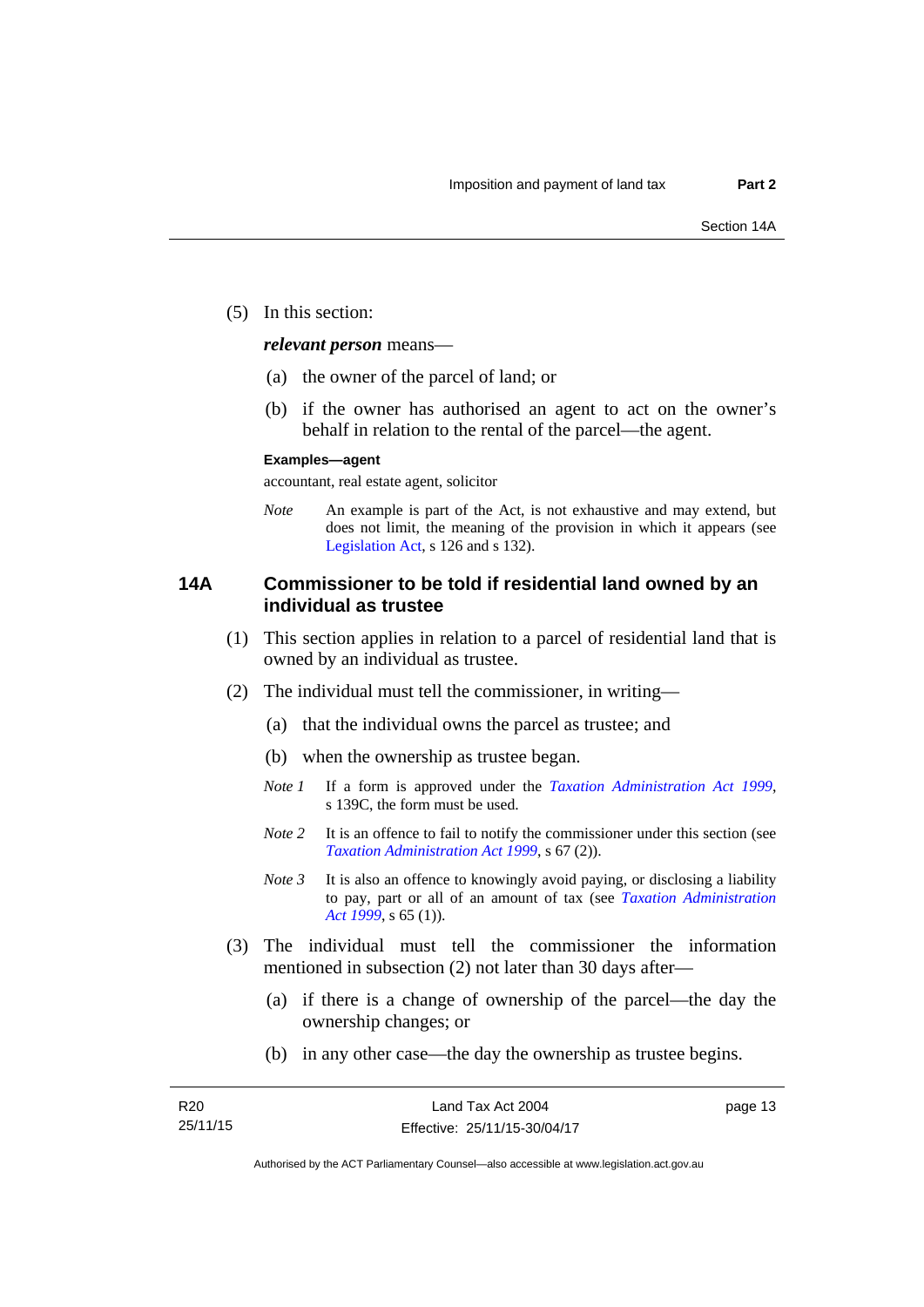## <span id="page-19-0"></span>**15 Multiple dwellings**

- (1) This section applies if—
	- (a) a parcel of residential land owned by someone other than a corporation or trustee contains multiple dwellings; and
	- (b) at least 1 of the dwellings is rented by a tenant.
- (2) Section 10 (Land exempted from s 9 generally) and section 11 (Land exempted from land tax) do not apply to the parcel of land.
- (3) In working out the land tax payable for the parcel of land under section 9 (Imposition of land tax), the AUV of the parcel of land is the amount worked out as follows:

$$
AVV \times \frac{FA}{TFA}
$$

 (4) In working out the land tax payable for the parcel of land under section 9 (Imposition of land tax), the FC for the parcel of land is the amount worked out as follows:

$$
FC \times \frac{FA}{TFA}
$$

(5) In this section:

*AUV* means the average unimproved value of the parcel of land under the *[Rates Act 2004](http://www.legislation.act.gov.au/a/2004-3)*.

*dwelling* does not include—

- (a) a garage, carport, garden shed, veranda, pergola or patio, or any other structure not used for living in; or
- (b) a unit.

*FA* means the floor area of the rented dwelling.

Authorised by the ACT Parliamentary Counsel—also accessible at www.legislation.act.gov.au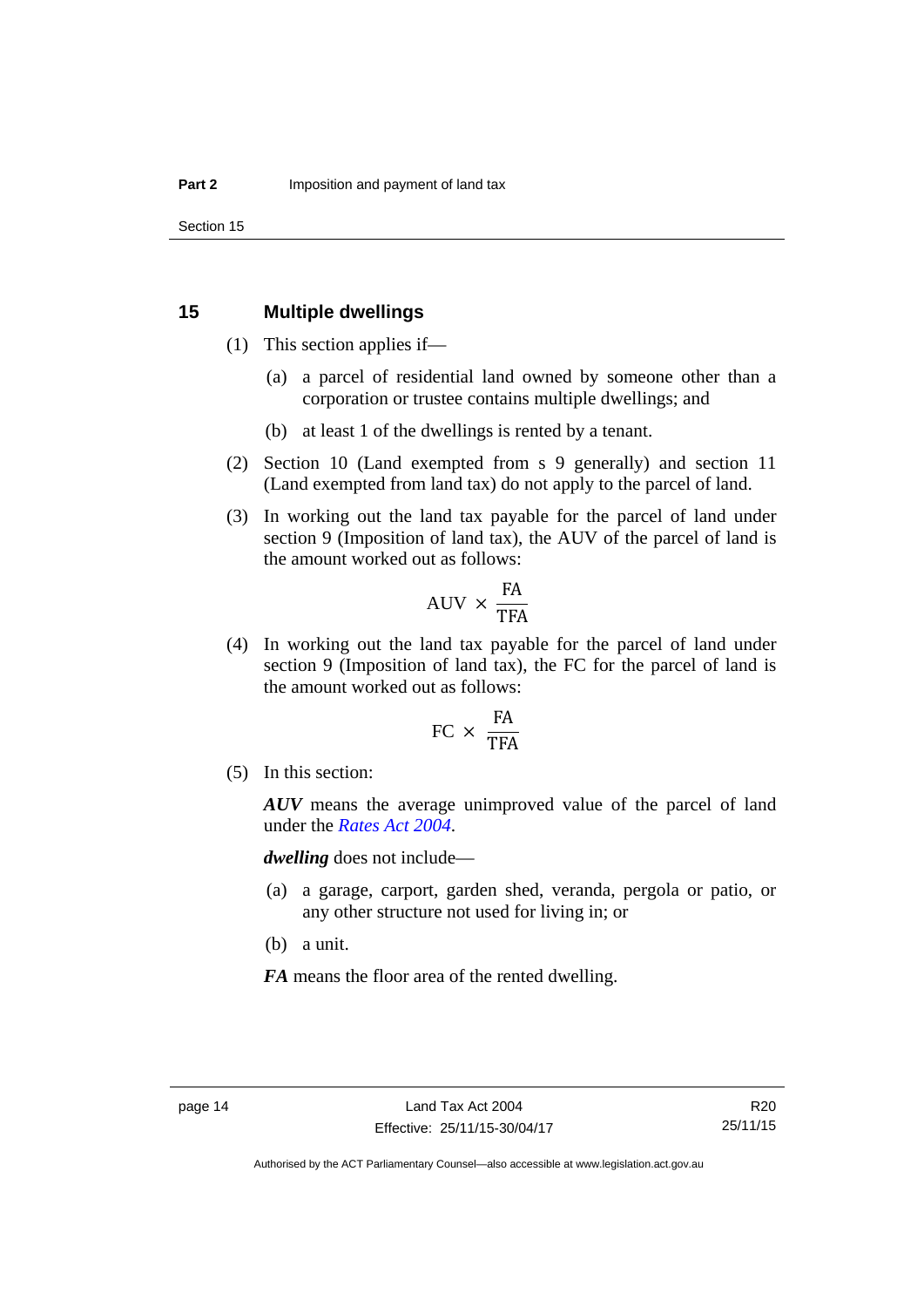*FC* means the fixed charge determined under the [Taxation](http://www.legislation.act.gov.au/a/1999-4/default.asp)  [Administration Act](http://www.legislation.act.gov.au/a/1999-4/default.asp), section 139 for section 9 (4), definition of *FC*.

*TFA* means the total floor area of all dwellings on the parcel of land.

## <span id="page-20-0"></span>**16 Land partly owned by corporation or trustee**

- (1) This section applies to a parcel of residential land that is not rented and is owned by—
	- (a) 1 or more people who are corporations or trustees; and
	- (b) 1 or more people who are not corporations or trustees.
- (2) In working out the land tax payable for the parcel of land under section 9 (Imposition of land tax), the AUV of the parcel of land is the amount worked out as follows:

$$
AUV \times \frac{C&TI}{AI}
$$

 (3) In working out the land tax payable for the parcel of land under section 9 (Imposition of land tax), the FC for the parcel of land is the amount worked out as follows:

$$
FC \times \frac{C&TI}{AI}
$$

(4) In subsection (2):

*AI* means the value of all interests in the parcel of land.

*AUV* means the average unimproved value of the parcel of land under the *[Rates Act 2004](http://www.legislation.act.gov.au/a/2004-3)*.

*C&TI* means the value of all interests in the parcel of land held by corporations and trustees.

*FC* means the fixed charge determined under the [Taxation](http://www.legislation.act.gov.au/a/1999-4/default.asp)  [Administration Act](http://www.legislation.act.gov.au/a/1999-4/default.asp), section 139 for section 9 (4), definition of *FC*.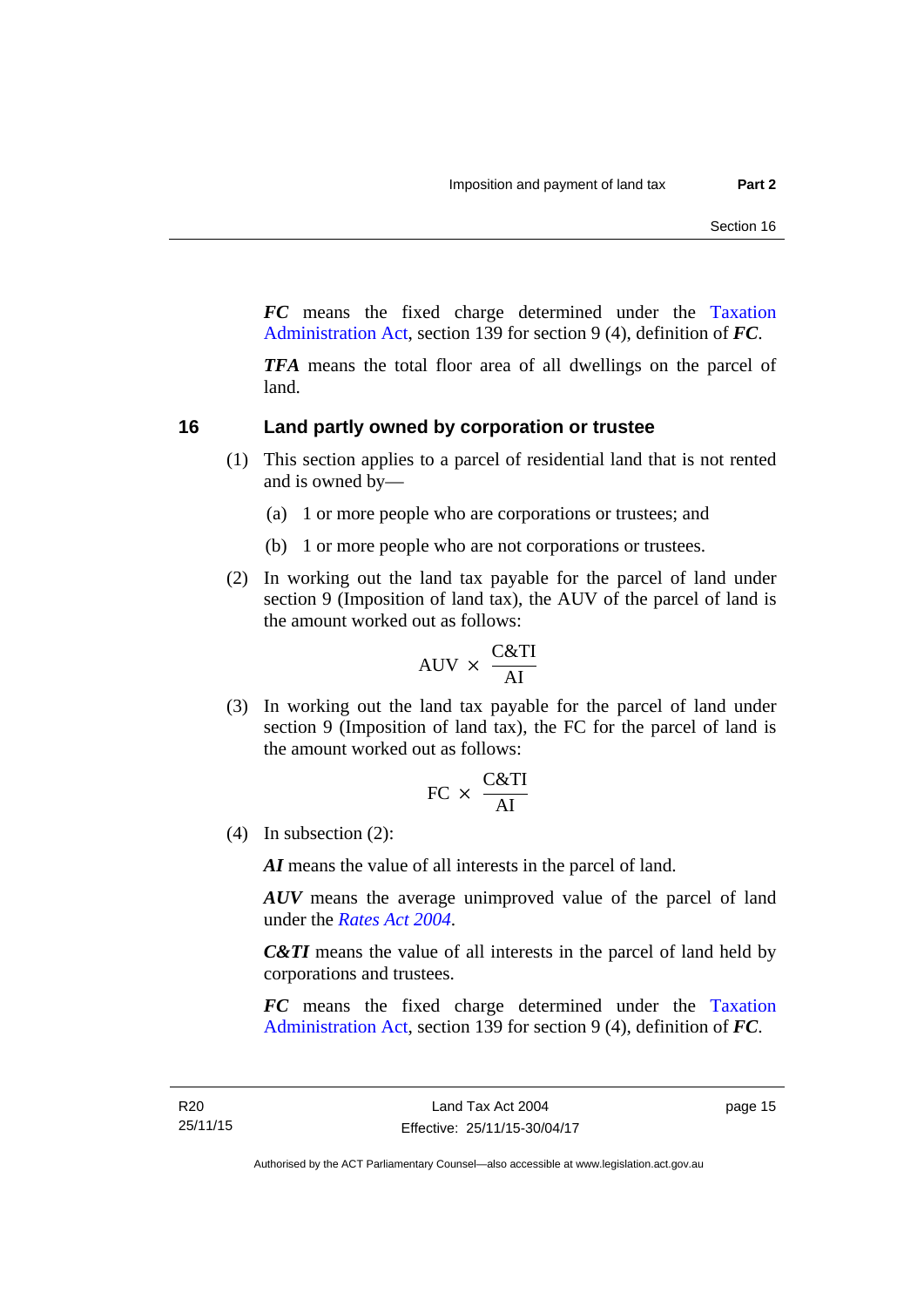Section 17

 (5) Any land tax payable for the parcel of land is payable by the owners of the land who are corporations or trustees.

## <span id="page-21-0"></span>**17 Payment of land tax**

- (1) Land tax in relation to a parcel of land is payable to the commissioner by the owner of the parcel.
- (2) A person who is the owner of the parcel of land is liable to pay to the commissioner any unpaid land tax payable in relation to the parcel, whether the amount became payable before or after the person became the owner.
- (3) However, if the owner of the parcel is a person to whom section 20 (3) applies in relation to the unpaid land tax, the amount is payable by the person who was the owner of the parcel for the period to which the liability relates.
- (4) The assessment notice for the land tax payable for a quarter for a parcel of land must state a date for payment of the land tax (the *payment date*).
- (5) The payment date must not be earlier than 4 weeks after the date of the notice.
- (6) A person may pay the land tax in relation to which an assessment notice has been given—
	- (a) if the amount payable is for a quarter and any arrears of land tax in relation to previous quarters have been paid in full—by paying, on or before the date for the payment of the land tax, the amount of the land tax; or
	- (b) if the amount payable is for part of a quarter—by paying the amount of the land tax on or before the payment date for the land tax; or
	- (c) by paying the amounts on the days that the person wishes, but so that the amount owing on the date for payment is paid no later than the date for payment.

R20 25/11/15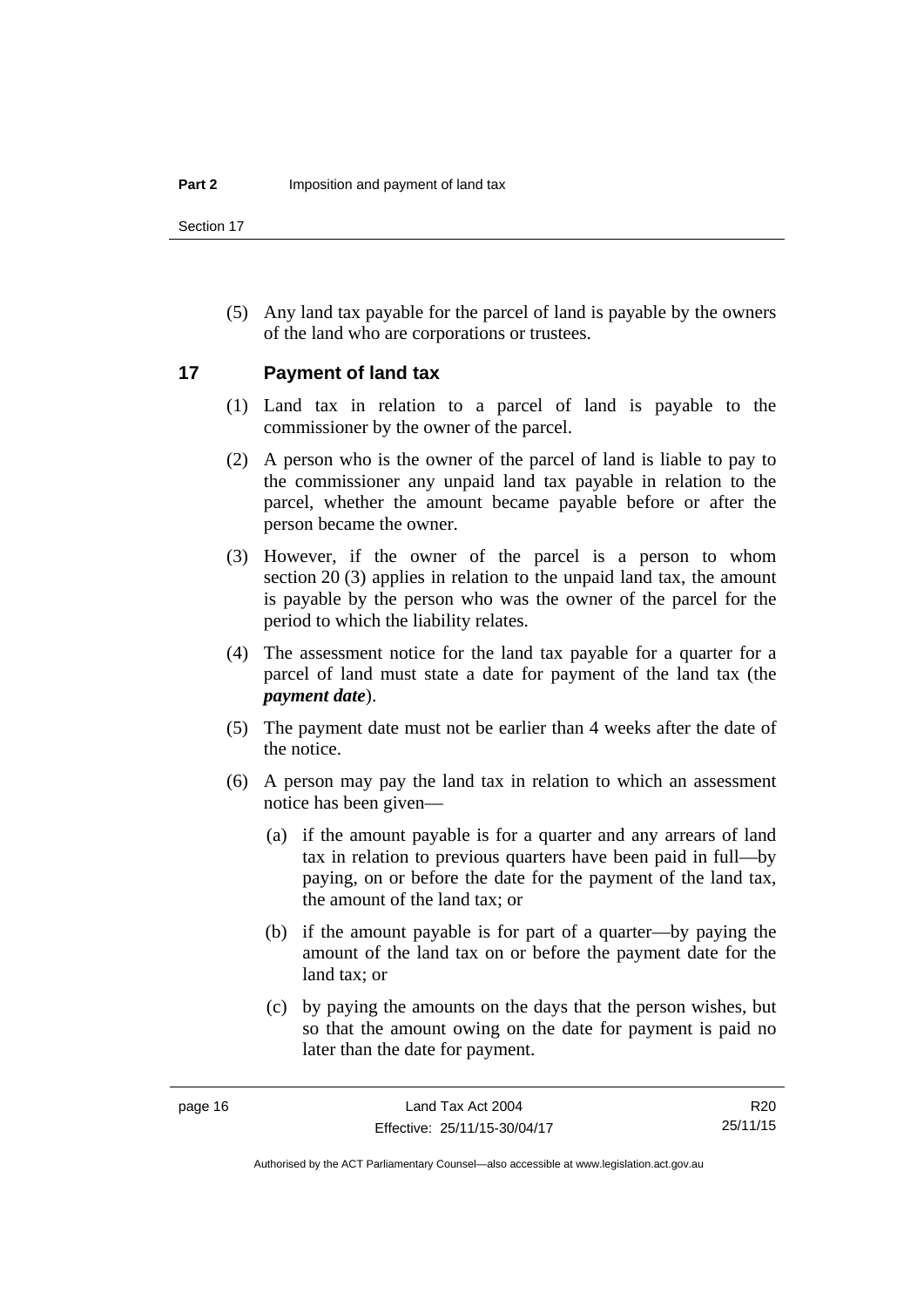(7) In this section:

*assessment notice*, in relation to land tax, means a notice of assessment under the Taxation Administration Act, section 14 in relation to the land tax.

## <span id="page-22-0"></span>**18 Land tax for part of quarter**

- (1) This section applies to a parcel of land if—
	- (a) the parcel starts or stops being rateable in the quarter; and
	- (b) land tax is payable for the parcel at any time during the quarter.
- (2) In working out the land tax payable for the parcel of land under section 9 (Imposition of land tax), the amount of land tax payable for the parcel for the quarter is the amount worked out in accordance with the following formula:

quarter days land tax otherwise payable for quarter  $\times$  taxable days

(3) In subsection (2):

*taxable days* means the number of days in the quarter that the parcel of land was a rateable parcel.

*quarter days* means the number of days in the quarter.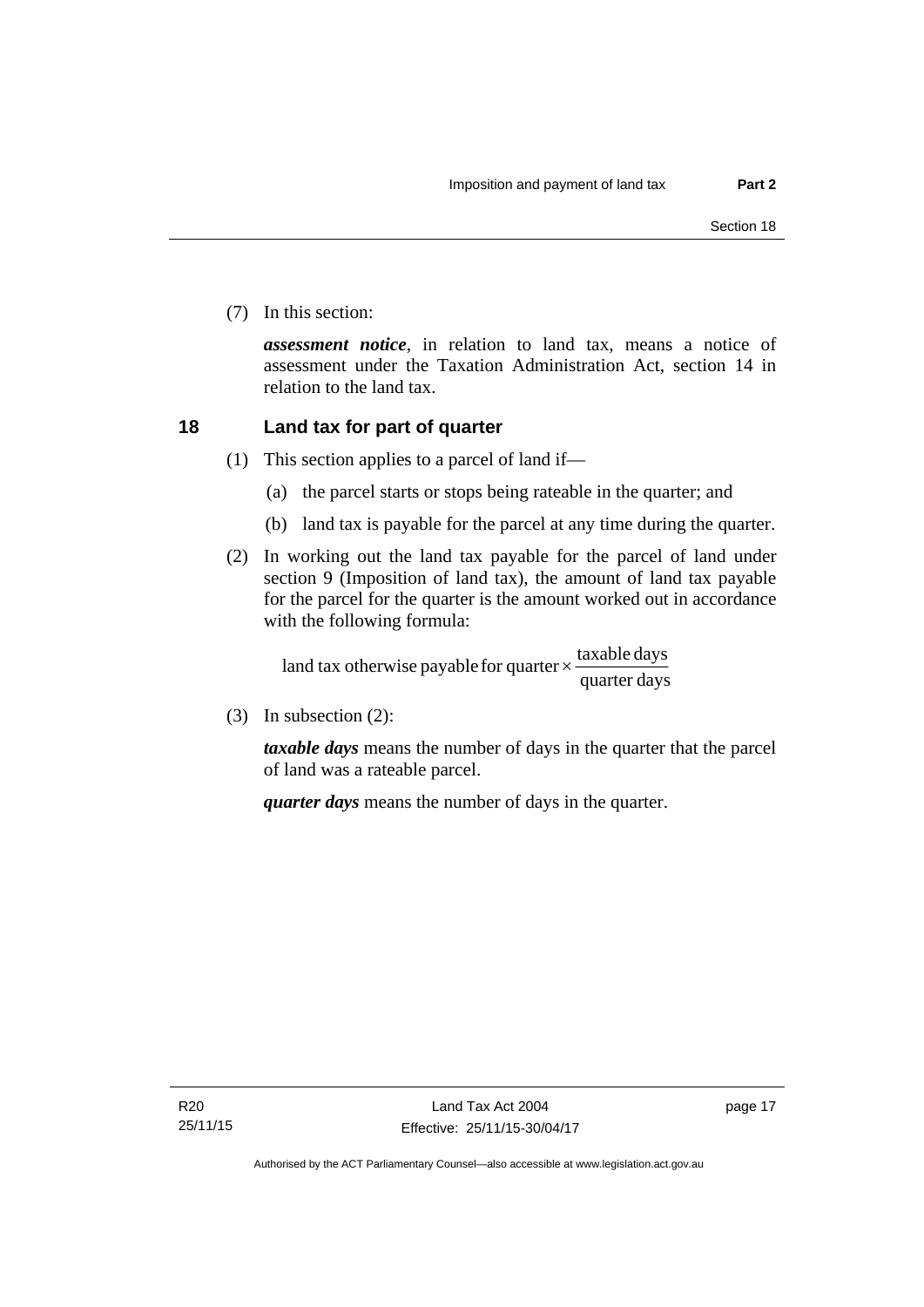#### **Part 3** Enforcement

Section 19

## <span id="page-23-0"></span>**Part 3 Enforcement**

## <span id="page-23-1"></span>**19 Interest payable on overdue land tax**

- (1) Interest on an amount of unpaid overdue land tax is worked out—
	- (a) for each month that the amount remains unpaid; and
	- (b) on the 1st day of that month; and
	- (c) at the interest rate applying to that day; and
	- (d) on the total amount of overdue land tax that is unpaid on a day when the interest is worked out.
	- *Note* The Minister may determine an interest rate for this section under the [Taxation Administration Act,](http://www.legislation.act.gov.au/a/1999-4/default.asp) section 139.
- (2) For subsection (1) (a), if an amount remains unpaid for part of a month, interest is payable for the whole month.

#### **Example**

Fred's land tax is due on 15 August. He doesn't pay it until 5 October. Fred has to pay interest worked out for the overdue period from 16 August to 5 October. Because of the operation of s (2), Fred has to pay interest for the period from 16 August to 15 October. Interest for the month from 16 August to 15 September is at the rate applying on 16 August, which is the 1st day of the 1st month that the amount remains unpaid (see s (1)). Interest for the month from 16 September to 15 October is at the rate applying on 16 September, which is the 1st day of the 2nd month that the amount remains unpaid (see s (1)).

- *Note* An example is part of the Act, is not exhaustive and may extend, but does not limit, the meaning of the provision in which it appears (see [Legislation Act,](http://www.legislation.act.gov.au/a/2001-14) s 126 and s 132).
- (3) The [Taxation Administration Act,](http://www.legislation.act.gov.au/a/1999-4/default.asp) section 25 (Interest in relation to tax defaults) does not apply to unpaid overdue land tax.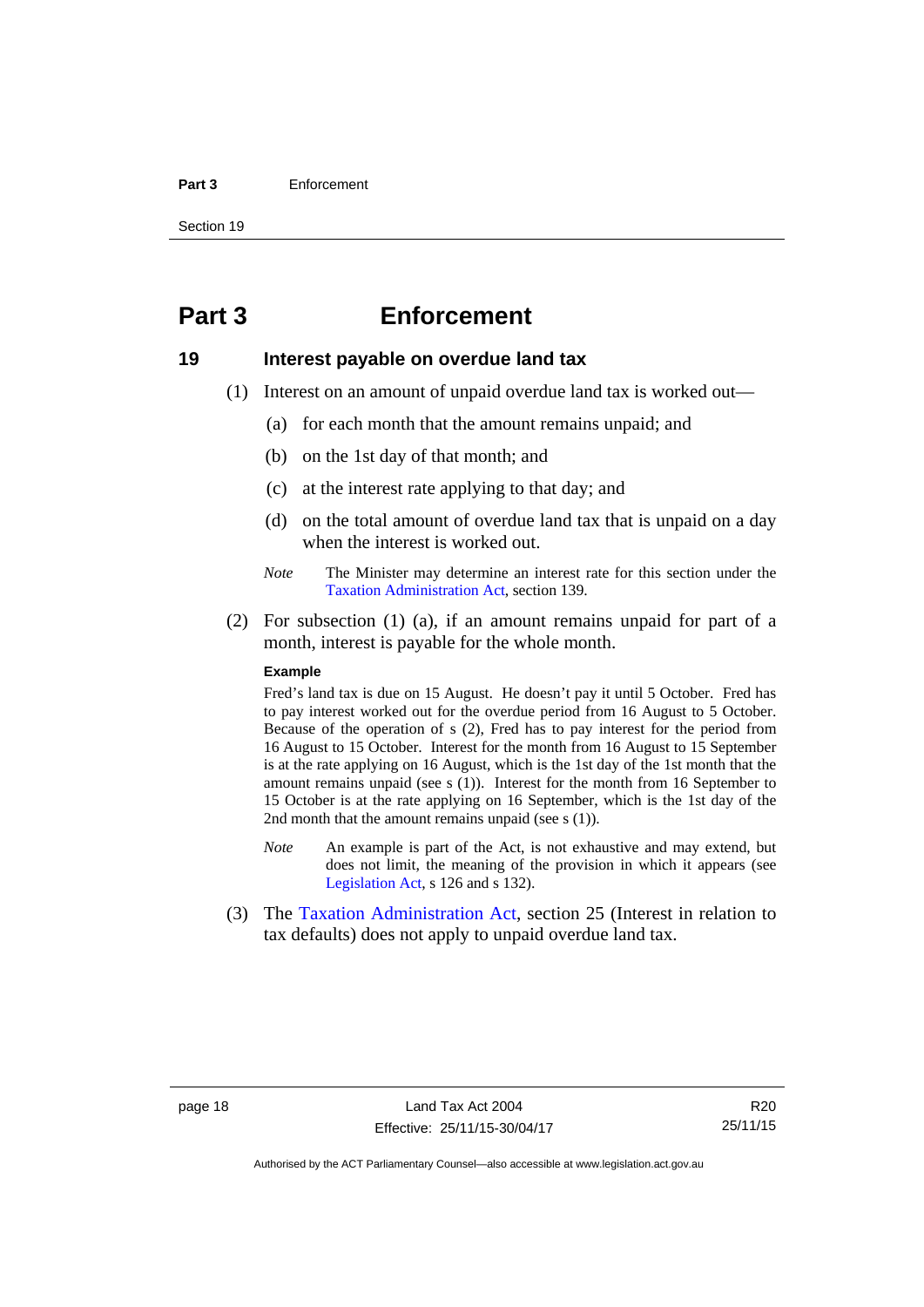## <span id="page-24-0"></span>**19A Interest and penalty tax payable on land tax if no disclosure**

- (1) This section applies if—
	- (a) land tax is imposed on a parcel of rateable land; and
	- (b) the owner of the parcel of land fails to comply with section 14 (Commissioner to be told if residential land rented) or section 14A (Commissioner to be told if residential land owned by an individual as trustee).
- (2) The owner is liable to pay interest on the amount of land tax from the end of 30 days after the 1st day of the 1st quarter for which the tax is imposed.
- (3) Interest on the amount of land tax is worked out—
	- (a) for each month that the amount is payable; and
	- (b) on the 1st day of that month; and
	- (c) at the interest rate applying to that day; and
	- (d) on the total amount of land tax that is payable on a day when the interest is worked out.
	- *Note* The Minister may determine an interest rate for this section under the [Taxation Administration Act,](http://www.legislation.act.gov.au/a/1999-4/default.asp) s 139.
- (4) For subsection (3) (a), if an amount of land tax is payable for part of a month, interest is payable for the whole month.
- (5) The [Taxation Administration Act,](http://www.legislation.act.gov.au/a/1999-4/default.asp) division 5.2 (Penalty tax) applies to the owner of the parcel of land as if—
	- (a) the owner's failure to comply with section 14 or section 14A were a tax default; and
	- (b) a reference to interest under division 5.1 were a reference to interest under this section; and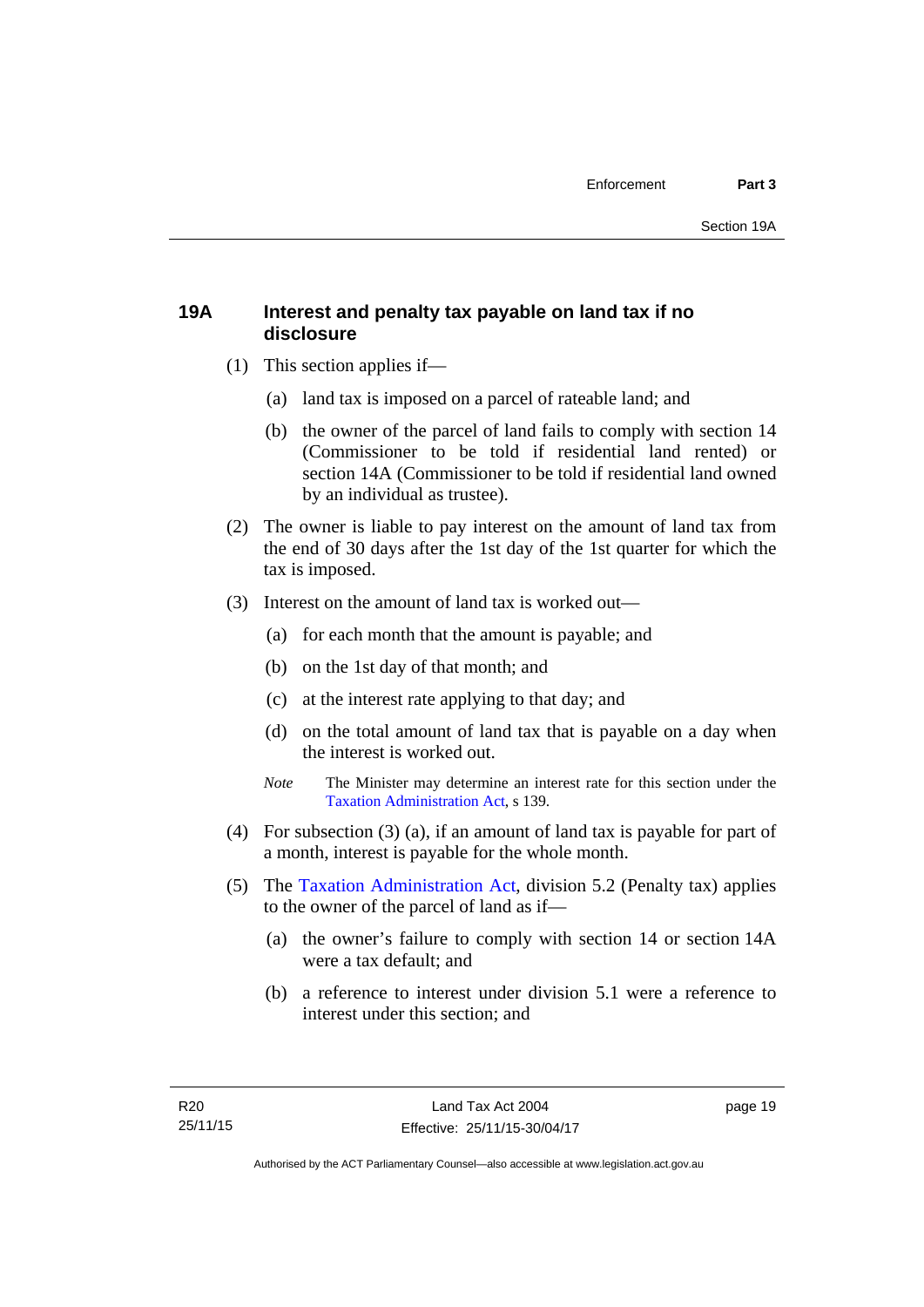#### **Part 3** Enforcement

Section 19A

- (c) a reference to the amount of tax unpaid were a reference to the amount of land tax payable.
- (6) This section applies to land tax imposed before or after the commencement of this section.

page 20 Land Tax Act 2004 Effective: 25/11/15-30/04/17

R20 25/11/15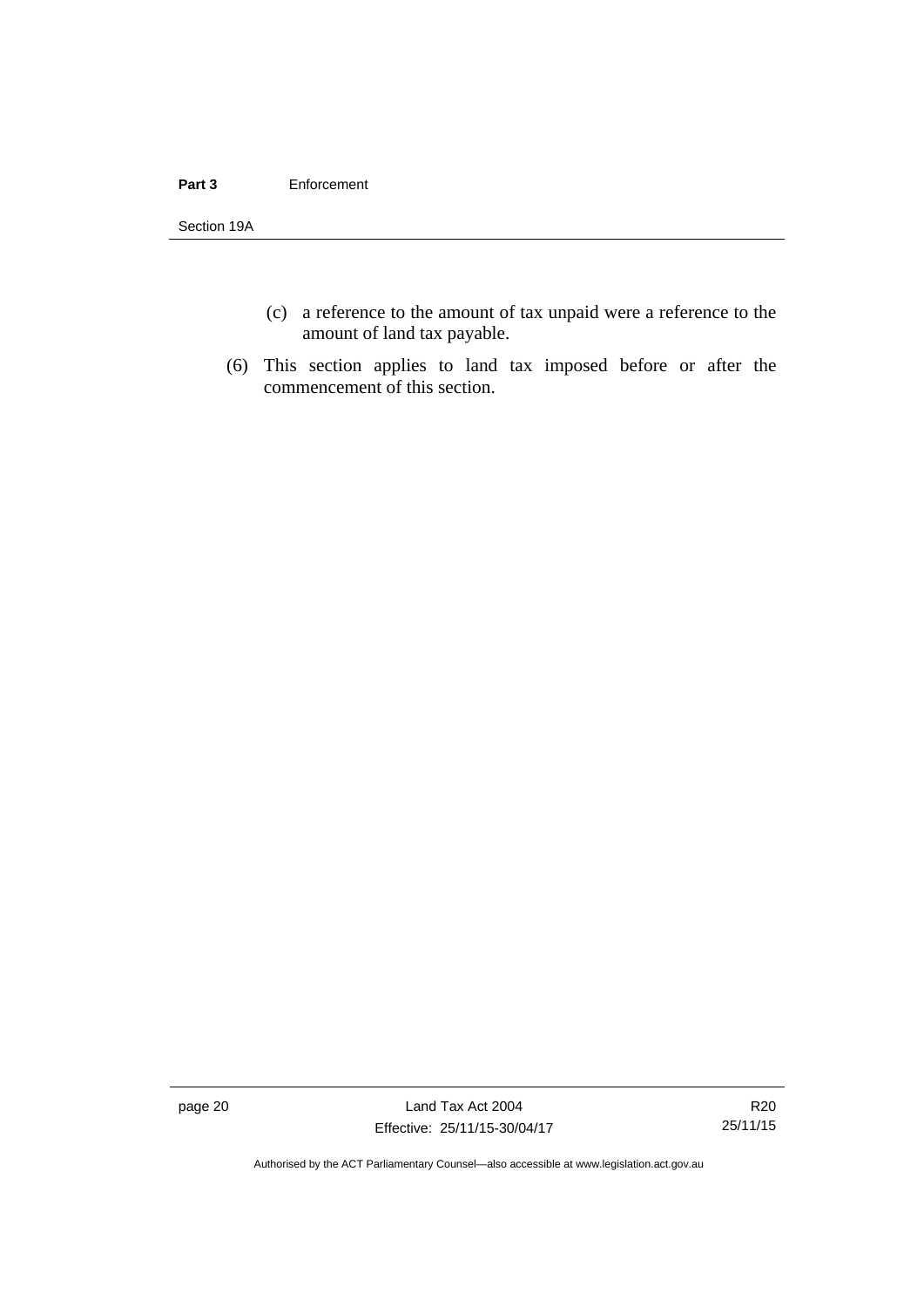## <span id="page-26-0"></span>**Part 4 Unit subdivisions**

*Note* Section 9 imposes land tax on unit subdivisions.

<span id="page-26-1"></span>**26 Unit subdivisions** 

- (1) For this Act, if a parcel of land is a unit subdivision, the land making up the parcel is taken to continue to be a single parcel of land.
- (2) However, in the application of this Act to a unit subdivision—
	- (a) a reference to a parcel of land in relation to the assessment or payment of land tax is a reference to a unit; and
	- (b) a reference to the owner is—
		- (i) in relation to the assessment or payment of land tax—a reference to the unit owner; and
		- (ii) in relation to any other notice—a reference to the owners corporation.

## <span id="page-26-2"></span>**27 Unit subdivisions—land tax**

- (1) This section applies to a parcel of land that is a unit subdivision.
- (2) If land tax imposed for the parcel of land for the quarter when the units plan is registered is not paid before registration of the units plan, it is payable by the person who was the owner of the parcel on the day before the day when the units plan was registered.
- (3) On and after the 1st day of the next quarter after the day when the units plan is registered or, if it is registered on the 1st day of a quarter, on and after that day—
	- (a) any land tax imposed for the parcel of land is payable by the unit owners whose units are subject to land tax; and
	- (b) the amount payable by each unit owner whose unit is subject to land tax is the amount worked out under subsection (5); and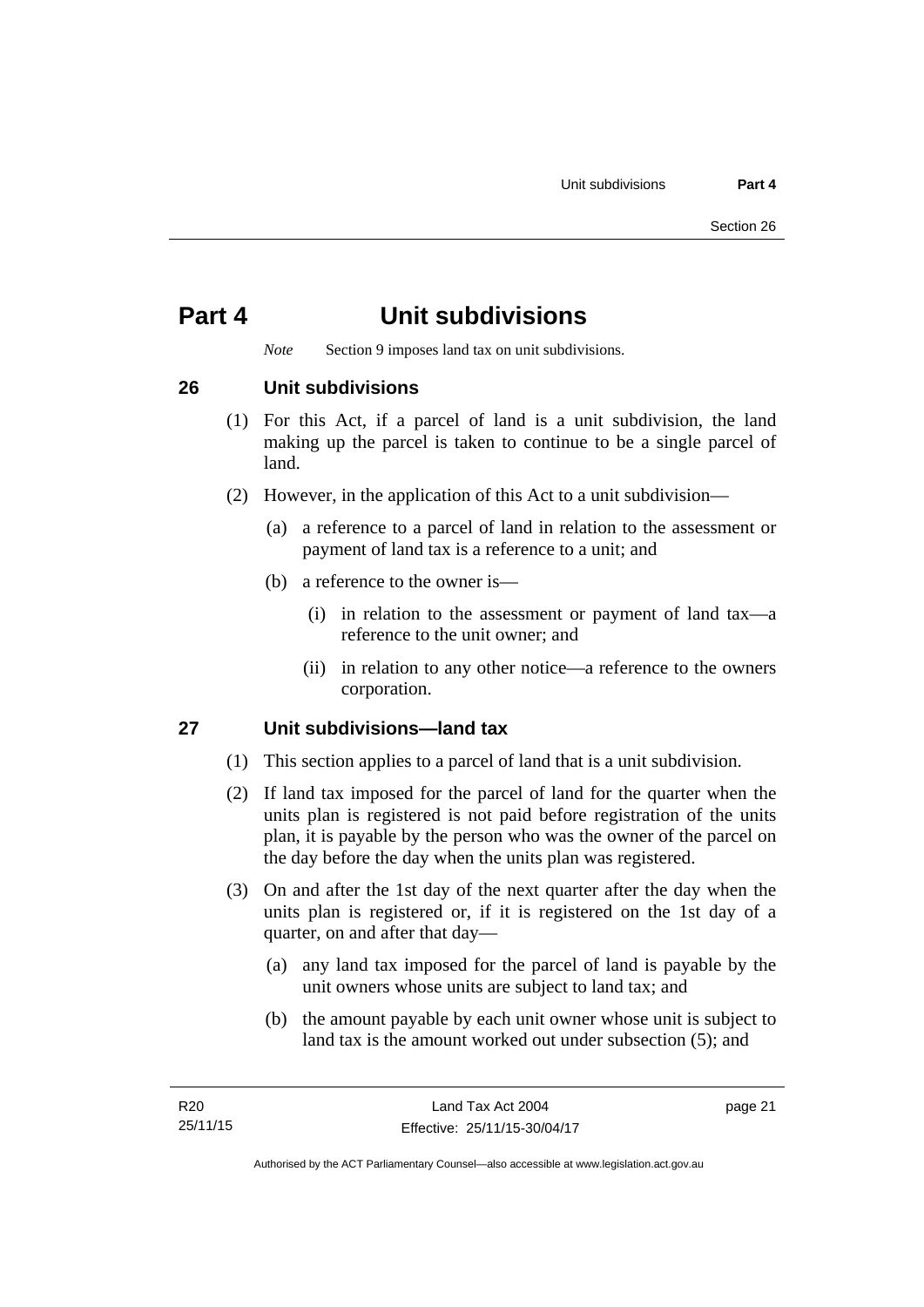Section 27

- (c) no land tax for the parcel is payable by the owners corporation.
- (4) Section 9 (Imposition of land tax) applies to impose land tax on a unit that is part of the unit subdivision as if a reference to a parcel of land were a reference to the unit.
- (5) In working out the land tax payable for the parcel of land under section 9 (Imposition of land tax), the AUV of the parcel of land is the amount worked out as follows:

$$
AUV \times \frac{UE}{TUE}
$$

(6) In this section:

*AUV* means the average unimproved value of the parcel of land under the *[Rates Act 2004](http://www.legislation.act.gov.au/a/2004-3)*.

*TUE* means the unit entitlement of all the units in the units plan.

*UE* means the unit entitlement of the unit.

*unit entitlement*—see the [Unit Titles Act](http://www.legislation.act.gov.au/a/2001-16/default.asp), section 8.

*units plan* means a units plan under the [Unit Titles Act,](http://www.legislation.act.gov.au/a/2001-16/default.asp) section 7.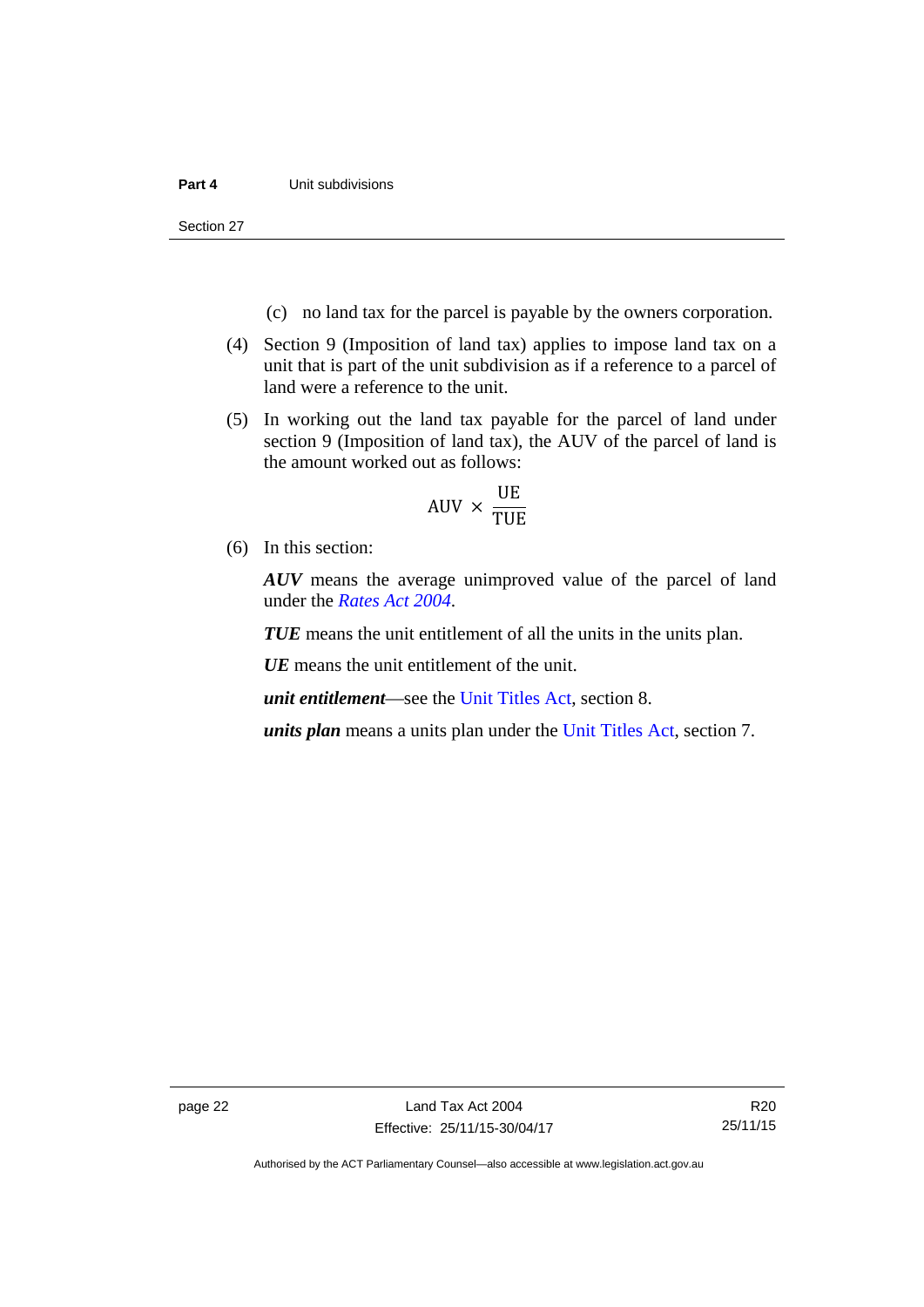## <span id="page-28-0"></span>**Part 5 Exemptions, remissions and certain interest payments**

## <span id="page-28-1"></span>**34 Exemption from land tax**

- (1) The Minister may exempt the owner of a parcel of land from payment of land tax owing for any period in relation to the parcel, or from payment of a stated part of the land tax.
- (2) An exemption is a notifiable instrument.

*Note* A notifiable instrument must be notified under the [Legislation Act](http://www.legislation.act.gov.au/a/2001-14).

- (3) The Minister may make guidelines for the exercise of a function under this section.
- (4) Guidelines are a disallowable instrument.
	- *Note* A disallowable instrument must be notified, and presented to the Legislative Assembly, under the [Legislation Act.](http://www.legislation.act.gov.au/a/2001-14)

### <span id="page-28-2"></span>**35 Remission of land tax**

- (1) The Minister may remit the land tax, or part of the land tax, payable for a parcel of land if the Minister is satisfied that it is fair and reasonable in the circumstances.
- (2) The Minister may make guidelines for the exercise of a function under this section.
- (3) Guidelines are a disallowable instrument.
	- *Note* A disallowable instrument must be notified, and presented to the Legislative Assembly, under the [Legislation Act.](http://www.legislation.act.gov.au/a/2001-14)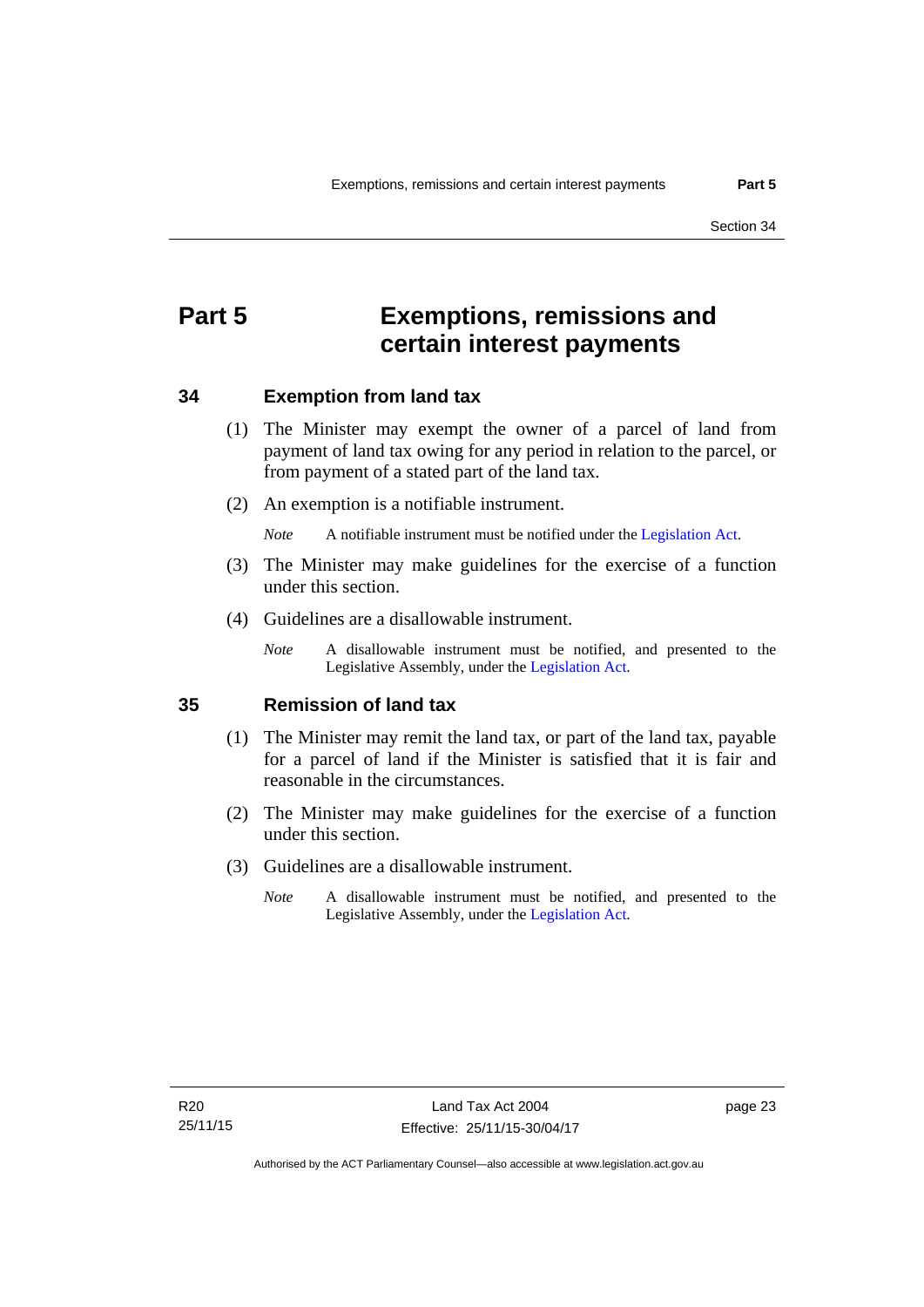## <span id="page-29-0"></span>**36 Remission of interest**

- (1) The commissioner may remit all or part of an amount of interest payable by a person in relation to land tax if the commissioner is satisfied that it is fair and reasonable having regard to—
	- (a) any circumstances that contributed to the delay in payment of the land tax; or
	- (b) any other relevant matter.
- (2) The Minister may make guidelines for the exercise of a function under this section.
- (3) Guidelines are a disallowable instrument.
	- *Note* A disallowable instrument must be notified, and presented to the Legislative Assembly, under the [Legislation Act.](http://www.legislation.act.gov.au/a/2001-14)

## <span id="page-29-1"></span>**37 Interest on refund**

- (1) This section applies if the commissioner is satisfied that—
	- (a) an assessment of land tax payable for a parcel of land has been wrongly made because of an administrative error; and
	- (b) because of the error, a person has overpaid land tax for the parcel.
- (2) The commissioner may pay interest to the owner of the parcel—
	- (a) at the market rate component determined under the [Taxation](http://www.legislation.act.gov.au/a/1999-4/default.asp)  [Administration Act](http://www.legislation.act.gov.au/a/1999-4/default.asp), section 26; and
	- (b) worked out from the date when the overpayment was made or a later date the commissioner considers appropriate.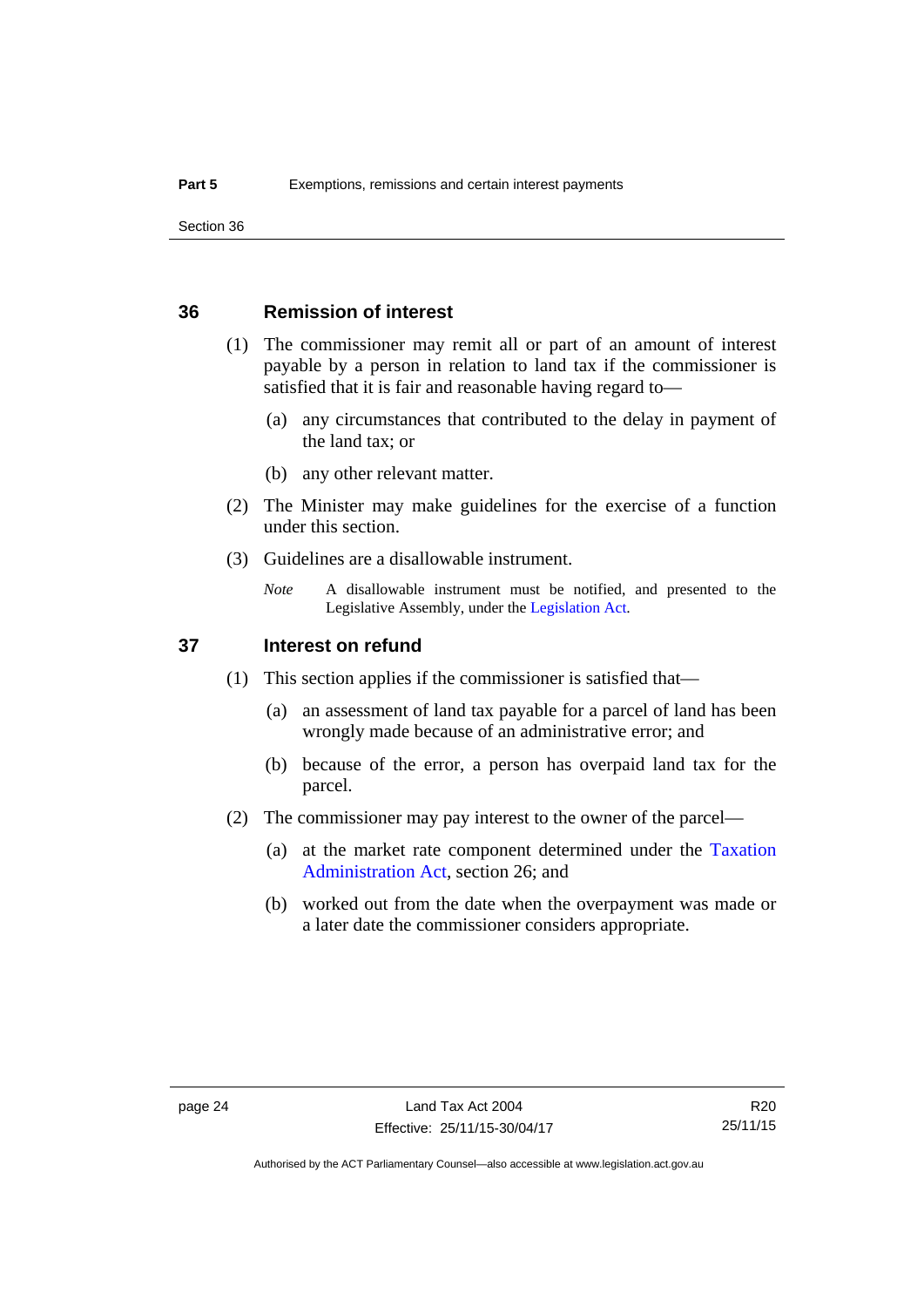## <span id="page-30-0"></span>**Part 6 Miscellaneous**

## <span id="page-30-1"></span>**38 Objections**

The following decisions of the commissioner are prescribed for the [Taxation Administration Act,](http://www.legislation.act.gov.au/a/1999-4/default.asp) section 100 (Objection):

- (a) a decision under section 13 (1) (b) to refuse to exempt a parcel of land from land tax on compassionate grounds;
- (b) a decision under section 13 (5) revoking an exemption given on compassionate grounds;
- (c) a decision under section 36 (1) to refuse to remit interest payable by a person in relation to land tax;
- (d) a decision under section 37 to refuse to pay interest on an overpayment or to pay interest other than from the date when the overpayment was made.
- *Note* Assessments are made under the Taxation Administration Act and objections may be made under that [Act](http://www.legislation.act.gov.au/a/1999-4/default.asp), s 100 (1) (a). For example, if a person is given an assessment for land tax and the person is dissatisfied with the assessment because land tax was not payable in relation to the parcel of land, the person may object under that paragraph.

## <span id="page-30-2"></span>**39 Review of decisions by ACAT**

- (1) This section applies to a determination by the commissioner of an objection to a decision mentioned in section 38 , other than a decision mentioned in section 38 (c).
- (2) The determination is prescribed for the [Taxation Administration](http://www.legislation.act.gov.au/a/1999-4/default.asp)  [Act](http://www.legislation.act.gov.au/a/1999-4/default.asp), section 107A (Meaning of *reviewable decision* etc—div 10.2).
	- *Note* Applications for review by the ACAT may be made in relation to a determination by the commissioner of a decision on an objection to an assessment.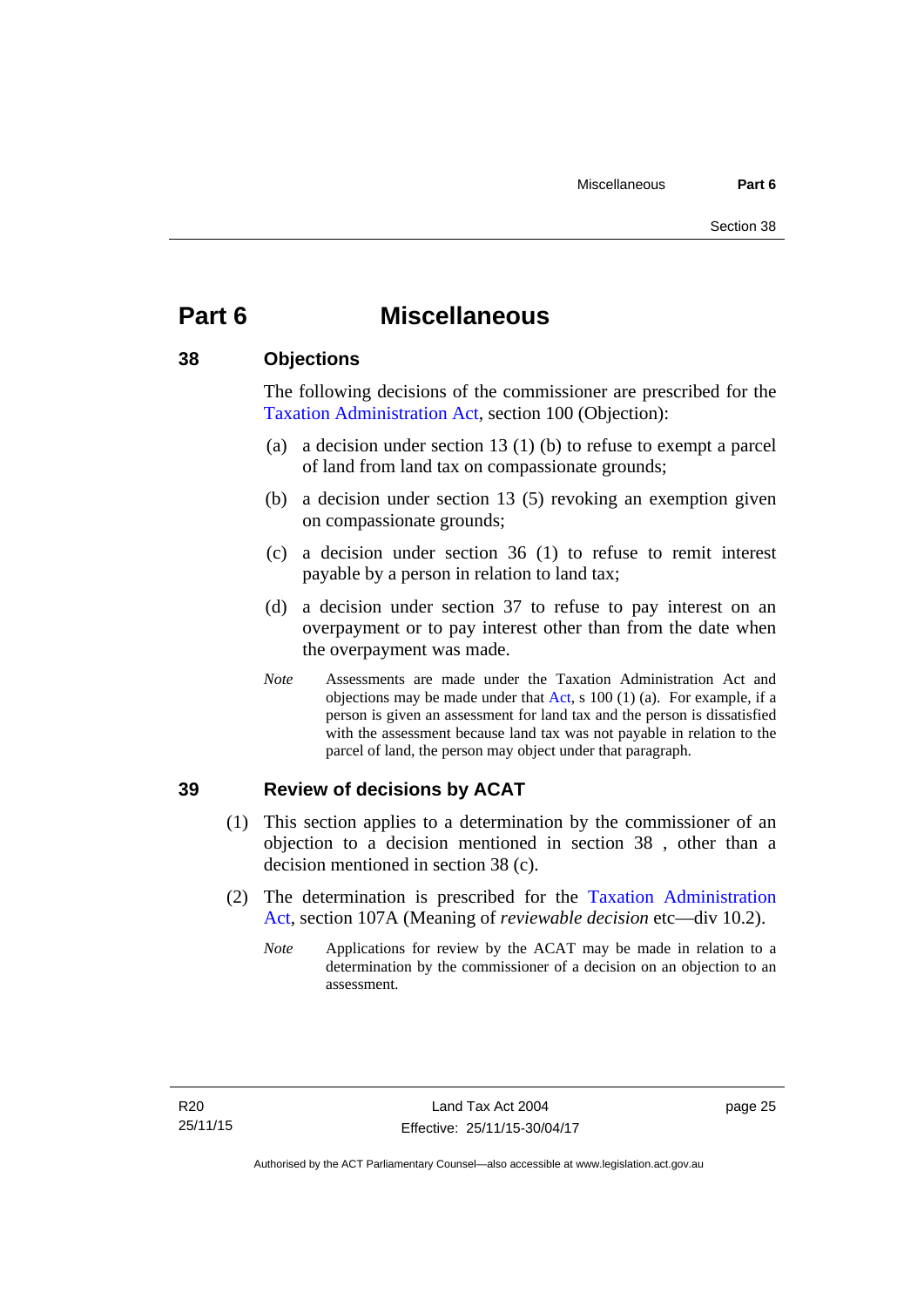#### **Part 6** Miscellaneous

## <span id="page-31-0"></span>**40 Working out amounts with fractions for Act**

- (1) If an amount worked out under this Act contains a fraction of a cent, the amount must be rounded to the nearest cent, with  $\frac{1}{2}$  a cent being disregarded.
- (2) However, in working out the average unimproved value under section 15 (3) (Multiple dwellings), section 16 (2) (Land partly owned by corporation or trustee) or section 27 (5) (Unit subdivisions—land tax), any fraction of a dollar in the amount worked out must be disregarded.
- (3) The [Taxation Administration Act,](http://www.legislation.act.gov.au/a/1999-4/default.asp) section 123 (Adjustments of amounts) does not apply in working out an amount under this Act.

## <span id="page-31-1"></span>**41 Certificate of land tax and other charges**

- (1) A person may apply to the commissioner for a certificate of—
	- (a) the land tax assessed to be payable under this Act for a parcel of land for the current financial year; and
	- (b) the land tax and other amounts immediately payable to the commissioner under this Act in relation to the parcel.
	- *Note 1* A fee may be determined under s 43 for this provision.
	- *Note 2* If a form is approved under the [Taxation Administration Act](http://www.legislation.act.gov.au/a/1999-4/default.asp), s 139C for an application, the form must be used.
	- *Note 3* A single application form may be approved for this section and the *[Land Rent Act 2008](http://www.legislation.act.gov.au/a/2008-16)*, s 31 and the *[Rates Act 2004](http://www.legislation.act.gov.au/a/2004-3)*, s 76 (see [Legislation](http://www.legislation.act.gov.au/a/2001-14)  [Act](http://www.legislation.act.gov.au/a/2001-14) s 255 (7)).
- (2) The commissioner must give the applicant the certificate.
- (3) The certificate is conclusive proof for an honest buyer for value of the parcel of land of the matters certified.
	- *Note* The certificate may include a certificate of amounts payable under the *[Rates Act 2004](http://www.legislation.act.gov.au/a/2004-3)* in relation to the parcel (see [Legislation Act,](http://www.legislation.act.gov.au/a/2001-14) s 49).

R20 25/11/15

Authorised by the ACT Parliamentary Counsel—also accessible at www.legislation.act.gov.au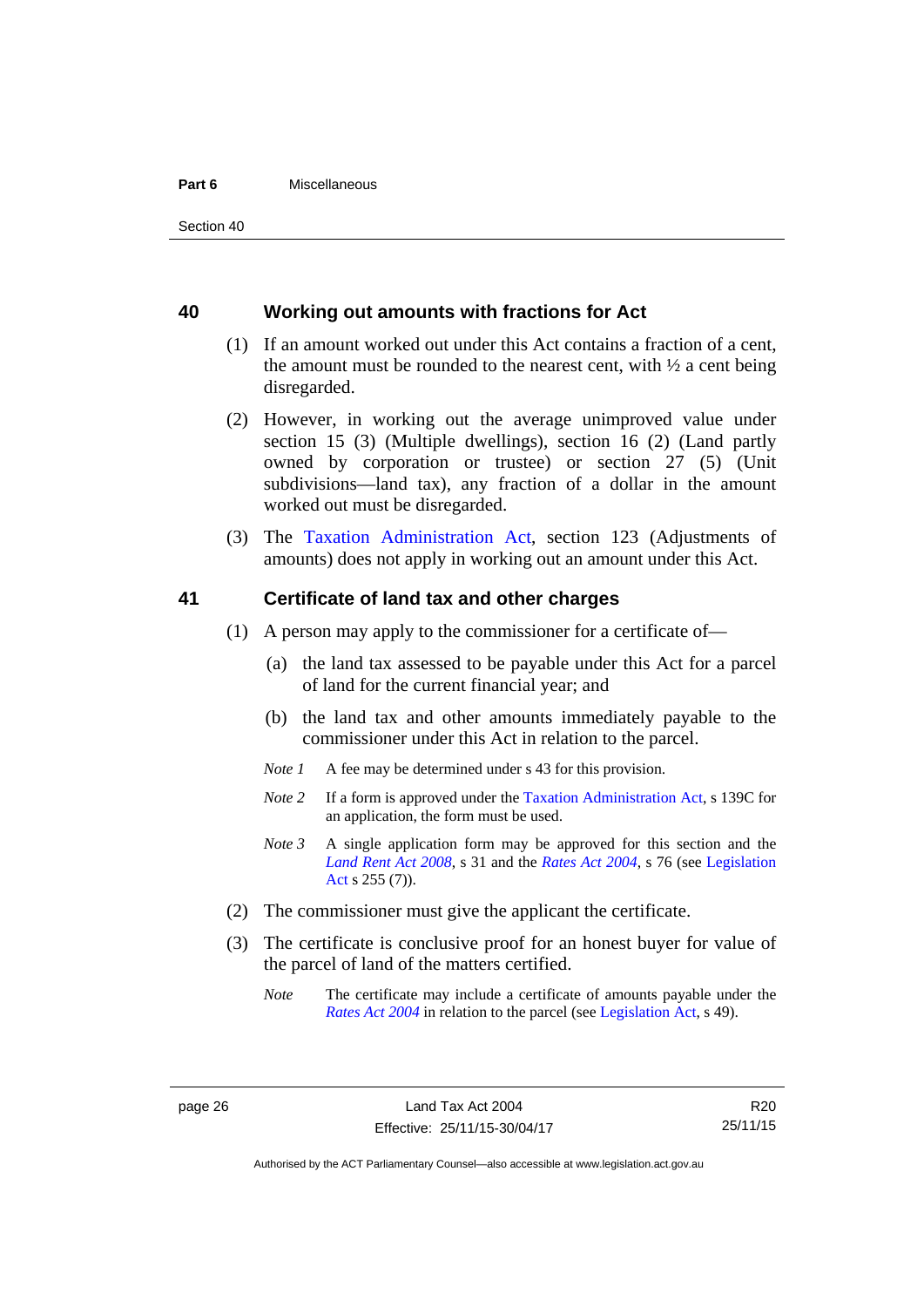(4) For this section, land tax and other amounts are taken to be payable immediately even if any necessary time after service of a notice has not ended.

## <span id="page-32-0"></span>**42 Statement of amounts payable and payments made**

- (1) A person may apply to the commissioner for a statement of—
	- (a) the amounts that became payable to the commissioner under this Act in relation to a parcel of land in a stated financial year; and
	- (b) the payments received by the commissioner in the financial year for amounts that became payable under this Act in relation to the parcel.
	- *Note 1* A fee may be determined under s 43 for this provision.
	- *Note 2* If a form is approved under the [Taxation Administration Act](http://www.legislation.act.gov.au/a/1999-4/default.asp), s 139C for an application, the form must be used.
	- *Note 3* A single application form may be approved for this section and the *[Rates Act 2004](http://www.legislation.act.gov.au/a/2004-3)*, s 77 (see [Legislation Act,](http://www.legislation.act.gov.au/a/2001-14) s 255 (7)).
- (2) The commissioner must give the applicant the statement.
	- *Note* The statement may include a statement of rates payable and received under the *[Rates Act 2004](http://www.legislation.act.gov.au/a/2004-3)* in relation to the parcel of land (see [Legislation Act,](http://www.legislation.act.gov.au/a/2001-14) s 49).

## <span id="page-32-1"></span>**43 Determination of fees**

- (1) The Minister may determine fees for this Act.
	- *Note* The [Legislation Act](http://www.legislation.act.gov.au/a/2001-14) contains provisions about the making of determinations and regulations relating to fees (see pt 6.3)
- (2) A determination is a disallowable instrument.
	- *Note* A disallowable instrument must be notified, and presented to the Legislative Assembly, under the [Legislation Act.](http://www.legislation.act.gov.au/a/2001-14)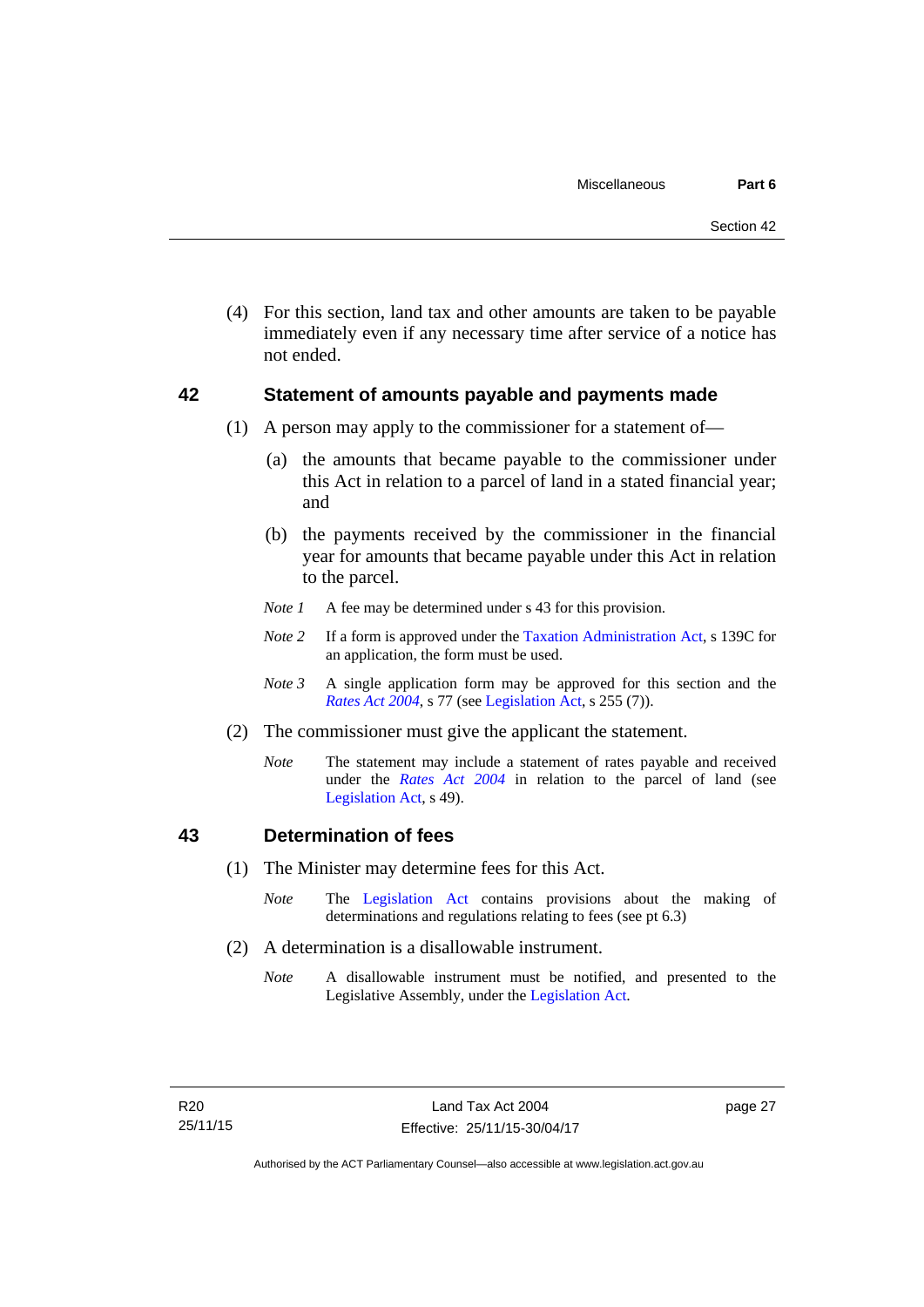#### Part 6 **Miscellaneous**

Section 44

## <span id="page-33-0"></span>**44 Regulation-making power**

The Executive may make regulations for this Act.

*Note* Regulations must be notified, and presented to the Legislative Assembly, under the [Legislation Act](http://www.legislation.act.gov.au/a/2001-14).

page 28 Land Tax Act 2004 Effective: 25/11/15-30/04/17

R20 25/11/15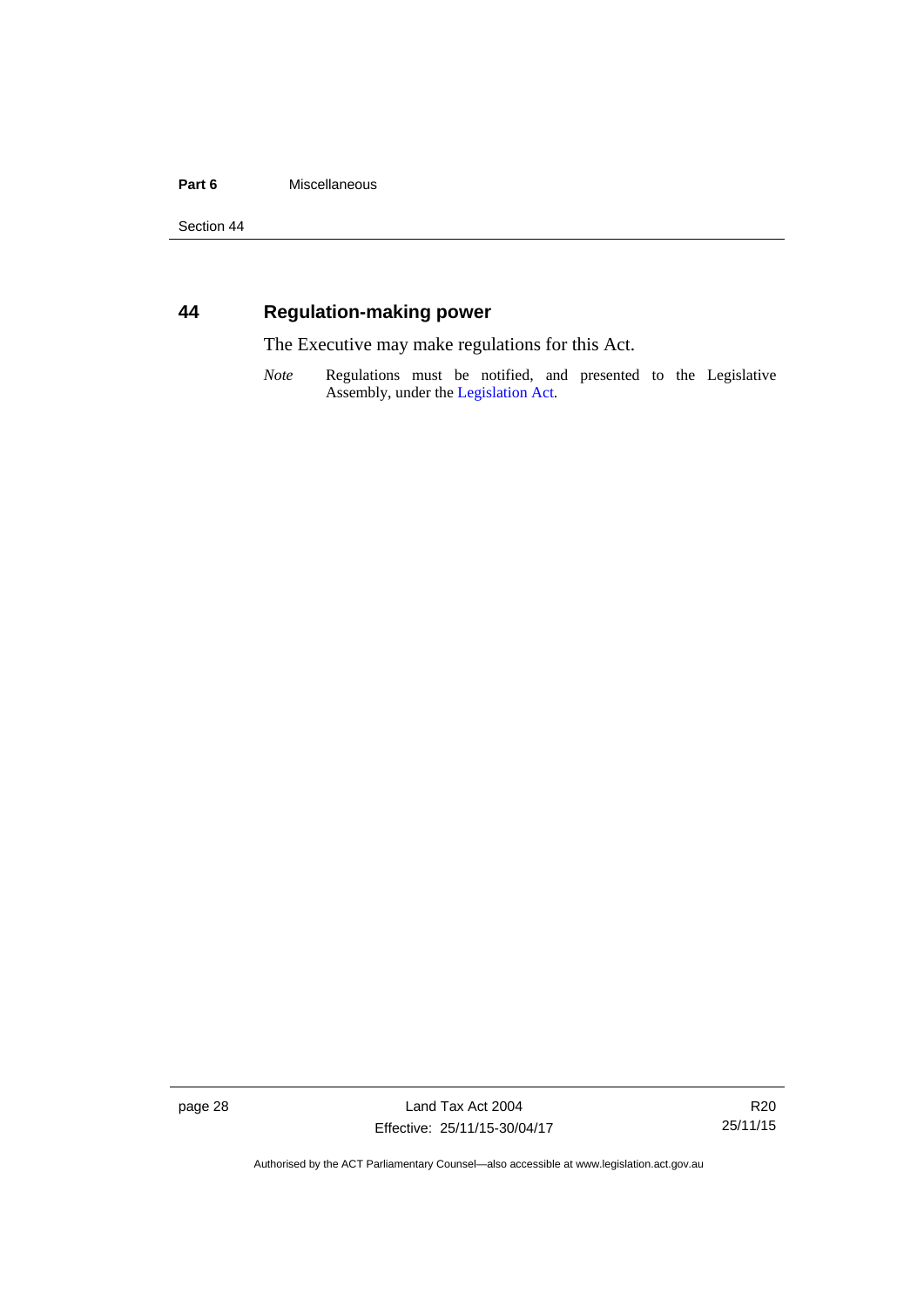## <span id="page-34-0"></span>**Dictionary**

(see s 3)

- *Note 1* The [Legislation Act](http://www.legislation.act.gov.au/a/2001-14) contains definitions and other provisions relevant to this Act.
- *Note 2* For example, the [Legislation Act](http://www.legislation.act.gov.au/a/2001-14), dict, pt 1 defines the following terms:
	- $\bullet$  ACAT
	- commissioner for revenue
	- corporation
	- financial year
	- function
	- interest
	- month
	- person (see s 160)
	- quarter
	- under.

*commissioner* means the commissioner for revenue.

*land sublease*—see the *[Planning and Development Act 2007](http://www.legislation.act.gov.au/a/2007-24)*, dictionary.

*land tax* includes—

- (a) penalty tax; and
- (b) the total of—
	- (i) the costs and expenses reasonably incurred by the Territory in attempting to recover the land tax; and
	- (ii) interest payable in relation to the land tax.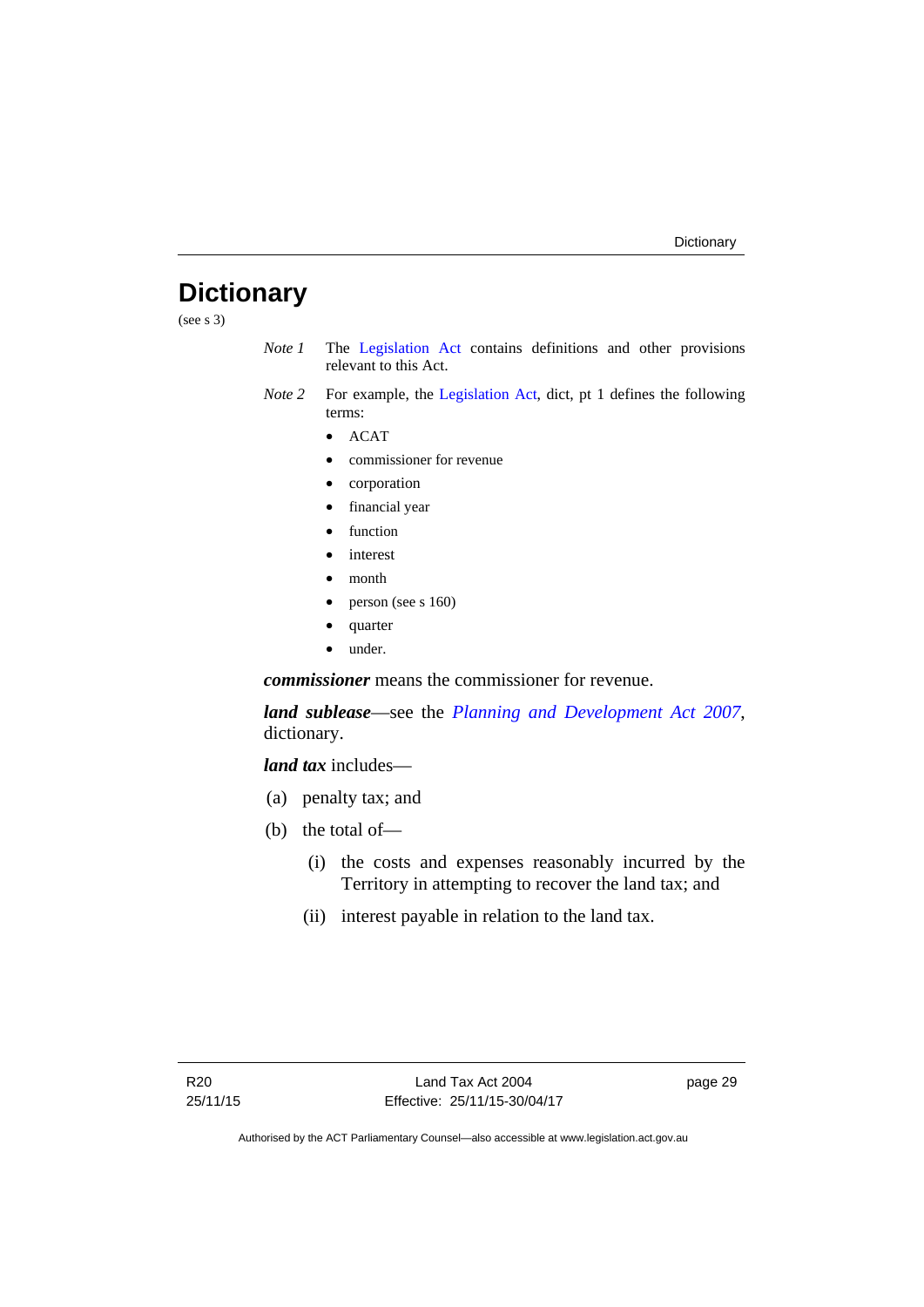*lease* means a lease from the Commonwealth or the Territory, and includes an agreement with the Commonwealth or the Territory—

- (a) for a lease of a parcel of land; or
- (b) for the tenancy or occupation of a parcel of land.

*owner*, of a parcel of land means—

- (a) the registered proprietor of an interest in the parcel (other than an interest in a lease granted by a person other than the Territory or the Commonwealth); or
- (b) if the registered proprietor has sold the interest to another person (the *new owner*) and the new owner is in possession of the parcel but not yet registered as the proprietor—the new owner; or
- (c) a mortgagee in possession of the parcel; or
- (d) a person holding the parcel under a sublease from the Territory, if the Territory holds the parcel under a lease from the Commonwealth; or
- (e) for a parcel held under a land sublease—the sublessee.

*owners corporation*—see the *[Unit Titles \(Management\)](http://www.legislation.act.gov.au/a/2011-41)  [Act 2011](http://www.legislation.act.gov.au/a/2011-41)*, dictionary.

*parcel* includes a part of a parcel of land that is separately held by an occupier, tenant, lessee or owner.

### *primary production* means—

- (a) production resulting directly from—
	- (i) cultivation of land; or
	- (ii) keeping animals for their sale, bodily produce or natural increase; or

R20 25/11/15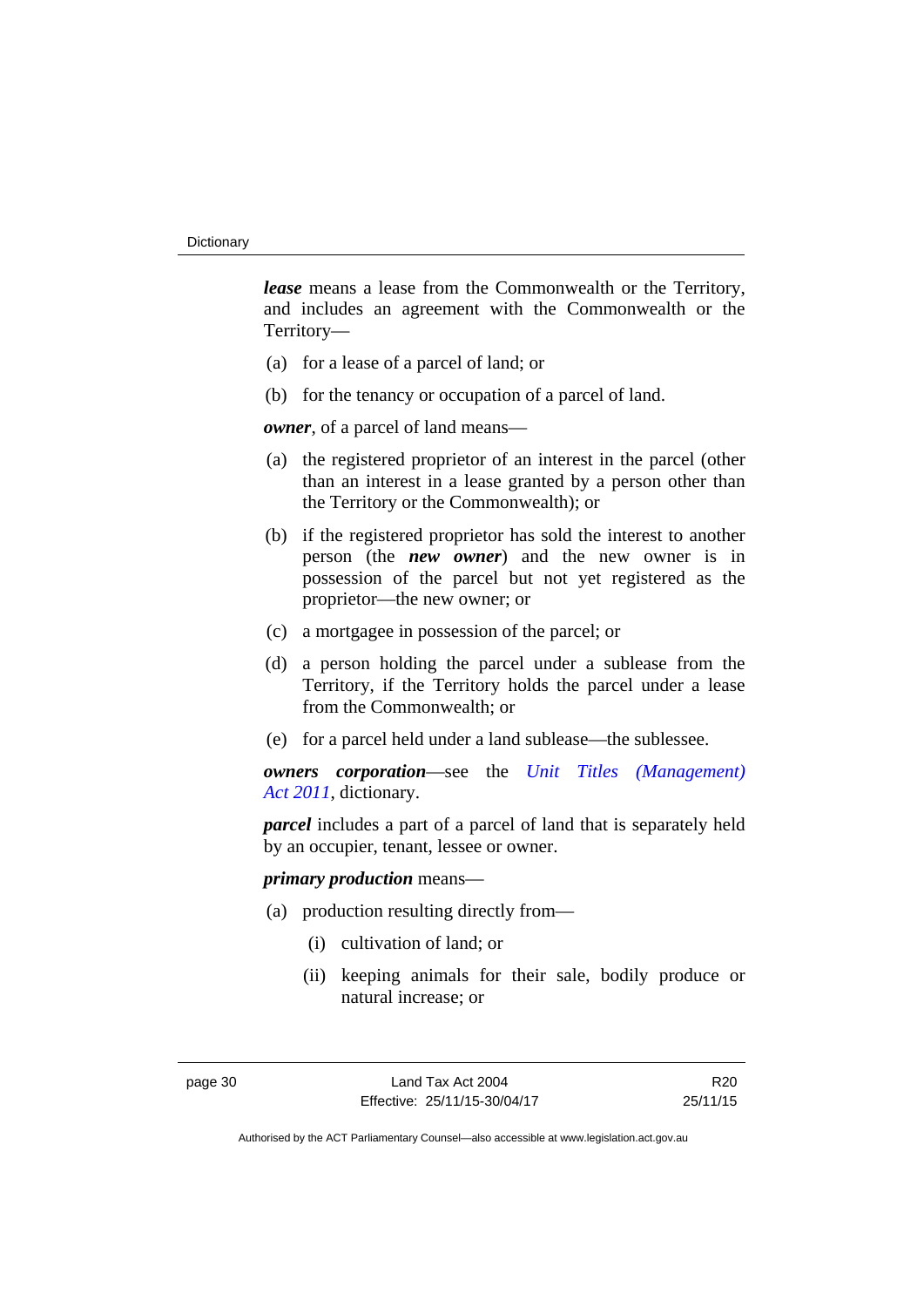- (iii) fishing operations; or
- (iv) forest operations; and
- (b) the manufacture of dairy produce by the person who produced the raw material used in that manufacture.

*rateable land*—see the *[Rates Act 2004](http://www.legislation.act.gov.au/a/2004-3)*, section 8.

*rates*—see the *[Rates Act 2004](http://www.legislation.act.gov.au/a/2004-3)*, dictionary.

*rent*, for part 2 (Imposition and payment of land tax)—see section 7.

*rented*, for part 2 (Imposition and payment of land tax)—see section 8.

*residential land* means—

- (a) rateable land leased for residential purposes only; or
- (b) rateable land leased for residential purposes and other purposes but used for residential purposes only; or
- (c) a parcel of rateable land included in the common property of a community title scheme under the *[Community Title](http://www.legislation.act.gov.au/a/2001-58)  [Act 2001](http://www.legislation.act.gov.au/a/2001-58)*, if—
	- (i) at least 1 parcel of land in the scheme is residential land under paragraph (a) or (b); and
	- (ii) no parcel of land in the scheme is leased for a commercial purpose.

*Taxation Administration Act* means the *[Taxation](http://www.legislation.act.gov.au/a/1999-4)  [Administration Act 1999](http://www.legislation.act.gov.au/a/1999-4)*.

*tenancy agreement*, for part 2 (Imposition and payment of land tax)—see section 7.

*tenant*, for part 2 (Imposition and payment of land tax)—see section 7.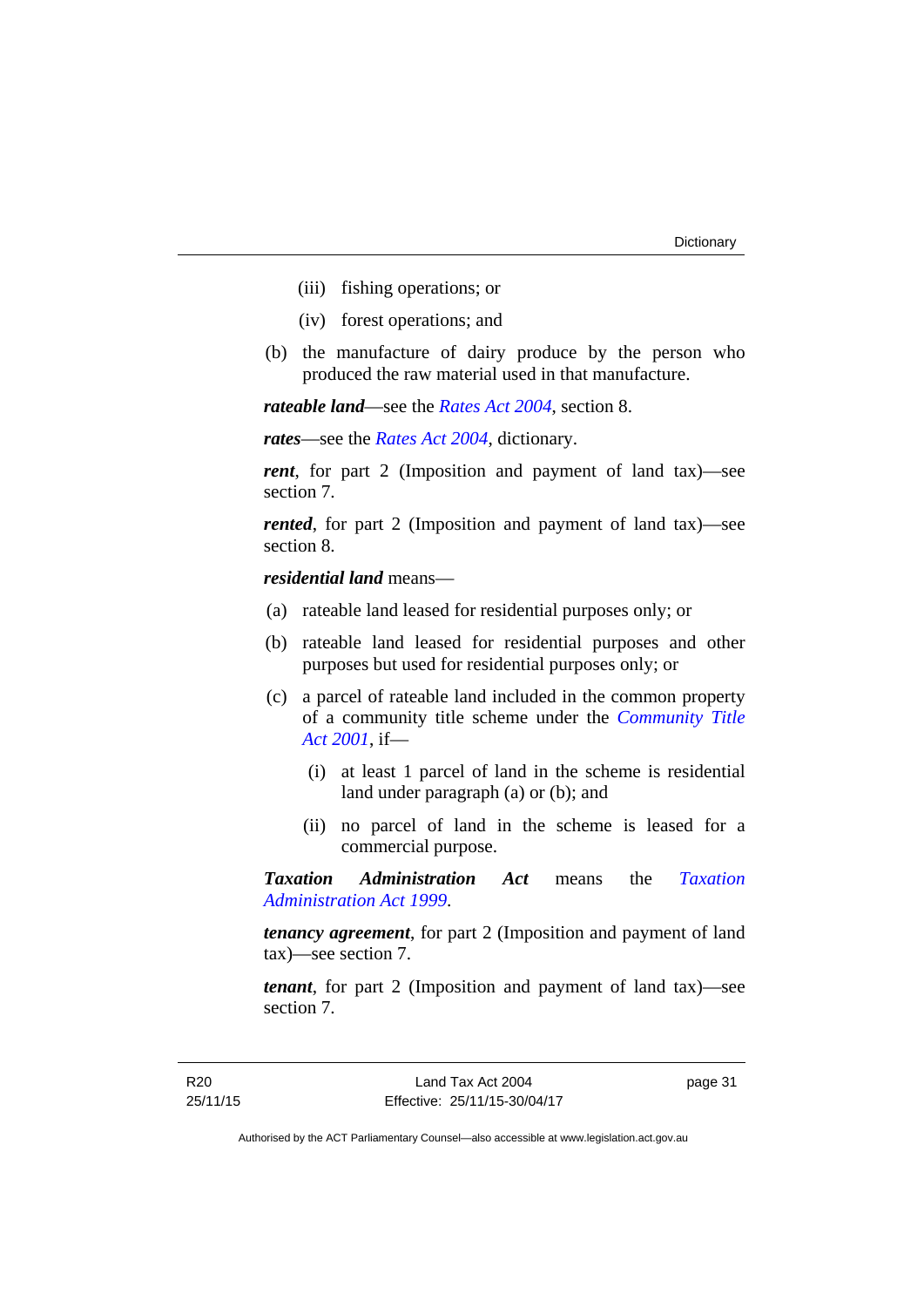*trustee*, for part 2 (Imposition and payment of land tax)—see section 7.

*unit* means a unit under the [Unit Titles Act,](http://www.legislation.act.gov.au/a/2001-16/default.asp) section 9.

*unit owner* means—

- (a) the registered proprietor of the lease of a unit; or
- (b) if the registered proprietor has sold the interest to another person (the *new owner*) and the new owner is in possession of the unit but not yet registered as the proprietor—the new owner.

*unit subdivision*—see the *[Rates Act 2004](http://www.legislation.act.gov.au/a/2004-3)*, dictionary.

*Unit Titles Act* means the *[Unit Titles Act 2001](http://www.legislation.act.gov.au/a/2001-16)*.

page 32 Land Tax Act 2004 Effective: 25/11/15-30/04/17

R20 25/11/15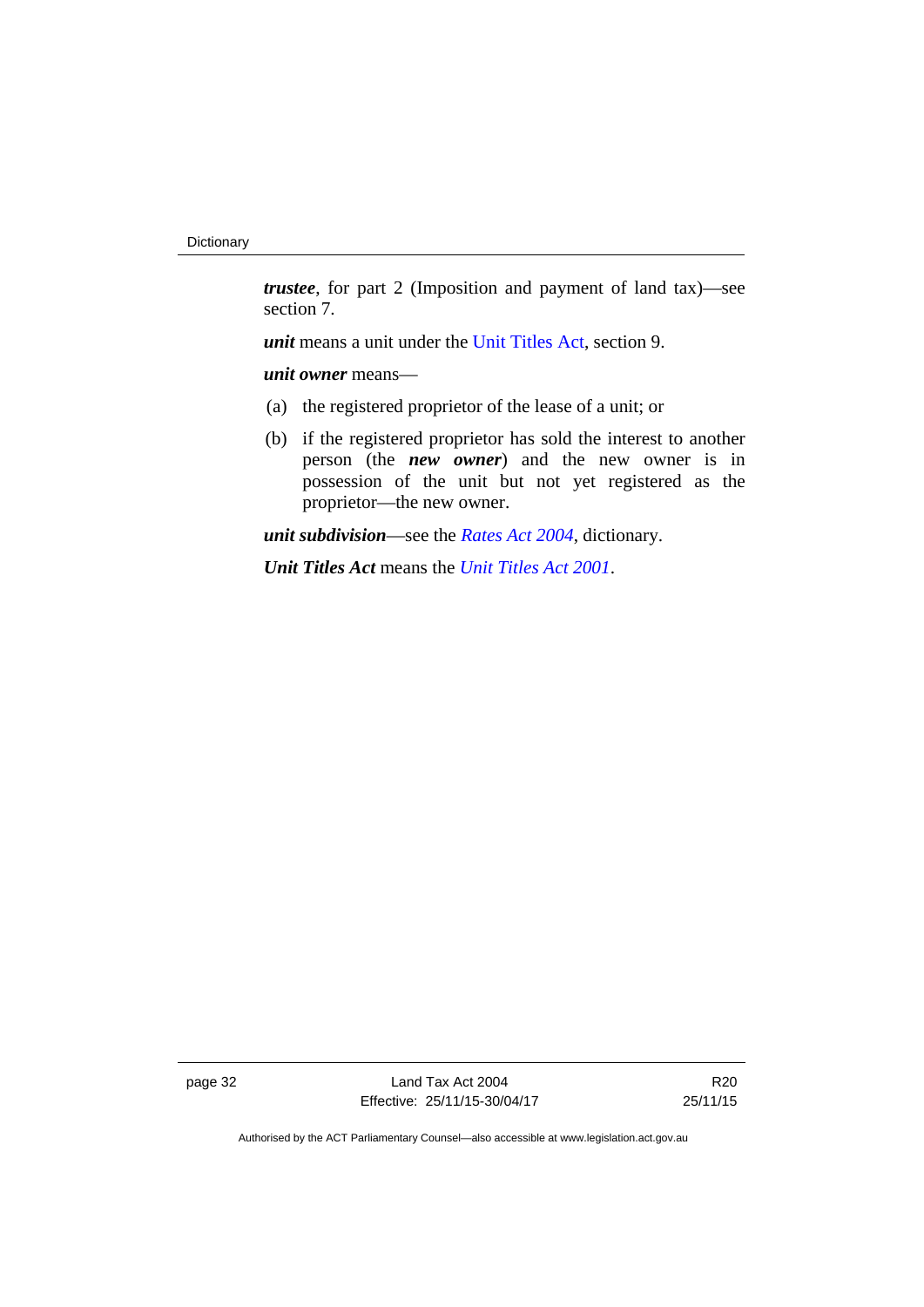## <span id="page-38-0"></span>**Endnotes**

## **1 About the endnotes**

Amending and modifying laws are annotated in the legislation history and the amendment history. Current modifications are not included in the republished law but are set out in the endnotes.

Not all editorial amendments made under the *[Legislation Act 2001](http://www.legislation.act.gov.au/a/2001-14)*, part 11.3 are annotated in the amendment history. Full details of any amendments can be obtained from the Parliamentary Counsel's Office.

Uncommenced amending laws are not included in the republished law. The details of these laws are underlined in the legislation history. Uncommenced expiries are underlined in the legislation history and amendment history.

If all the provisions of the law have been renumbered, a table of renumbered provisions gives details of previous and current numbering.

The endnotes also include a table of earlier republications.

| $A = Act$                                    | $NI =$ Notifiable instrument                |
|----------------------------------------------|---------------------------------------------|
| $AF =$ Approved form                         | $o = order$                                 |
| $am = amended$                               | $om = omitted/repealed$                     |
| $amdt = amendment$                           | $ord = ordinance$                           |
| $AR = Assembly resolution$                   | $orig = original$                           |
| $ch = chapter$                               | par = paragraph/subparagraph                |
| $CN =$ Commencement notice                   | $pres = present$                            |
| $def = definition$                           | prev = previous                             |
| $DI = Disallowable instrument$               | $(\text{prev}) = \text{previously}$         |
| $dict = dictionary$                          | $pt = part$                                 |
| disallowed = disallowed by the Legislative   | $r = rule/subrule$                          |
| Assembly                                     | $reloc = relocated$                         |
| $div = division$                             | $renum = renumbered$                        |
| $exp = expires/expired$                      | $R[X]$ = Republication No                   |
| $Gaz = gazette$                              | $RI = reissue$                              |
| $hdg = heading$                              | $s = section/subsection$                    |
| $IA = Interpretation Act 1967$               | $sch = schedule$                            |
| ins = inserted/added                         | $sdiv = subdivision$                        |
| $LA =$ Legislation Act 2001                  | $SL = Subordinate$ law                      |
| $LR =$ legislation register                  | $sub =$ substituted                         |
| $LRA =$ Legislation (Republication) Act 1996 | $underlining = whole or part not commenced$ |
| $mod = modified/modification$                | or to be expired                            |
|                                              |                                             |

## <span id="page-38-2"></span>**2 Abbreviation key**

R20 25/11/15

Land Tax Act 2004 Effective: 25/11/15-30/04/17 page 33

<span id="page-38-1"></span>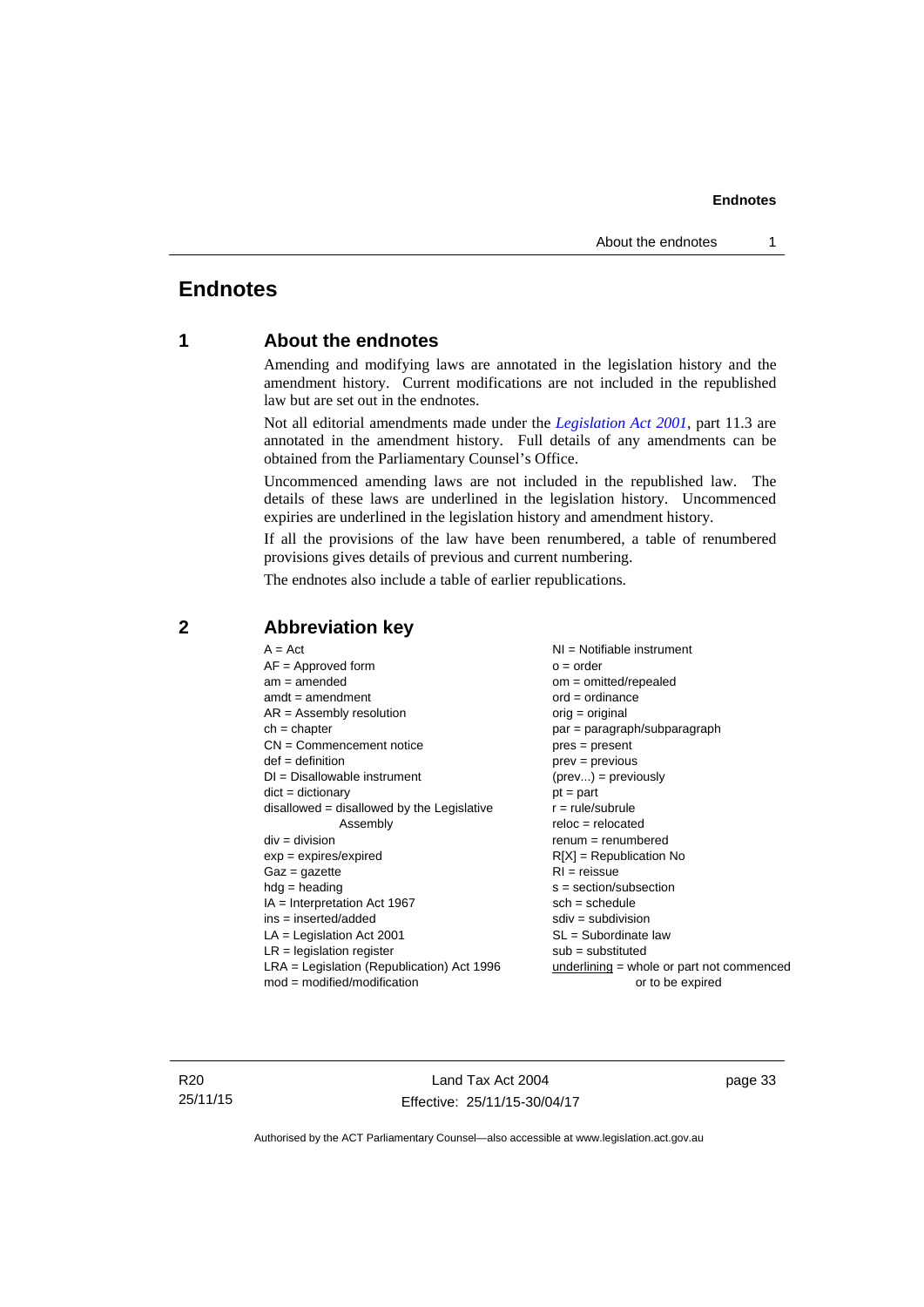| 3 | Legislation history |  |
|---|---------------------|--|
|---|---------------------|--|

## <span id="page-39-0"></span>**3 Legislation history**

#### **Land Tax Act 2004 A2004-4**

notified LR 18 February 2004 s 1, s 2 commenced 18 February 2004 (LA s 75 (1)) remainder commenced 1 July 2004 (s 2)

as amended by

#### **[Statute Law Amendment Act 2005](http://www.legislation.act.gov.au/a/2005-20) A2005-20 sch 3 pt 3.32**

notified LR 12 May 2005 s 1, s 2 taken to have commenced 8 March 2005 (LA s 75 (2)) sch 3 pt 3.32 commenced 2 June 2005 (s 2 (1))

### **[Revenue Legislation Amendment Act 2005](http://www.legislation.act.gov.au/a/2005-29) A2005-29 pt 3**

notified LR 28 June 2005 s 1, s 2 commenced 28 June 2005 (LA s 75 (1)) pt 3 commenced 29 June 2005 (s 2 (2))

#### **[Revenue Legislation Amendment Act 2006](http://www.legislation.act.gov.au/a/2006-19) A2006-19 pt 3**

notified LR 17 May 2006 s 1, s 2 commenced 17 May 2006 (LA s 75 (1)) pt 3 commenced 18 May 2006 (s 2 (3))

#### **[Housing Assistance Act 2007](http://www.legislation.act.gov.au/a/2007-8) A2007-8 sch 1 pt 1.5**

notified LR 10 May 2007 s 1, s 2 commenced 10 May 2007 (LA s 75 (1)) sch 1 pt 1.5 commenced 10 November 2007 (s 2 and LA s 79)

## **[Land Tax \(Interest and Penalty\) Amendment Act 2007](http://www.legislation.act.gov.au/a/2007-20) A2007-20**

notified LR 14 June 2007 s 1, s 2 commenced 14 June 2007 (LA s 75 (1)) remainder commenced 15 June 2007 (s 2)

### **[Revenue Legislation Amendment Act 2007](http://www.legislation.act.gov.au/a/2007-21) A2007-21 pt 3**

notified LR 19 June 2007 s 1, s 2 commenced 19 June 2007 (LA s 75 (1)) pt 3 commenced 20 June 2007 (s 2)

R20 25/11/15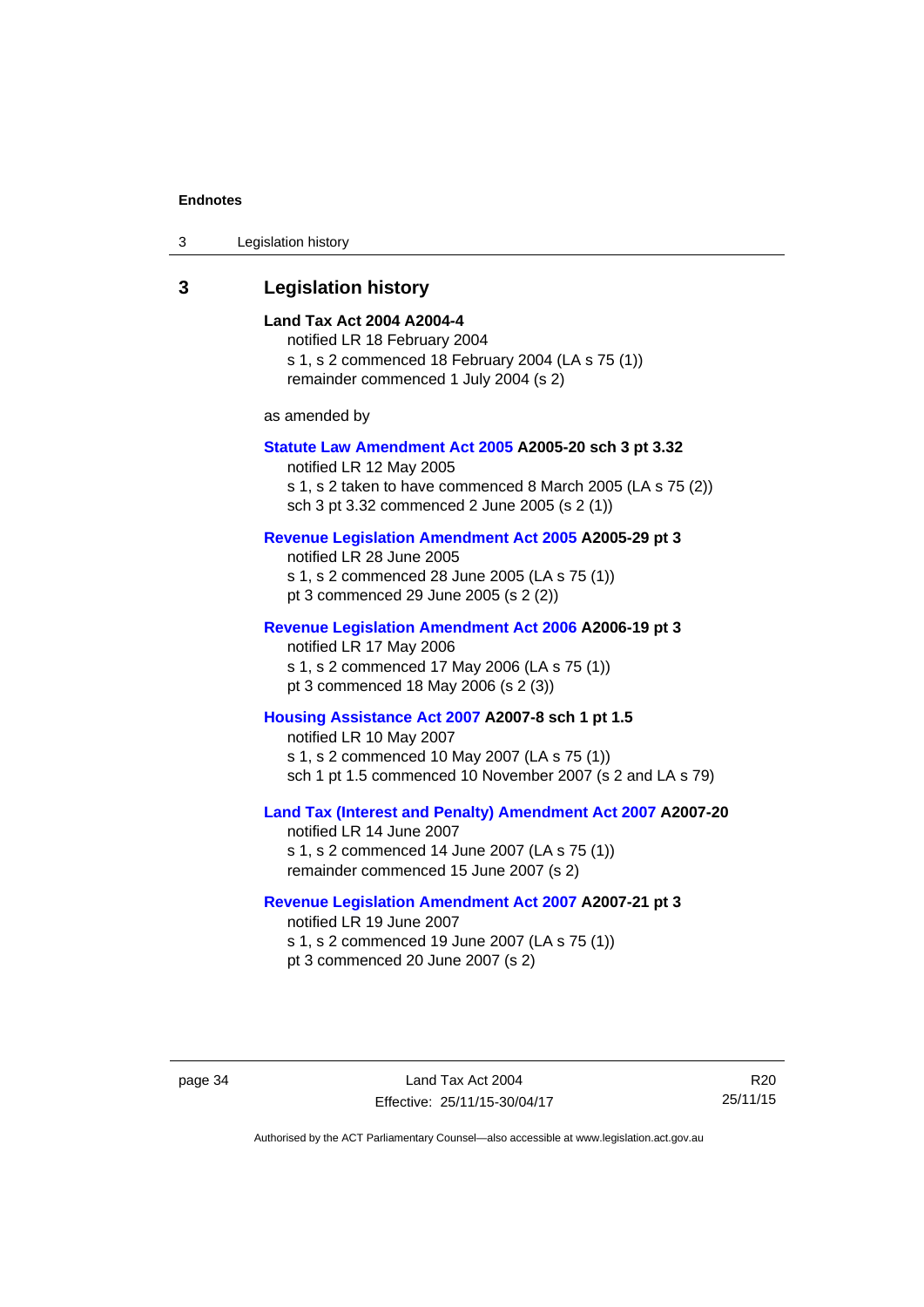Legislation history 3

### **[Revenue Legislation \(Housing Affordability Initiatives\) Amendment](http://www.legislation.act.gov.au/a/2007-29)  [Act 2007](http://www.legislation.act.gov.au/a/2007-29) A2007-29 pt 3**

#### notified LR 2 October 2007

s 1, s 2 commenced 2 October 2007 (LA s 75 (1)) pt 3 commenced 3 October 2007 (s 2)

#### **[Land Rent Act 2008](http://www.legislation.act.gov.au/a/2008-16) A2008-16 sch 1 pt 1.1**

notified LR 30 June 2008

s 1, s 2 commenced 30 June 2008 (LA s 75 (1))

sch 1 pt 1.1 commenced 1 July 2008 (s 2 and [CN2008-10\)](http://www.legislation.act.gov.au/cn/2008-10/default.asp)

#### **[ACT Civil and Administrative Tribunal Legislation Amendment](http://www.legislation.act.gov.au/a/2008-37)**

## **[Act 2008 \(No 2\)](http://www.legislation.act.gov.au/a/2008-37) A2008-37 sch 1 pt 1.62**

notified LR 4 September 2008

s 1, s 2 commenced 4 September 2008 (LA s 75 (1)) sch 1 pt 1.62 commenced 2 February 2009 (s 2 (1) and see [ACT Civil](http://www.legislation.act.gov.au/a/2008-35)  [and Administrative Tribunal Act 2008](http://www.legislation.act.gov.au/a/2008-35) A2008-35, s 2 (1) and [CN2009-2](http://www.legislation.act.gov.au/cn/2009-2/default.asp))

#### **[Rates and Land Tax Legislation Amendment Act 2009](http://www.legislation.act.gov.au/a/2009-52) A2009-52 pt 2**

notified LR 18 December 2009 s 1, s 2 commenced 18 December 2009 (LA s 75 (1)) pt 2 commenced 1 January 2010 (s 2)

#### **[Land Tax Amendment Act 2011](http://www.legislation.act.gov.au/a/2011-33) A2011-33**

notified LR 1 September 2011 s 1, s 2 commenced 1 September 2011 (LA s 75 (1)) remainder commenced 2 September 2011 (s 2)

#### **[Unit Titles \(Management\) Act 2011](http://www.legislation.act.gov.au/a/2011-41) A2011-41 sch 5 pt 5.5**

notified LR 3 November 2011 s 1, s 2 commenced 3 November 2011 (LA s 75 (1)) sch 5 pt 5.5 commenced 30 March 2012 (s 2 and [CN2012-6\)](http://www.legislation.act.gov.au/cn/2012-6/default.asp)

#### **[Rates and Land Tax Legislation Amendment Act 2012](http://www.legislation.act.gov.au/a/2012-37) A2012-37 pt 2**

notified LR 18 June 2012 s 1, s 2 commenced 18 June 2012 (LA s 75 (1)) pt 2 commenced 1 July 2012 (s 2)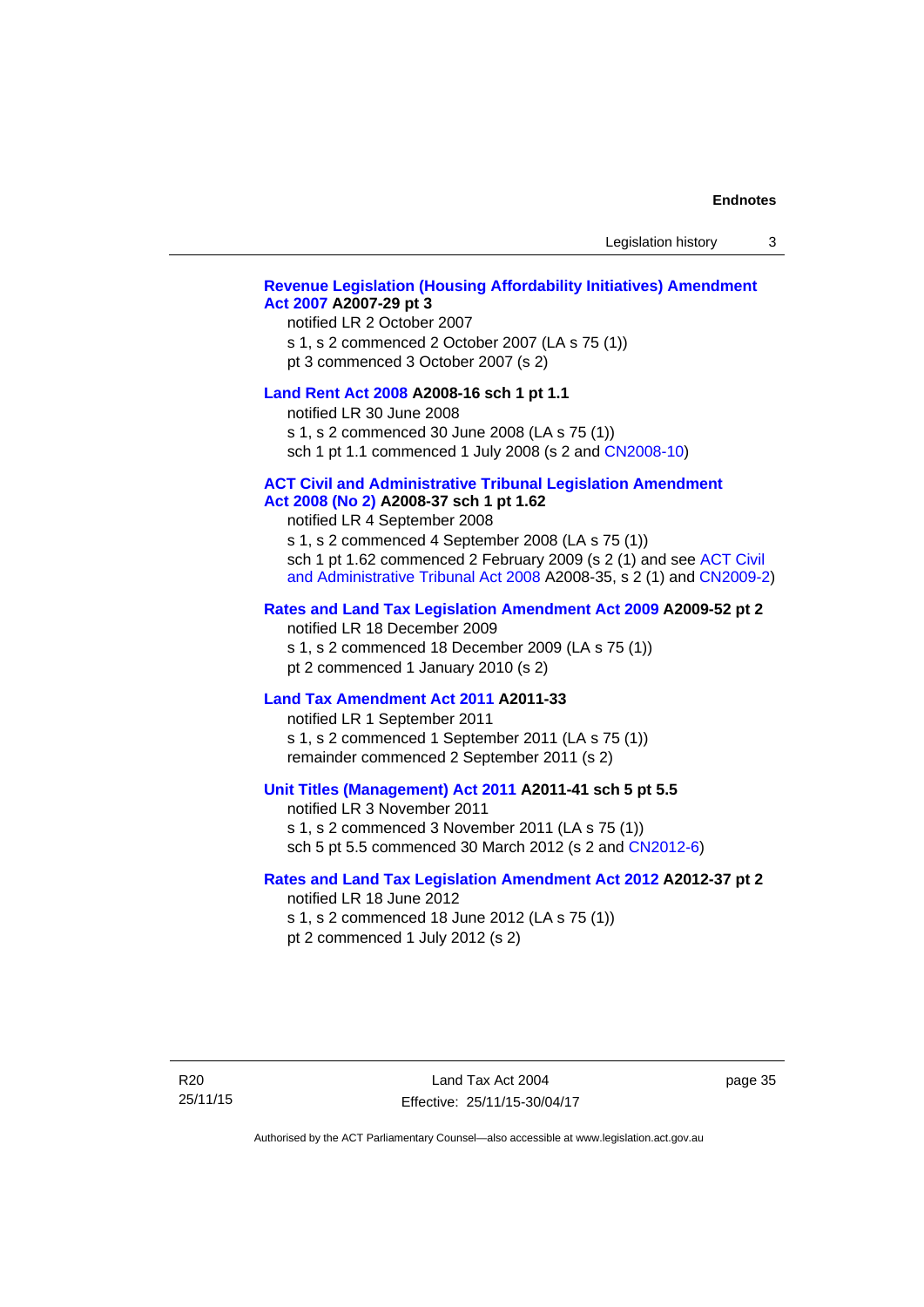| -3 | Legislation history |
|----|---------------------|
|----|---------------------|

**[Revenue Legislation \(Tax Reform\) Amendment Act 2013](http://www.legislation.act.gov.au/a/2013-17) A2013-17 sch 1 pt 1.1** 

notified LR 22 May 2013 s 1, s 2 commenced 22 May 2013 (LA s 75 (1)) sch 1 pt 1.1 commenced 23 May 2013 (s 2)

#### **[Land Tax Amendment Act 2014](http://www.legislation.act.gov.au/a/2014-36) A2014-36**

notified LR 22 August 2014 s 1, s 2 commenced 22 August 2014 (LA s 75 (1)) remainder commenced 1 October 2014 (s 2)

#### **[Statute Law Amendment Act 2014 \(No 2\)](http://www.legislation.act.gov.au/a/2014-44) A2014-44 sch 3 pt 3.7**

notified LR 5 November 2014 s 1, s 2 commenced 5 November 2014 (LA s 75 (1)) sch 3 pt 3.7 commenced 19 November 2014 (s 2)

#### **[Planning and Development \(University of Canberra and Other](http://www.legislation.act.gov.au/a/2015-19)  [Leases\) Legislation Amendment Act 2015](http://www.legislation.act.gov.au/a/2015-19) A2015-19 pt 10**

notified LR 11 June 2015 s 1, s 2 commenced 11 June 2015 (LA s 75 (1)) pt 10 commenced 1 July 2015 (s 2 and [CN2015-9\)](http://www.legislation.act.gov.au/cn/2015-9/default.asp)

## **[Revenue Legislation Amendment Act 2015](http://www.legislation.act.gov.au/a/2015-49/default.asp) A2015-49 pt 5**

notified LR 24 November 2015

s 1, s 2 commenced 24 November 2015 (LA s 75 (1)) pt 5 commenced 25 November 2015 (s 2)

page 36 Land Tax Act 2004 Effective: 25/11/15-30/04/17

R20 25/11/15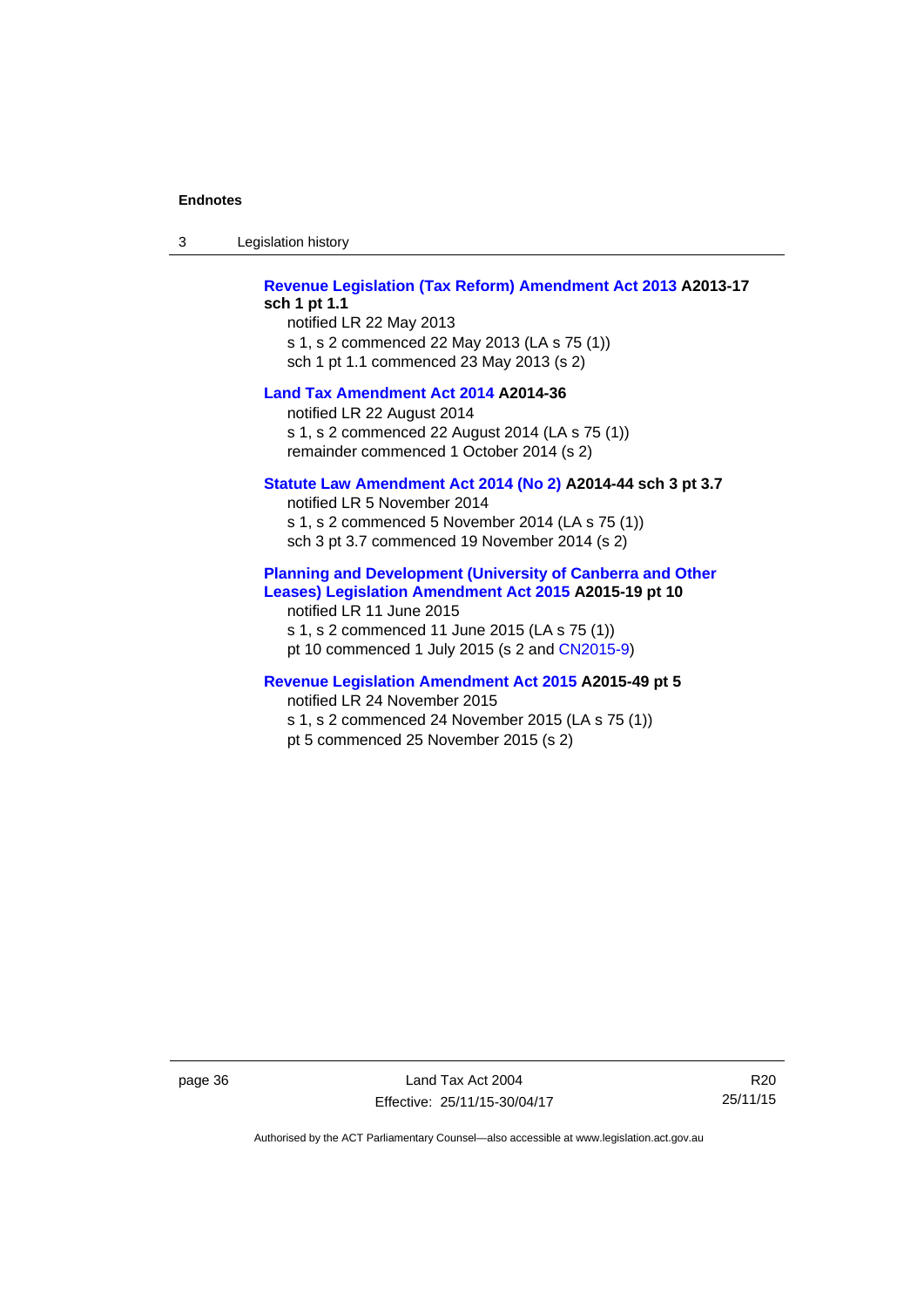## <span id="page-42-0"></span>**4 Amendment history Commencement**  s 2 om LA s 89 (4) **Imposition of land tax**  s 9 am [A2005-29](http://www.legislation.act.gov.au/a/2005-29) s 11; [A2013-17](http://www.legislation.act.gov.au/a/2013-17) amdt 1.1, amdt 1.2; [A2014-36](http://www.legislation.act.gov.au/a/2014-36) s 4, s 5 **Land exempted from s 9 generally**  s 10 am [A2007-29](http://www.legislation.act.gov.au/a/2007-29) s 14; pars renum R8 LA; [A2007-8](http://www.legislation.act.gov.au/a/2007-8) amdt 1.11; [A2014-44](http://www.legislation.act.gov.au/a/2014-44) amdt 3.30 **Land exempted from land tax**  s 11 am [A2015-49](http://www.legislation.act.gov.au/a/2015-49/default.asp) s 24 **Commissioner to be told if residential land rented**  s 14 sub [A2009-52](http://www.legislation.act.gov.au/a/2009-52) s 4 **Commissioner to be told if residential land owned by an individual as trustee**  s 14A ins [A2011-33](http://www.legislation.act.gov.au/a/2011-33) s 4 **Multiple dwellings**  s 15 am [A2005-29](http://www.legislation.act.gov.au/a/2005-29) s 12; [A2014-36](http://www.legislation.act.gov.au/a/2014-36) s 6, s 7; ss renum R17 LA **Land partly owned by corporation or trustee**  s 16 am [A2005-29](http://www.legislation.act.gov.au/a/2005-29) s 13; [A2014-36](http://www.legislation.act.gov.au/a/2014-36) s 8, s 9; ss renum R17 LA **Payment of land tax**  s 17 am [A2007-21](http://www.legislation.act.gov.au/a/2007-21) s 9; ss renum R7 LA; [A2014-44](http://www.legislation.act.gov.au/a/2014-44) amdt 3.31 **Land tax for part of quarter**  s 18 am [A2005-29](http://www.legislation.act.gov.au/a/2005-29) s 14; [A2015-49](http://www.legislation.act.gov.au/a/2015-49/default.asp) s 25 **Interest payable on overdue land tax**  s 19 am [A2014-44](http://www.legislation.act.gov.au/a/2014-44) amdt 3.32 **Interest and penalty tax payable on land tax if no disclosure**  s 19A ins [A2007-20](http://www.legislation.act.gov.au/a/2007-20) s 4 am [A2014-44](http://www.legislation.act.gov.au/a/2014-44) amdt 3.32; [A2015-49](http://www.legislation.act.gov.au/a/2015-49/default.asp) ss 26-28 **Charge of land tax on rateable land**<br>s 20 0m A2015-49 s 29 om [A2015-49](http://www.legislation.act.gov.au/a/2015-49/default.asp) s 29 **Notice of land tax in arrears**  s 21 om [A2015-49](http://www.legislation.act.gov.au/a/2015-49/default.asp) s 29 **Unoccupied land—letting for unpaid land tax**  s 22 om [A2015-49](http://www.legislation.act.gov.au/a/2015-49/default.asp) s 29 **Entitlement to possession of land held by commissioner**  s 23 om [A2015-49](http://www.legislation.act.gov.au/a/2015-49/default.asp) s 29

R20 25/11/15

Land Tax Act 2004 Effective: 25/11/15-30/04/17 page 37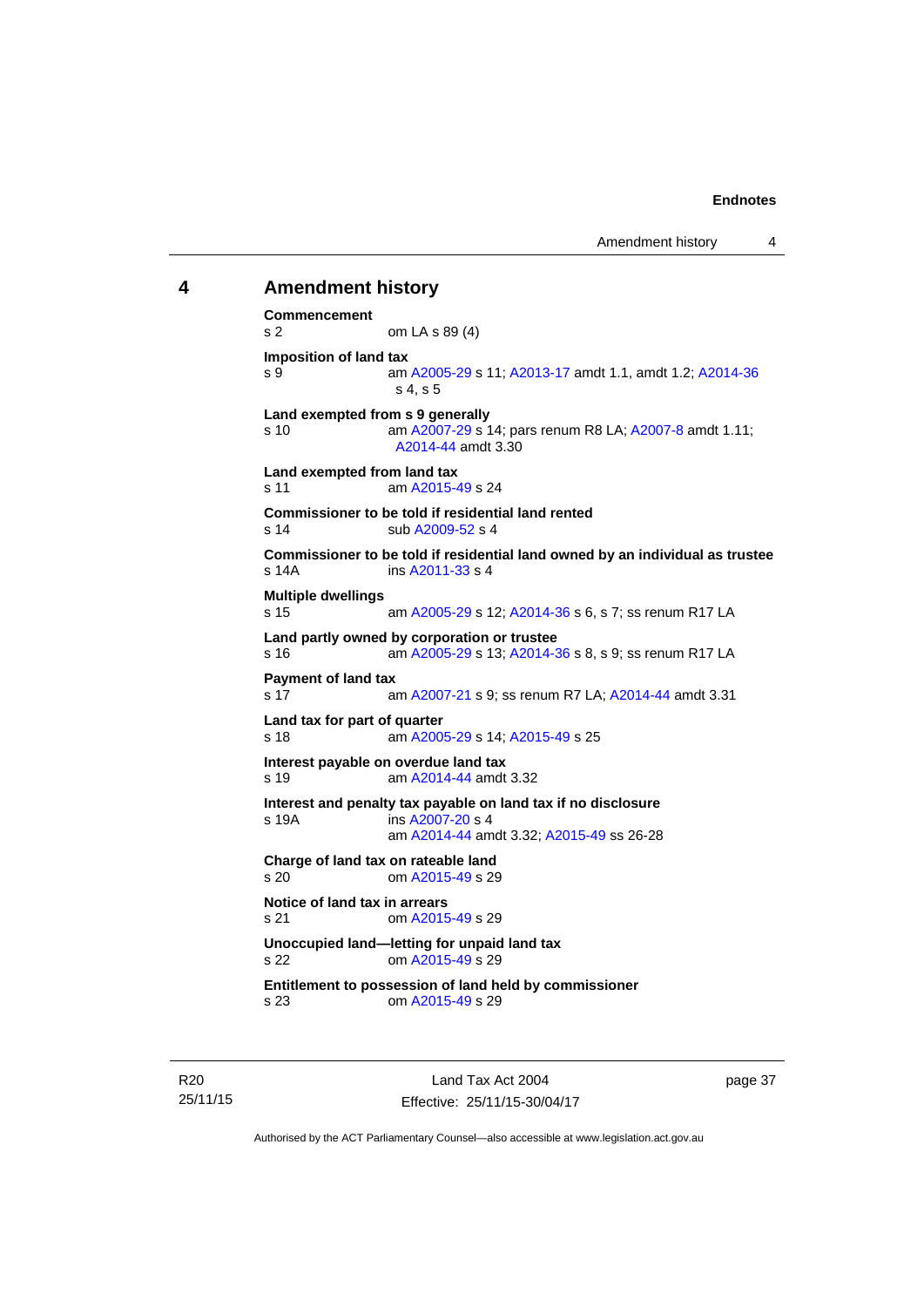4 Amendment history

**Sale of land for nonpayment of land tax**  s 24 sub [A2006-19](http://www.legislation.act.gov.au/a/2006-19) s 20 am [A2008-16](http://www.legislation.act.gov.au/a/2008-16) amdt 1.1, amdt 1.2 om [A2015-49](http://www.legislation.act.gov.au/a/2015-49/default.asp) s 29 **Application may relate to more than 1 parcel**  s 25 am [A2006-19](http://www.legislation.act.gov.au/a/2006-19) s 21 om [A2015-49](http://www.legislation.act.gov.au/a/2015-49/default.asp) s 29 **Application of Act to unit subdivisions**  om [A2013-17](http://www.legislation.act.gov.au/a/2013-17) amdt 1.3 **Unit subdivisions—land tax**  s 27 am [A2005-20](http://www.legislation.act.gov.au/a/2005-20) amdt 3.185; [A2014-36](http://www.legislation.act.gov.au/a/2014-36) s 10 **Certain proposed unit subdivisions**  div 4.2 hdg om [A2013-17](http://www.legislation.act.gov.au/a/2013-17) amdt 1.4 **Meaning of** *qualifying parcel of land* **for div 4.2**  s 28 om [A2013-17](http://www.legislation.act.gov.au/a/2013-17) amdt 1.4 **When div 4.2 applies to parcel of land**  s 29 om [A2013-17](http://www.legislation.act.gov.au/a/2013-17) amdt 1.4 **Imposition of land tax—qualifying parcels of land**  s 30 am [A2005-29](http://www.legislation.act.gov.au/a/2005-29) s 15 om [A2013-17](http://www.legislation.act.gov.au/a/2013-17) amdt 1.4 **End of application of div 4.2**  s 31 om [A2013-17](http://www.legislation.act.gov.au/a/2013-17) amdt 1.4 **Reassessment—completion of development**<br>s 32 **com A2013-17** amdt 1.4 om [A2013-17](http://www.legislation.act.gov.au/a/2013-17) amdt 1.4 **Reassessment—noncompletion of development**  s 33 om [A2013-17](http://www.legislation.act.gov.au/a/2013-17) amdt 1.4 **Exemption from land tax**  s 34 am [A2014-44](http://www.legislation.act.gov.au/a/2014-44) amdt 3.33 **Interest on refund**  s 37 am [A2005-29](http://www.legislation.act.gov.au/a/2005-29) s 16 **Objections** s 38 am [A2015-49](http://www.legislation.act.gov.au/a/2015-49/default.asp) s 30; pars renum R20 LA **Review of decisions by ACAT**  s 39 sub [A2008-37](http://www.legislation.act.gov.au/a/2008-37) amdt 1.286 am [A2015-49](http://www.legislation.act.gov.au/a/2015-49/default.asp) s 31 **Certificate of land tax and other charges**  s 41 am [A2008-16](http://www.legislation.act.gov.au/a/2008-16) amdt 1.3

page 38 Land Tax Act 2004 Effective: 25/11/15-30/04/17

R20 25/11/15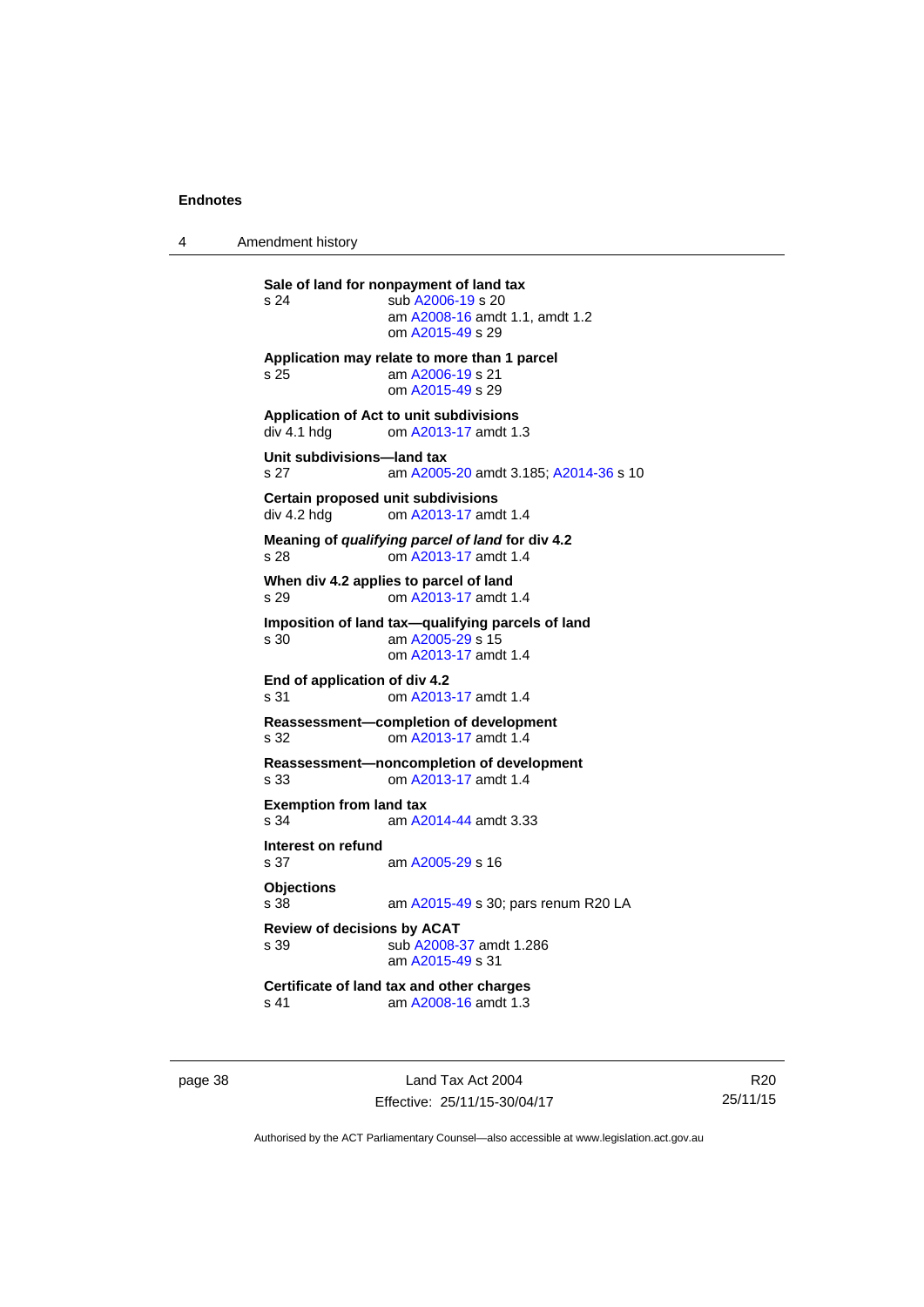**Determination of fees**<br>s 43 am am [A2014-44](http://www.legislation.act.gov.au/a/2014-44) amdt 3.34 **Transitional**  pt 7 hdg exp 1 July 2005 (s 57) **Meaning of** *repealed Act* **for pt 7**  s 45 exp 1 July 2005 (s 57) **Special provision for period to 30 June 1987**  s 46 exp 1 July 2005 (s 57) **Meaning of** *assessment*<br>s 47 exp 1 exp 1 July 2005 (s 57) **Land tax payable under repealed Act**  s 48 exp 1 July 2005 (s 57) **Land to which repealed Act, pt 4A applied**  s 49 exp 1 July 2005 (s 57) **Right to object if no objection lodged**  s 50 exp 1 July 2005 (s 57) **Objections lodged under repealed Act**  s 51 exp 1 July 2005 (s 57) **Applications for review if no application lodged**  s 52 exp 1 July 2005 (s 57) **Application for review if application lodged**  exp 1 July 2005 (s 57) **Notice of land tax in arrears**  exp 1 July 2005 (s 57) **Statements under s 42**  s 55 exp 1 July 2005 (s 57) **Modification of pt 7's operation**  s 56 exp 1 July 2005 (s 57) **Expiry of pt 7**  exp 1 July 2005 (s 57)

R20 25/11/15 page 39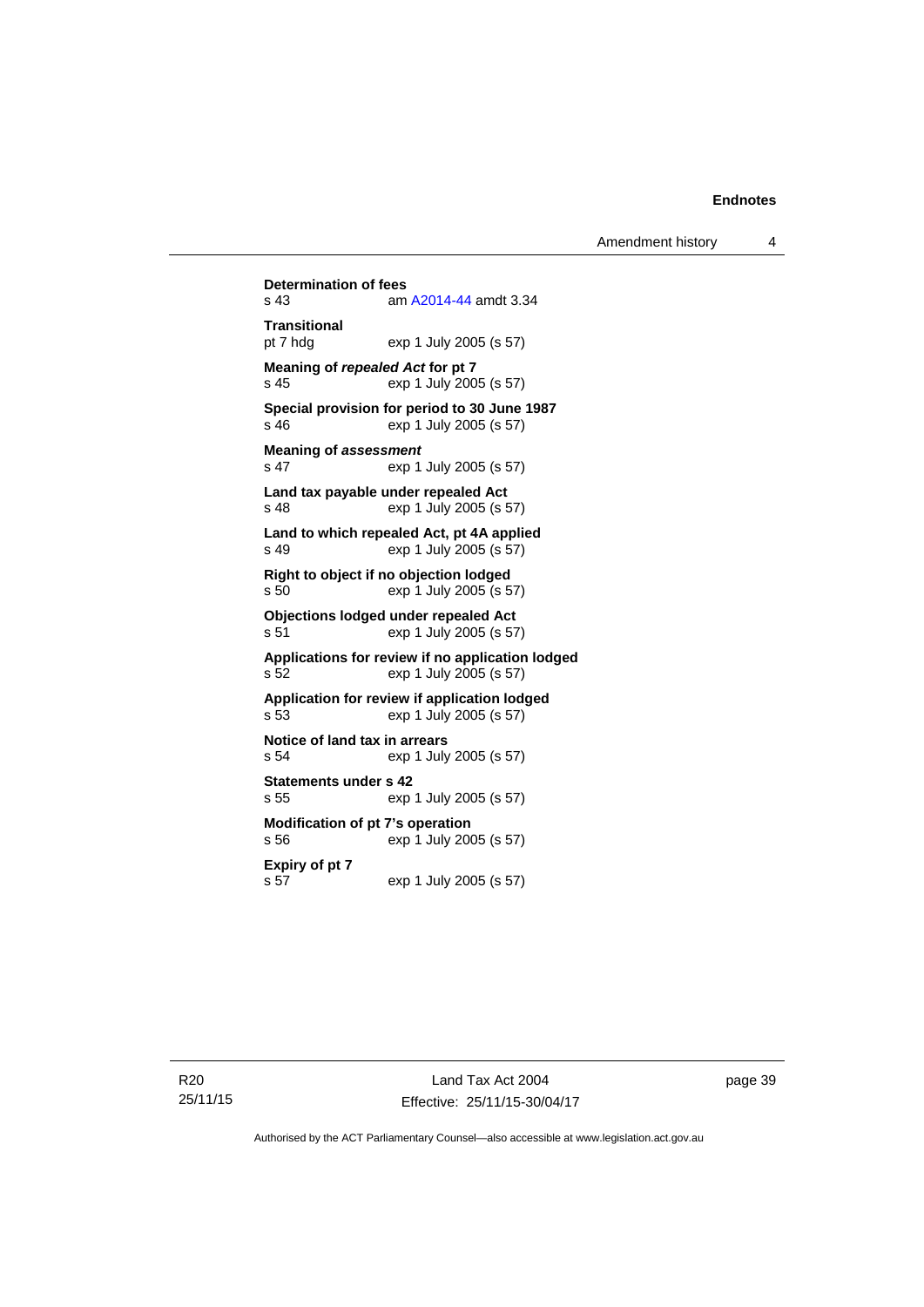4 Amendment history

**Dictionary**  am [A2008-37](http://www.legislation.act.gov.au/a/2008-37) amdt 1.287; [A2014-44](http://www.legislation.act.gov.au/a/2014-44) amdt 3.35 def *assessment notice* om [A2014-44](http://www.legislation.act.gov.au/a/2014-44) amdt 3.36 def *land sublease* ins [A2015-19](http://www.legislation.act.gov.au/a/2015-19) s 52 def *owner* am [A2009-52](http://www.legislation.act.gov.au/a/2009-52) s 5, pars renum R12 LA; [A2015-19](http://www.legislation.act.gov.au/a/2015-19) s 53 def *owners corporation* sub [A2011-41](http://www.legislation.act.gov.au/a/2011-41) amdt 5.9 def *qualifying parcel of land* om [A2013-17](http://www.legislation.act.gov.au/a/2013-17) amdt 1.5 def *residential land* sub [A2012-37](http://www.legislation.act.gov.au/a/2012-37) s 4 def *rural land* sub [A2012-37](http://www.legislation.act.gov.au/a/2012-37) s 4 om [A2014-44](http://www.legislation.act.gov.au/a/2014-44) amdt 3.37 def *unit owner* sub [A2009-52](http://www.legislation.act.gov.au/a/2009-52) s 6

page 40 Land Tax Act 2004 Effective: 25/11/15-30/04/17

R20 25/11/15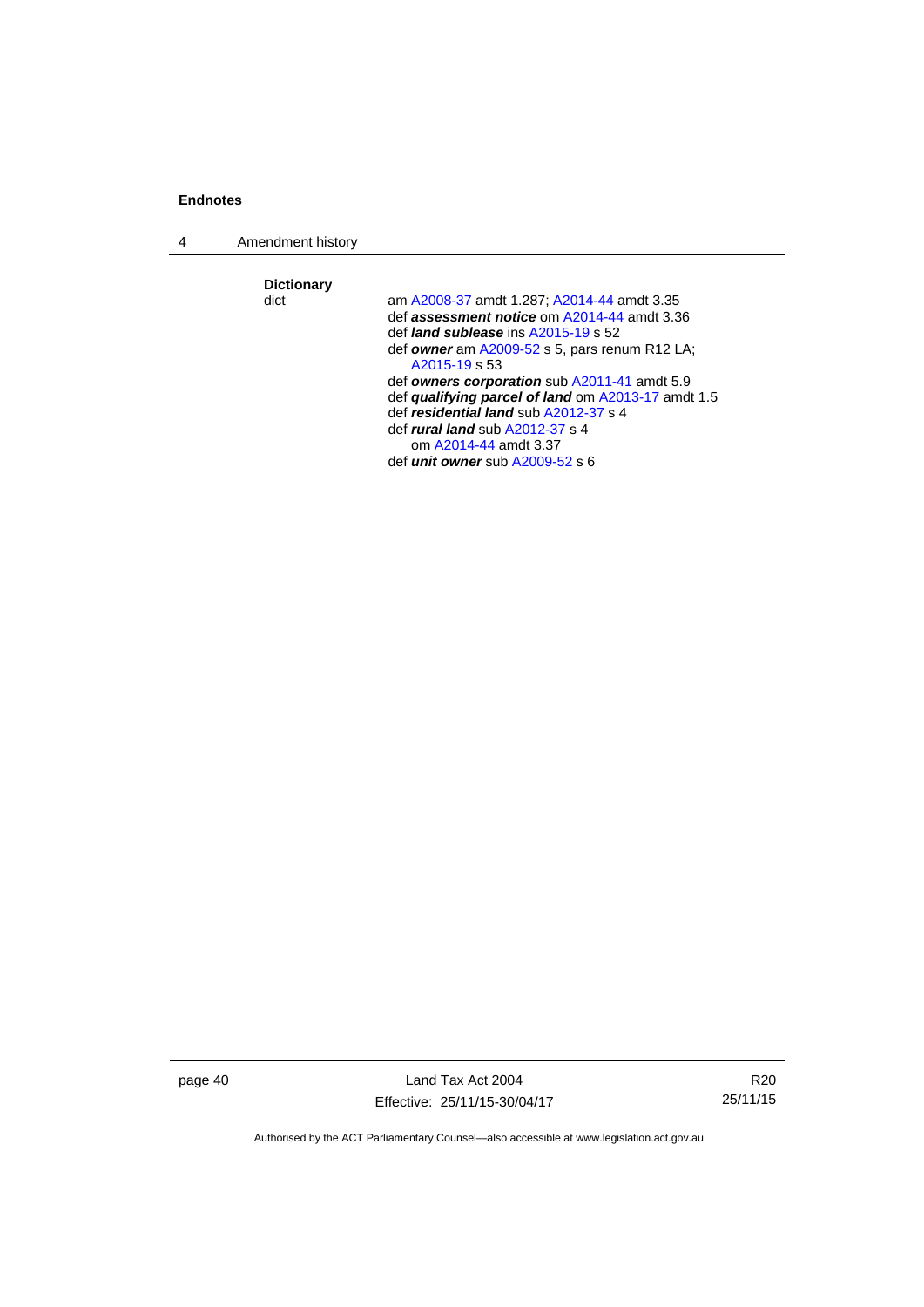## <span id="page-46-0"></span>**5 Earlier republications**

Some earlier republications were not numbered. The number in column 1 refers to the publication order.

Since 12 September 2001 every authorised republication has been published in electronic pdf format on the ACT legislation register. A selection of authorised republications have also been published in printed format. These republications are marked with an asterisk (\*) in column 1. Electronic and printed versions of an authorised republication are identical.

| <b>Republication</b><br>No and date | <b>Effective</b>            | Last<br>amendment<br>made by | <b>Republication</b><br>for |
|-------------------------------------|-----------------------------|------------------------------|-----------------------------|
| R <sub>1</sub><br>1 July 2004       | 1 July 2004-<br>1 June 2005 | not amended                  | new Act                     |
| R <sub>2</sub>                      | 2 June 2005-                | A2005-20                     | amendments by               |
| 2 June 2005                         | 28 June 2005                |                              | A2005-20                    |
| R <sub>3</sub>                      | 29 June 2005-               | A2005-29                     | amendments by               |
| 29 June 2005                        | 1 July 2005                 |                              | A2005-29                    |
| R4<br>2 July 2005                   | 2 July 2005-<br>17 May 2006 | A2005-29                     | commenced expiry            |
| R <sub>5</sub>                      | 18 May 2006-                | A2006-19                     | amendments by               |
| 18 May 2006                         | 14 June 2007                |                              | A2006-19                    |
| R <sub>6</sub>                      | 15 June 2007-               | A2007-20                     | amendments by               |
| 15 June 2007                        | 19 June 2007                |                              | A2007-20                    |
| R7                                  | 20 June 2007-               | A2007-21                     | amendments by               |
| 20 June 2007                        | 2 Oct 2007                  |                              | A2007-21                    |
| R <sub>8</sub>                      | 3 Oct 2007-                 | A2007-29                     | amendments by               |
| 3 Oct 2007                          | 9 Nov 2007                  |                              | A2007-29                    |
| R <sub>9</sub>                      | 10 Nov 2007-                | A2007-29                     | amendments by               |
| 10 Nov 2007                         | 30 June 2008                |                              | A2007-8                     |
| R <sub>10</sub>                     | 1 July 2008-                | A2008-16                     | amendments by               |
| 1 July 2008                         | 1 Feb 2009                  |                              | A2008-16                    |
| R <sub>11</sub>                     | 2 Feb 2009-                 | A2008-37                     | amendments by               |
| 2 Feb 2009                          | 31 Dec 2009                 |                              | A2008-37                    |
| R <sub>12</sub> *                   | 1 Jan 2010-                 | A2009-52                     | amendments by               |
| 1 Jan 2010                          | 1 Sept 2011                 |                              | A2009-52                    |

R20 25/11/15

Land Tax Act 2004 Effective: 25/11/15-30/04/17 page 41